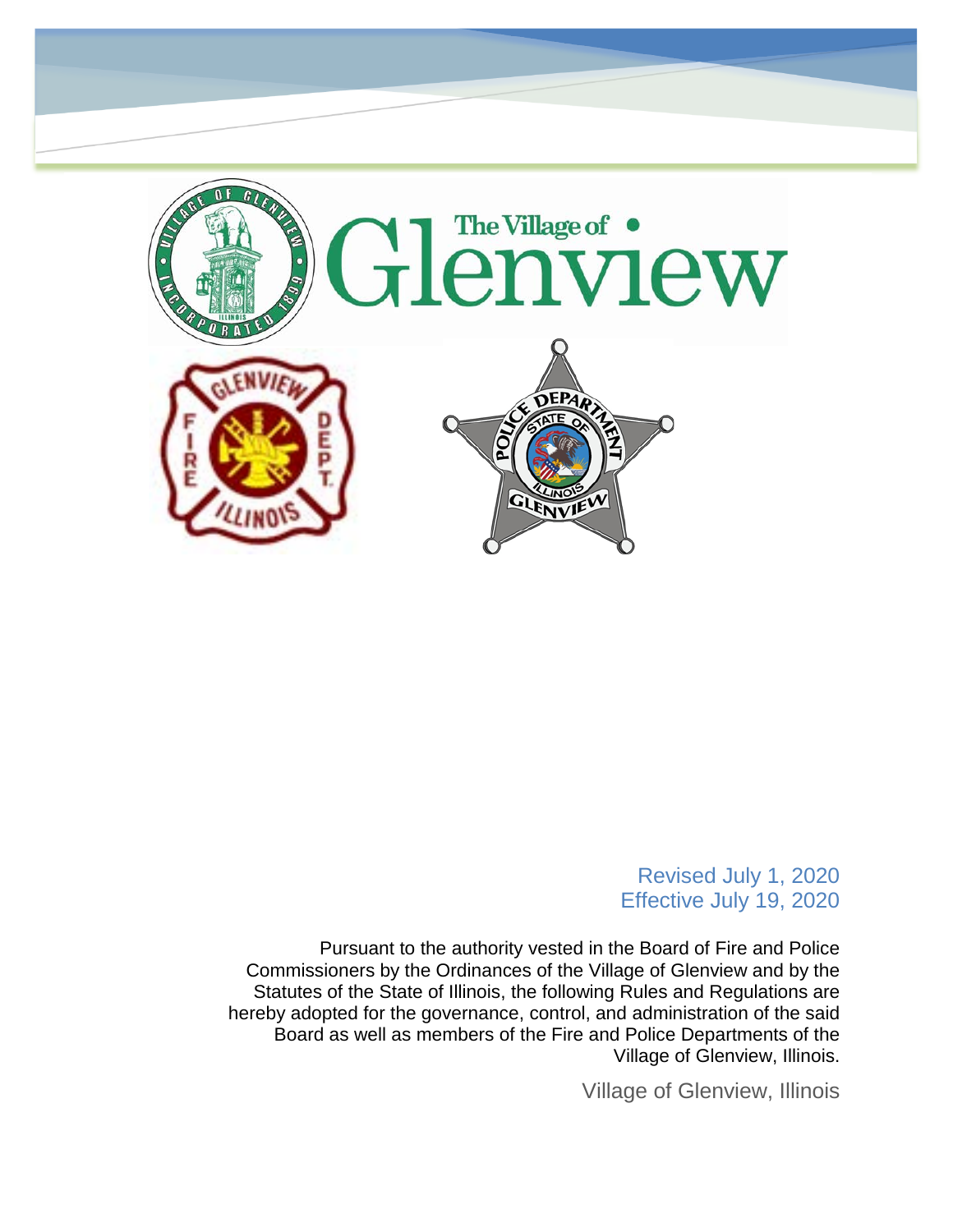#### TABLE OF CONTENTS

| 2.1  |                                                                                               |  |
|------|-----------------------------------------------------------------------------------------------|--|
| 2.2  |                                                                                               |  |
| 2.3  |                                                                                               |  |
| 2.4  |                                                                                               |  |
| 2.5  |                                                                                               |  |
| 2.6  |                                                                                               |  |
| 2.7  |                                                                                               |  |
| 2.8  |                                                                                               |  |
| 2.9  |                                                                                               |  |
| 2.10 |                                                                                               |  |
| 2.11 |                                                                                               |  |
| 2.12 |                                                                                               |  |
|      |                                                                                               |  |
|      | Subsection A – Examinations, Requirements and Qualifications of Police Officer Applicants  10 |  |
| 3.1A |                                                                                               |  |
| 3.2A |                                                                                               |  |
| 3.3A |                                                                                               |  |
| 3.4A |                                                                                               |  |
| 3.5A |                                                                                               |  |
| 3.6A |                                                                                               |  |
| 3.7A |                                                                                               |  |
| 3.8A |                                                                                               |  |
|      | Subsection B - Examinations, Requirements and Qualifications of Firefighter Applicants  14    |  |
| 3.1B |                                                                                               |  |
| 3.2B |                                                                                               |  |
| 3.3B |                                                                                               |  |
| 3.4B |                                                                                               |  |
|      |                                                                                               |  |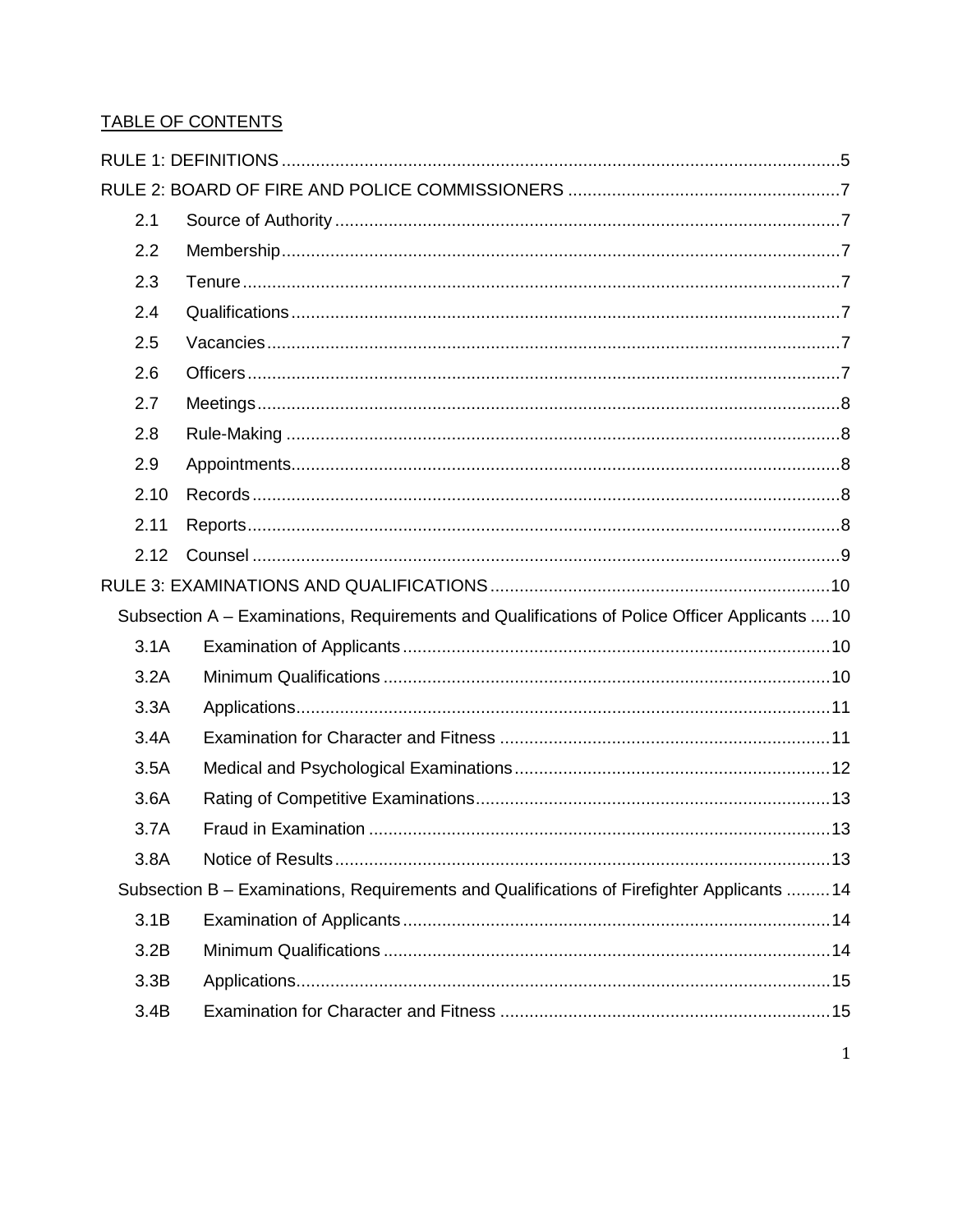| 3.5B |                                                                                              |   |  |
|------|----------------------------------------------------------------------------------------------|---|--|
| 3.6B |                                                                                              |   |  |
| 3.7B |                                                                                              |   |  |
| 3.8B |                                                                                              |   |  |
|      | Subsection C - Examinations, Requirements and Qualifications of Pre-Certified Police Officer |   |  |
|      |                                                                                              |   |  |
| 3.1C |                                                                                              |   |  |
| 3.2C |                                                                                              |   |  |
| 3.3C |                                                                                              |   |  |
| 3.4C |                                                                                              |   |  |
| 3.5C |                                                                                              |   |  |
| 3.6C |                                                                                              |   |  |
| 3.7C |                                                                                              |   |  |
| 3.8C |                                                                                              |   |  |
|      |                                                                                              |   |  |
| 4.1  |                                                                                              |   |  |
| 4.2  |                                                                                              |   |  |
|      |                                                                                              |   |  |
|      |                                                                                              |   |  |
|      |                                                                                              |   |  |
| 5.1  |                                                                                              |   |  |
| 5.2  |                                                                                              |   |  |
| 5.3  |                                                                                              |   |  |
| 5.4  |                                                                                              |   |  |
| 5.5  |                                                                                              |   |  |
| 5.6  |                                                                                              |   |  |
| 5.7  |                                                                                              |   |  |
| 5.8  |                                                                                              |   |  |
|      |                                                                                              |   |  |
|      |                                                                                              |   |  |
| 6.1A |                                                                                              |   |  |
|      |                                                                                              | 2 |  |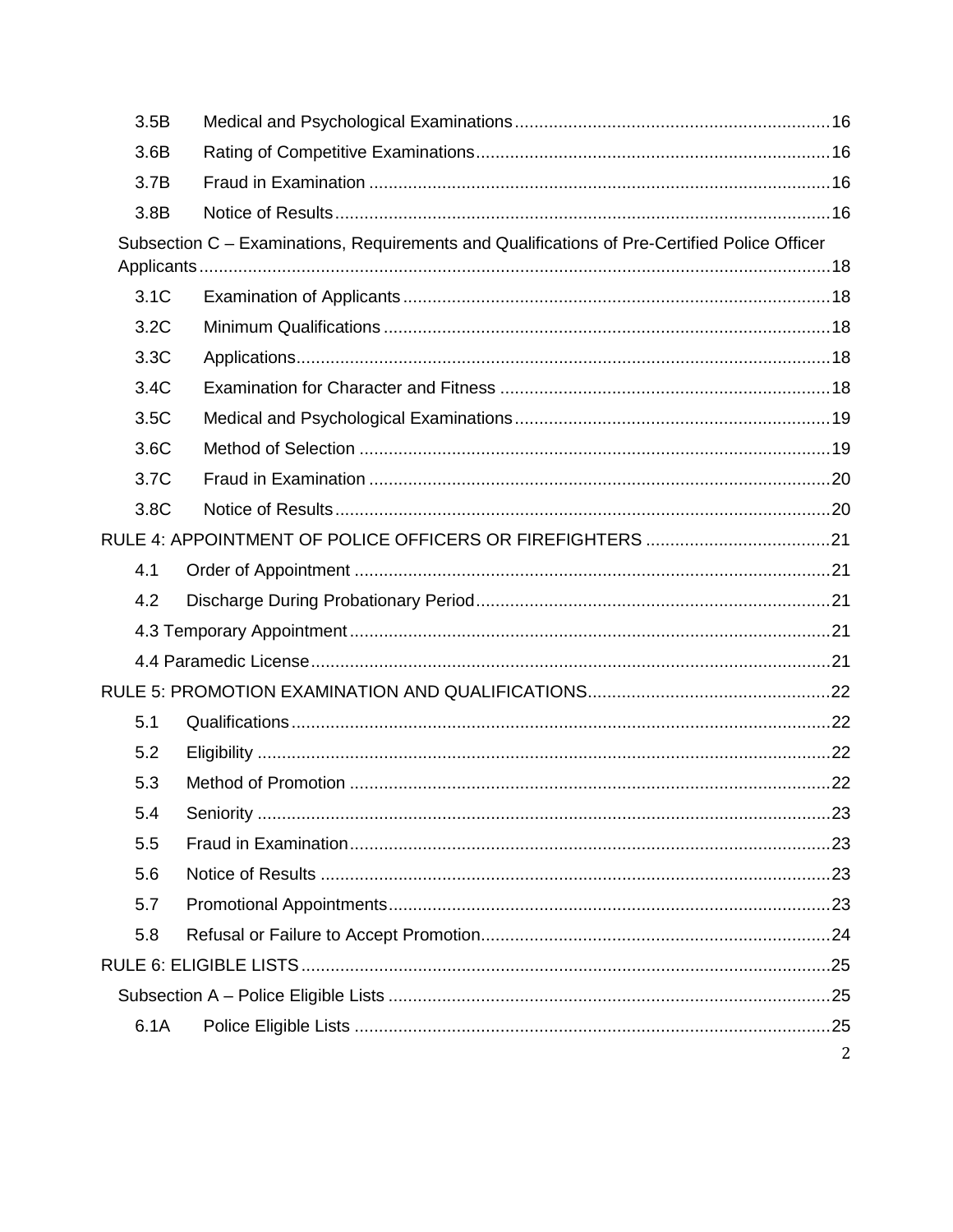| 6.2A |  |  |
|------|--|--|
| 6.3A |  |  |
| 6.4A |  |  |
| 6.5A |  |  |
| 6.6A |  |  |
|      |  |  |
| 6.1B |  |  |
| 6.2B |  |  |
| 6.3B |  |  |
| 6.4B |  |  |
| 6.5B |  |  |
| 6.6B |  |  |
|      |  |  |
| 7.1  |  |  |
| 7.2  |  |  |
| 7.3  |  |  |
| 7.4  |  |  |
| 7.5  |  |  |
| 7.6  |  |  |
| 7.7  |  |  |
| 7.8  |  |  |
| 7.9  |  |  |
| 7.10 |  |  |
| 7.11 |  |  |
|      |  |  |
| 8.1  |  |  |
| 8.2  |  |  |
| 8.3  |  |  |
|      |  |  |
| 9.1  |  |  |
|      |  |  |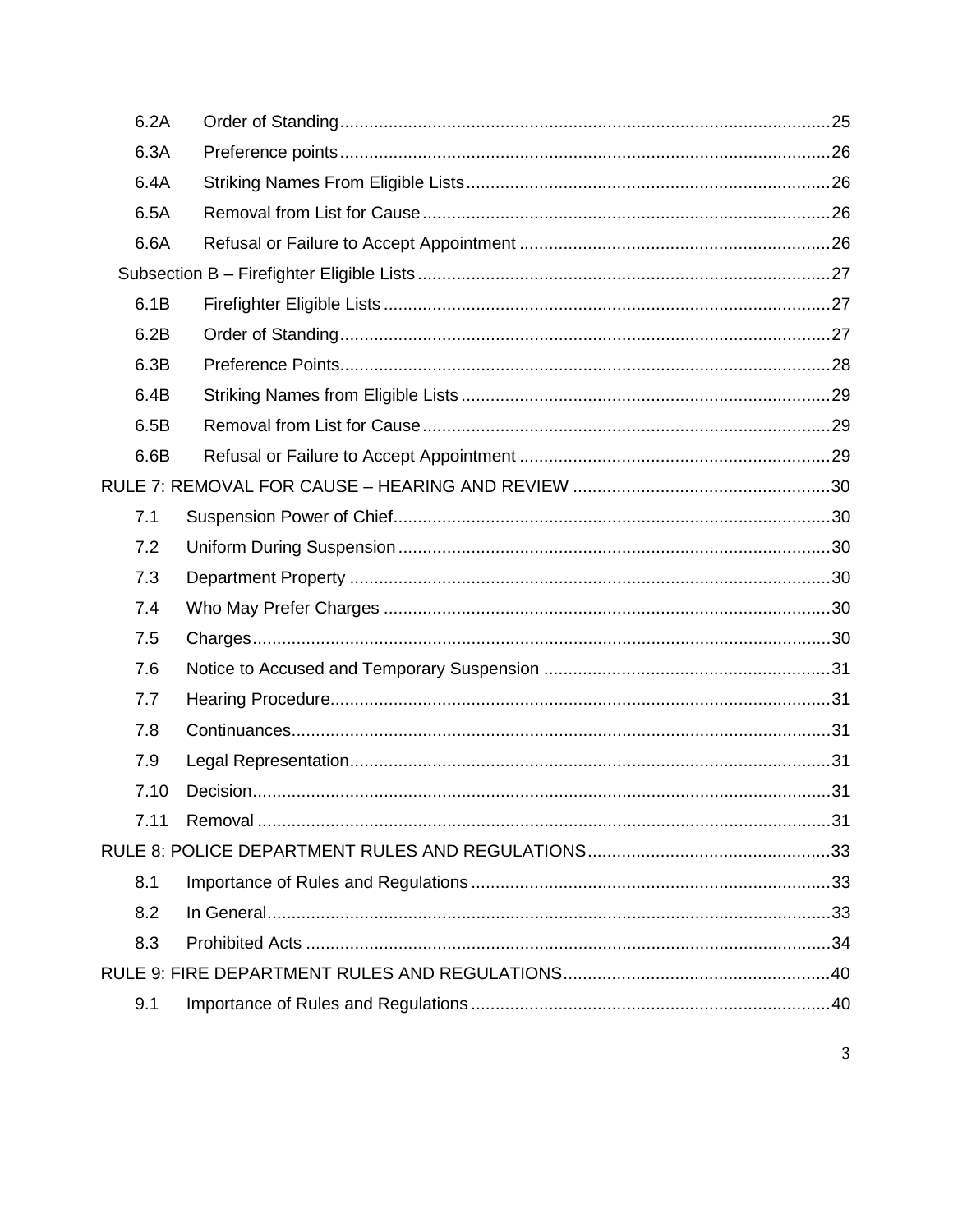| 9.3 |  |
|-----|--|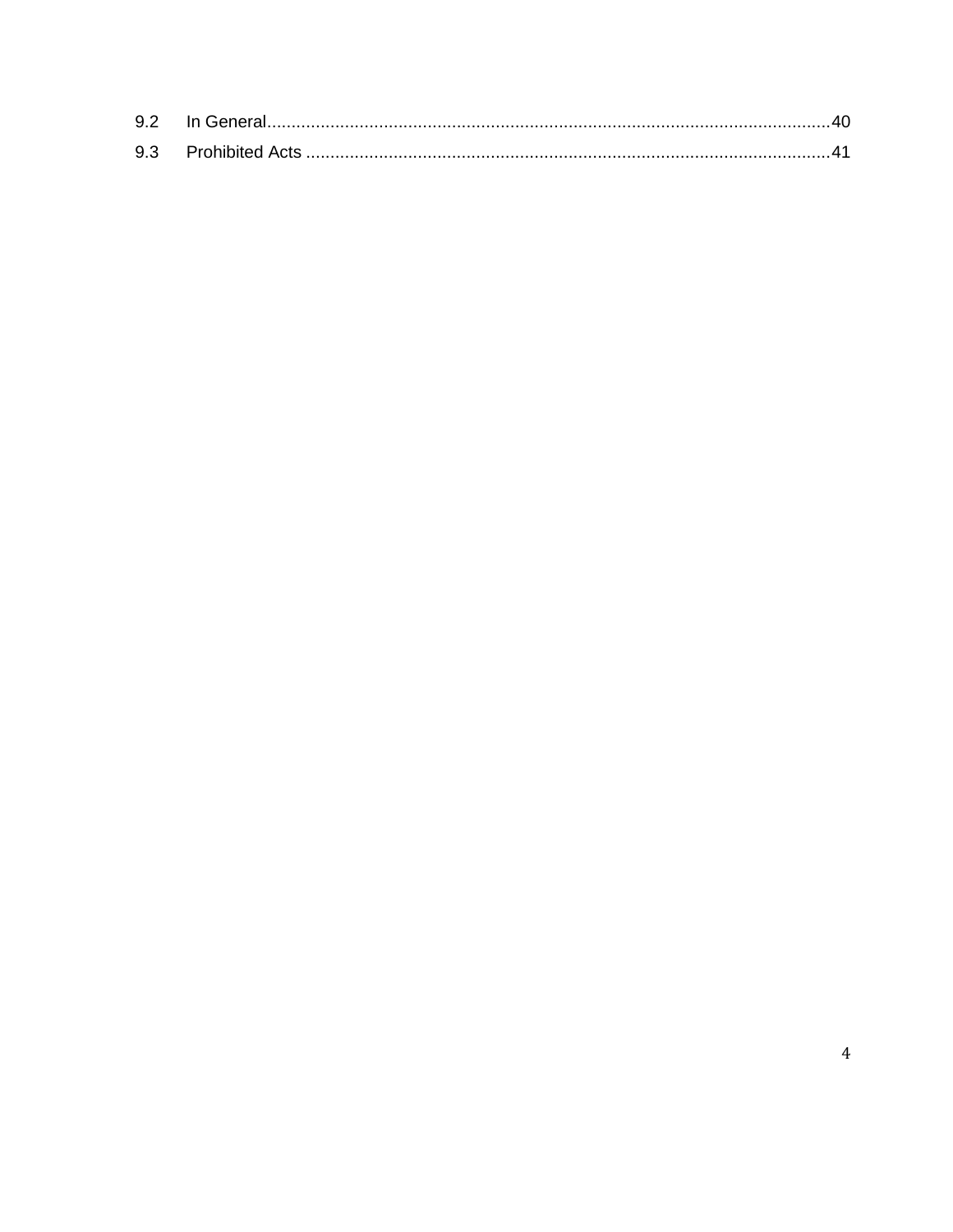# <span id="page-5-0"></span>RULE 1: DEFINITIONS

- 1.1 APPOINT shall mean the act of the Board in assigning to a position an applicant who shall have been certified for such position.
- 1.2 BOARD shall mean the Board of Fire and Police Commissioners of the Village of Glenview, Illinois.
- 1.3 CANDIDATE shall mean a person being considered for a position to which these Rules and Regulations apply.
- 1.4 CERTIFY shall mean the act of the Board through its Chairperson and Secretary in designating the appointment of an individual to the rank or position for which said person may be appointed in compliance with all requirements.
- 1.5 CHIEF shall mean the Chief of the Fire Department or the Police Department and includes persons designated by the Chief to perform certain tasks normally performed by the Chief, as well as the exempt members designated to act as Chief in the Chief's absence.
- 1.6 CLASSIFIED SERVICE shall mean all offices, places of employment, and positions established by the Village Board of Trustees for the jurisdiction of the Board of Fire and Police Commissioners.
- 1.7 DEPARTMENT shall mean either the Fire or Police Department of the Village of Glenview, Illinois.
- 1.8 DEPARTMENT CHIEF shall mean the person appointed by the Village Manager to be the head of the Department.
- 1.9 DIVISION shall mean each of the portions or parts into which an examination for appointment or promotion may be divided, as prescribed by the Board.
- 1.10 ELIGIBLE shall mean a person listed on an eligibility or promotional list.
- 1.11 ELIGIBLE LIST shall mean a list of all persons who are qualified for appointment to a position within a Department, having not yet been certified for appointment, nor removed from the list in accordance with these Rules.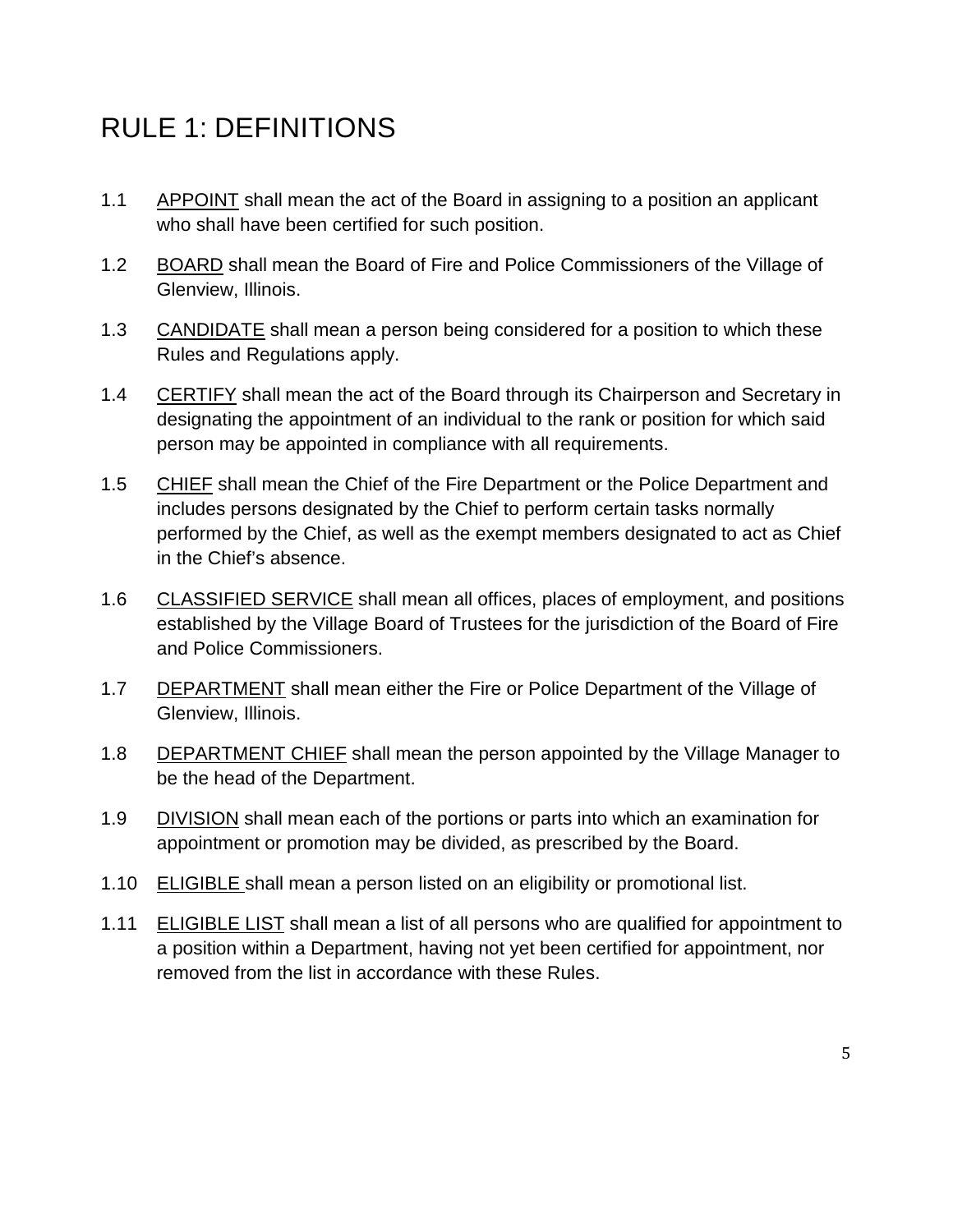- 1.12 EXAMINATIONS shall mean the totality of the various divisions prescribed by the Board for appointment or promotion.
- 1.13 FIREFIGHTER shall mean any full-time member of the regularly constituted Fire Department of the Village of Glenview, sworn and commissioned to perform fire duties, except the position of Fire Marshal and exempt ranks not under the jurisdiction of the Board.
- 1.14 FIRE MARSHAL as defined by Section 34–61 of the Glenview Municipal Code shall be the Chief of the Fire Department, appointed by the Village Manager.
- 1.15 MEMBER shall mean all sworn employees of the Police and Fire Departments to whom these Rules and Regulations apply.
- 1.16 POLICE OFFICER shall mean any member of the regularly constituted Police Department of the Village of Glenview, sworn and commissioned to perform police duties, except the Police Chief and exempt ranks not under the jurisdiction of the Board.
- 1.17 POSITION shall mean an office or rank of employment, whether occupied or vacant, which calls for the services of a person within a specified place or rank in the classified service, whether such services are required continuously, for certain seasons, or from time to time as the Village may require.
- 1.18 PROMOTIONAL LIST shall mean the list from which appointments for promotions are made.
- 1.19 RANK shall mean a grade of employment involving the same type of responsibility or authority, and shall also mean the order of command in which members are placed and classified.
- 1.20 RULES shall mean the Rules and Regulations of the Board of Fire and Police Commissioners of Glenview, Illinois as well as any amendments hereafter.
- 1.21 TEMPORARY APPOINTEE shall mean a person occupying a position that is not permanent and is occupied by virtue of a temporary appointment.
- 1.22 VACANCY shall mean a position duly created which is not occupied and may be filled by the Board under powers granted by the Glenview Municipal Code.
- 1.23 VILLAGE shall mean the Village of Glenview, Illinois.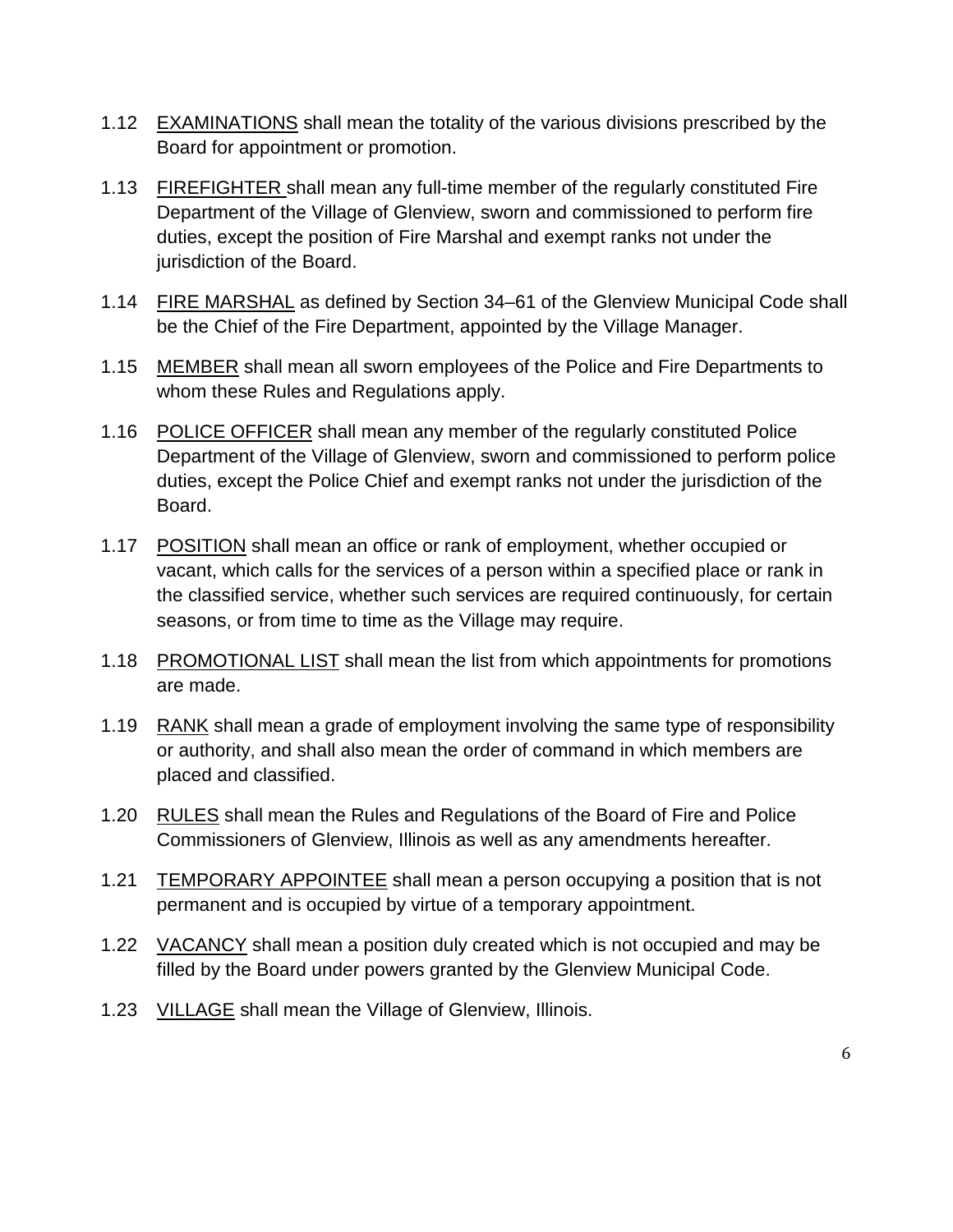# <span id="page-7-0"></span>RULE 2: BOARD OF FIRE AND POLICE COMMISSIONERS

### <span id="page-7-1"></span>**2.1 SOURCE OF AUTHORITY**

The Board of Fire and Police Commissioners of the Village of Glenview, Illinois derives its power and authority from an Act of the General Assembly entitled "Division 2.1 Board of Fire and Police Commissioners," of Chapter 65 of the Illinois Compiled Statutes, and the Village's constitutional home rule authority. In the event of any conflicts between these Rules and a collective bargaining agreement between the Village and a labor organization, the collective bargaining agreement provision will control. In the event of any conflict between these Rules and any ordinance of the Village of Glenview governing the same matter, the Village ordinance will control.

#### <span id="page-7-2"></span>**2.2 MEMBERSHIP**

The Board of Fire and Police Commissioners shall consist of three Commissioners appointed by the Village President with the consent of the Village Board of Trustees.

#### <span id="page-7-3"></span>**2.3 TENURE**

Commissioners shall serve a term of three years and until their respective successors are appointed and have qualified.

#### <span id="page-7-4"></span>**2.4 QUALIFICATIONS**

Commissioners are considered officers of the Village and are subject to all requirements enumerated in Section 10-2.1-3 of the Illinois Municipal Code (65 ILCS 5/10-2.1-3).

#### <span id="page-7-5"></span>**2.5 VACANCIES**

Vacancies on the Board of Fire and Police Commission shall be filled in the same manner as original appointments. Commissioners shall not be removed except for cause, upon written charges, and after an opportunity to be heard within 30 days in their own defense before a regular meeting of the Village Board of Trustees. A majority of the Board of Trustees shall be required to remove any Commissioner from the Board.

#### <span id="page-7-6"></span>**2.6 OFFICERS**

The Board shall elect a Chairperson to serve during the municipal fiscal year. The duties of the Chairperson shall be enumerated throughout these Rules.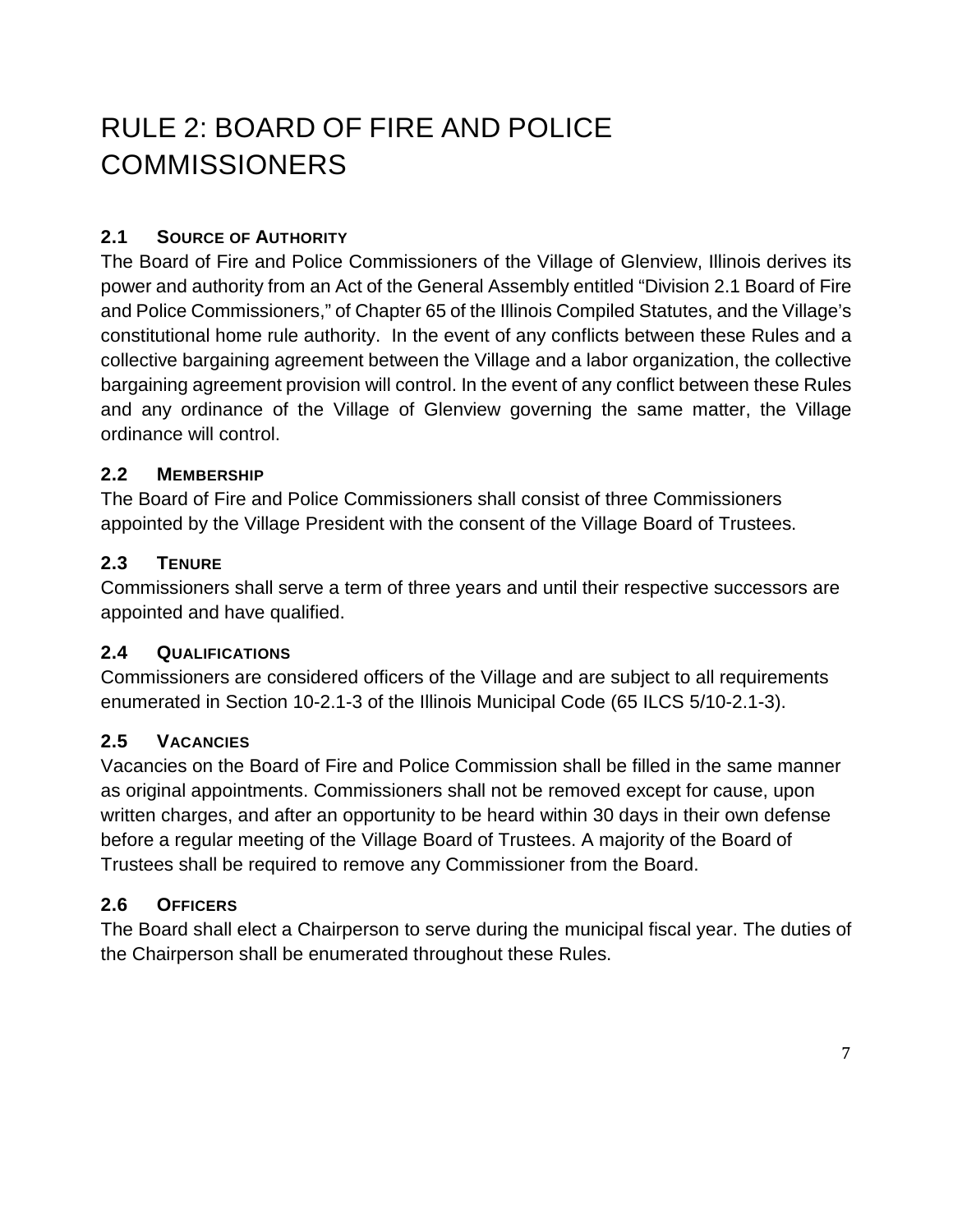# <span id="page-8-0"></span>**2.7 MEETINGS**

The Board shall meet on the call of the Chairperson or any two Commissioners. Notice of the date, time and purpose of the meeting shall normally be given to each Commissioner at least 48 hours prior to such meetings. In all cases, a majority of the Board constitutes a quorum for the conduct of all business. All meetings shall be held in accordance with the Open Meetings Act. Commissioners may attend meetings by video or audio conference under the conditions provided for in the Open Meetings Act.

# <span id="page-8-1"></span>**2.8 RULE-MAKING**

The Village Board of Trustees has authorized the Board to make rules governing the operation of the Fire and Police Departments, and the conduct of Department members. This authorization is subject to rescission by the Village Board of Trustees.

The Board shall make rules applying to the conduct of examinations for original appointments, for promotions, and for the hearing of charges brought against a member of the Police or Fire Department. From time to time, the Board may amend these Rules. All such amendments shall be printed for distribution, and notice shall be given of the place or places where said rules may be obtained. Such notice shall be published in a newspaper of general circulation in the Village of Glenview. The notice shall specify the date, not less than 10 days subsequent to the date of such publication, when such rules shall go into effect.

### <span id="page-8-2"></span>**2.9 APPOINTMENTS**

The sole authority to issue certificates of appointment shall be vested in the Board, except for the positions of Department Chief and exempt ranks, which include but are not limited to the ranks of Deputy Chief and Commander in the Police Department, and the ranks of Deputy Chief and Battalion Chief in the Fire Department. All certificates of appointment shall be signed respectively by the Chairperson and Secretary of the Board. The Village President or the President's designee shall be responsible for administering the oath of office to all new newly appointed firefighters and police officers.

# <span id="page-8-3"></span>**2.10 RECORDS**

The Board shall maintain records of all positions and all persons in its jurisdiction, the length of service of every employee, and other records, including minutes of meetings as shall be required to properly conduct the business of the Board.

# <span id="page-8-4"></span>**2.11 REPORTS**

The Board shall submit, from time to time, a report of its activities to the President and Village Board of Trustees. This report should include all rule changes and the practical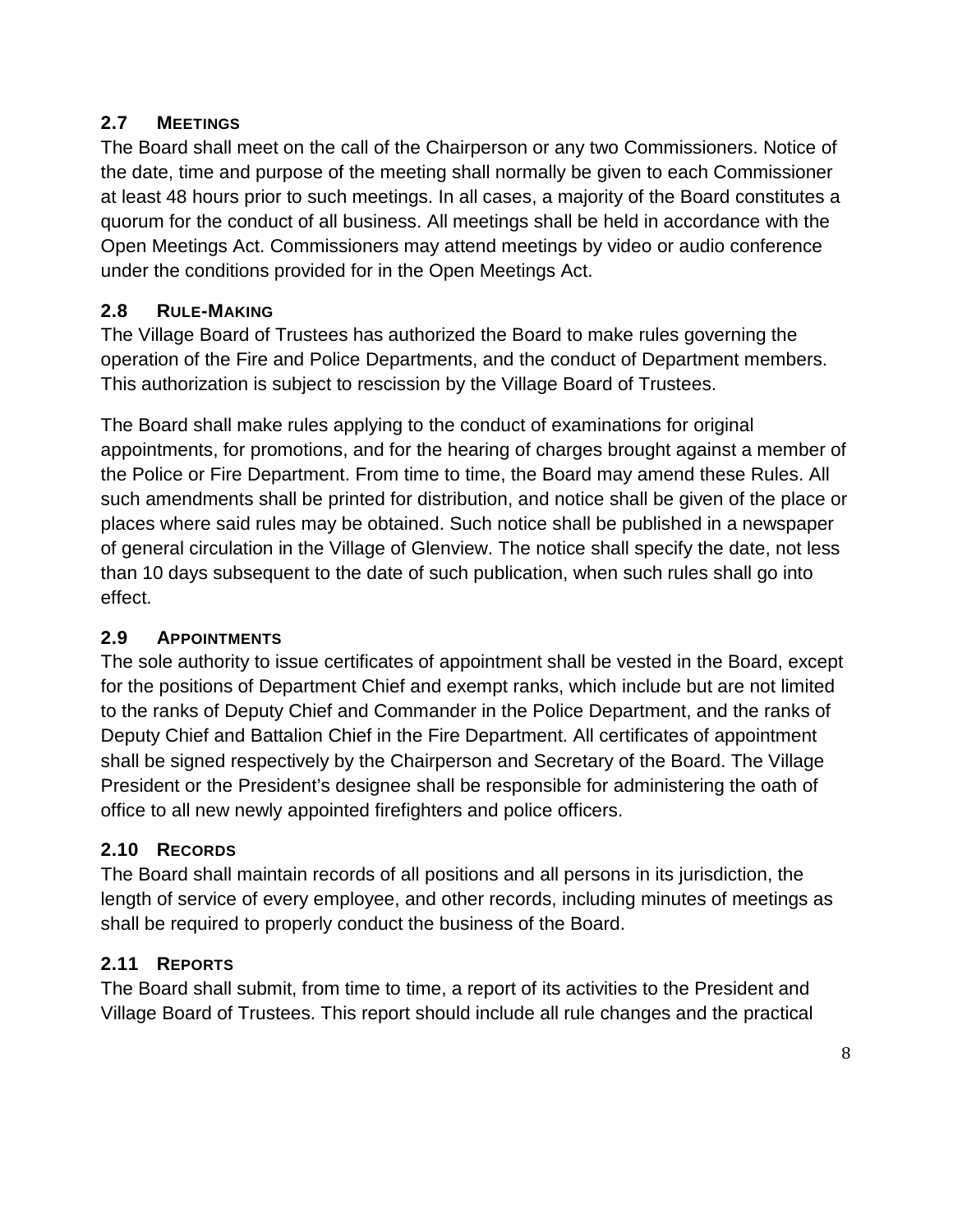effect thereof, together with any suggestions which the Board believes would result in greater efficiency in the Departments.

# <span id="page-9-0"></span>**2.12 COUNSEL**

In an effort to make proper rules and exercise responsible control over departmental personnel, the Board may request the counsel of the Department Chiefs, Village staff members, and the Village Attorney.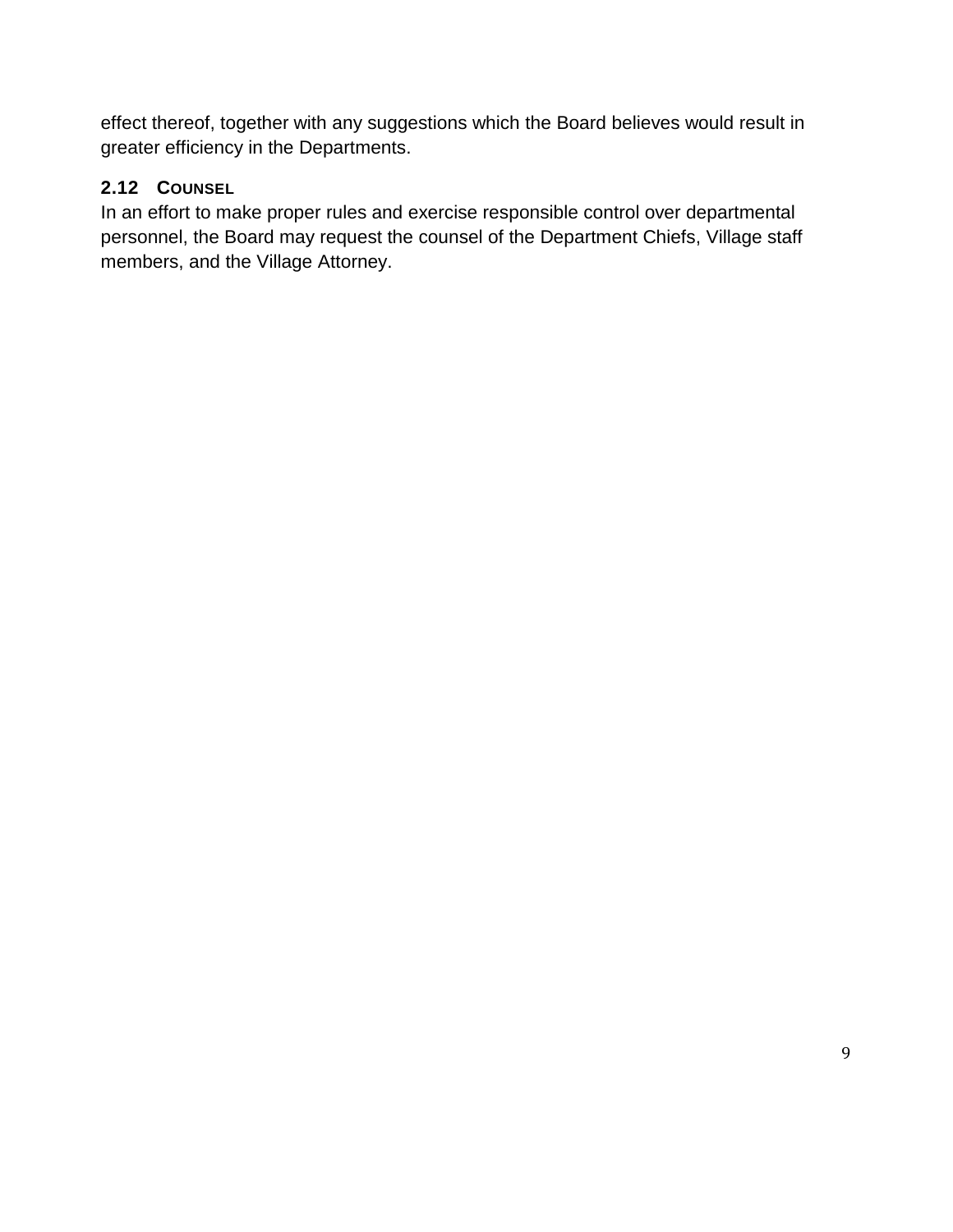# <span id="page-10-0"></span>RULE 3: EXAMINATIONS AND QUALIFICATIONS

# <span id="page-10-1"></span>SUBSECTION A – EXAMINATIONS, REQUIREMENTS AND QUALIFICATIONS OF POLICE OFFICER APPLICANTS

#### <span id="page-10-2"></span>**3.1A EXAMINATION OF APPLICANTS**

Except when the Board uses the alternative pre-certified entry hiring procedure described in Subsection C of this Rule, all applicants for a police position shall be subject to examination which shall be public, competitive, and subject to limitations contained in these Rules.

#### <span id="page-10-3"></span>**3.2A MINIMUM QUALIFICATIONS**

In accordance with the Illinois Municipal Code, the Board shall publicly notice an examination for any rank or position under its jurisdiction. It shall fix such minimum qualifications for police applicants as may be appropriate for proper and competent performance of the duties and responsibilities involved. No person shall be admitted to the examination who does not meet the minimum qualifications so fixed, but the fact that a person is admitted to any examination shall not be considered as evidence that the person is qualified or is eligible for said position. The burden of establishing proof of these qualifications shall rest upon each applicant. Applicants are subject to additional grounds for disqualification as provided by law.

The following minimum qualifications shall be part of the requirements for admission to all police examinations given by the Board.

a. Every police applicant must have reached the age of 21, and must be under the age of 35. However, the foregoing age-35 limitation shall not apply in the case of any person having previous employment status as (i) a police officer in a regularly constituted police department of any municipality, regardless of whether the municipality is located in Illinois or in another state, (ii) an auxiliary police officer under Section 3.1-30-20 of the Illinois Municipal Code (65 ILCS 5/3.1-30-20) for at least 5 years and is under 40 years of age, (iii) a deputy under Section 3-6008 of the Illinois Counties Code (55 ILCS 5/3-6008) who otherwise meets necessary training requirements, or (iv) a sworn officer with the Illinois Department of State Police. A veteran shall be allowed to exceed the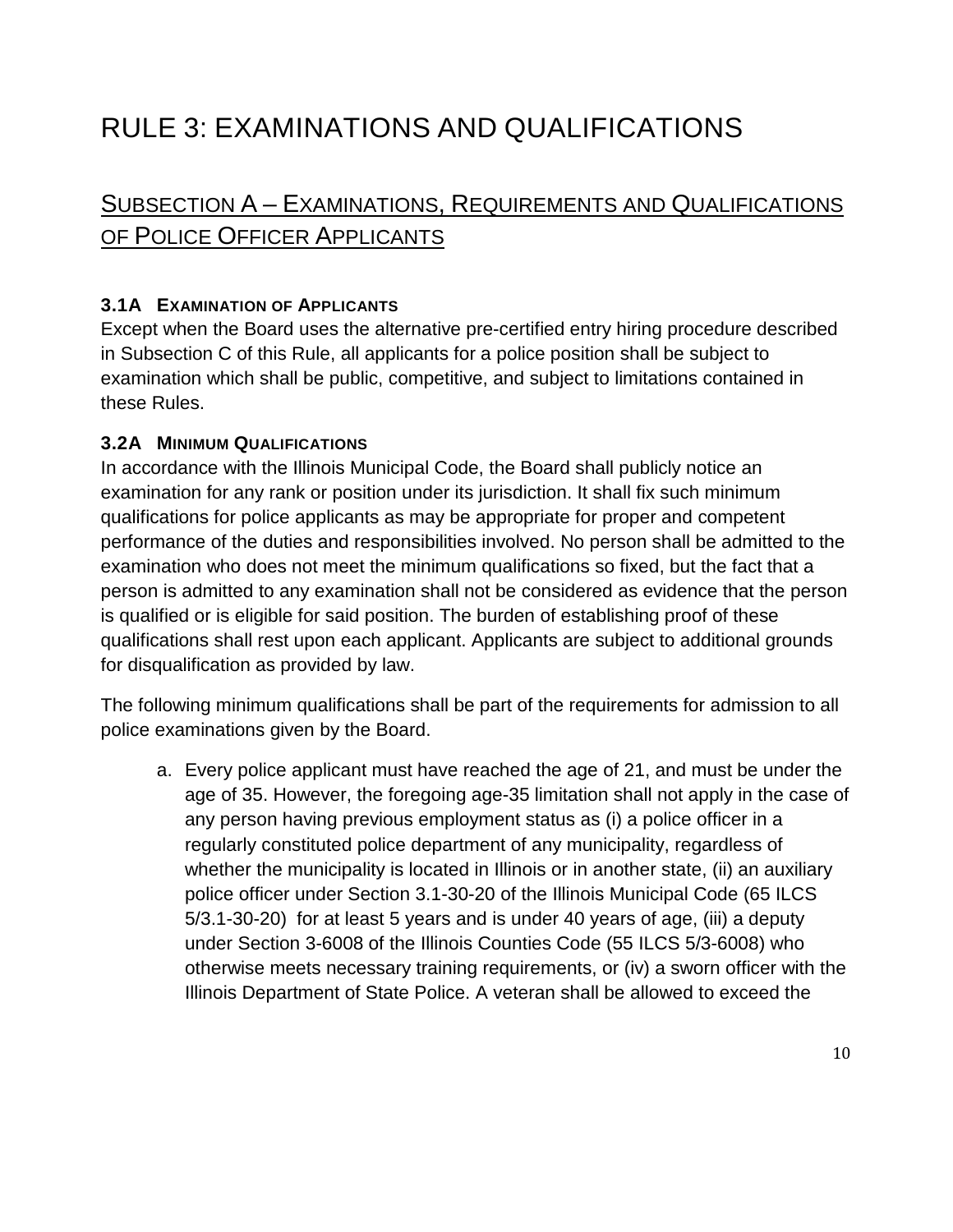maximum age provision of this section by the number of years served on active military duty, but by no more than 10 years of active military duty.

- b. Every police applicant must have a high school diploma or equivalent high school education.
- c. Every police applicant must be of good moral character and possess temperate habits. In addition, applicants must be of sound mind and health and physically able to perform the essential functions of the position for which they have applied, with or without reasonable accommodation.
- d. Every police applicant must be a resident of, and legally authorized to work in, the United States.
- e. Certification of having passed the applicable physical ability tests within six (6) months of the written exam (not applicable to Pre-Certified Police Officer applicants being considered through an alternative hiring process).
- f. Possession of a valid driver's license and must be legally eligible to operate a motor vehicle in the State of Illinois.
- g. Must be able to communicate fluently in English (including reading, speaking and comprehension).
- h. Police Officer applicant must have a valid Illinois Firearms Owner Identification (FOID) prior to receiving a conditional offer of employment.

### <span id="page-11-0"></span>**3.3A APPLICATIONS**

Applications for examination shall be filed upon forms designated by the Chief. All applicants must comply with requirements in all application forms. A false statement made by any person in an application for examination shall be regarded as cause for exclusion from the examination.

### <span id="page-11-1"></span>**3.4A EXAMINATION FOR CHARACTER AND FITNESS**

Examinations for positions in the classified services shall be so fashioned as to test fairly the capacity and fitness of the person examined to discharge the duties of the position to which the person seeks to be appointed. The Board in its discretion may prescribe additional testing components. The required testing components for the establishment of a particular police eligibility list will be summarized by the Board in the initial testing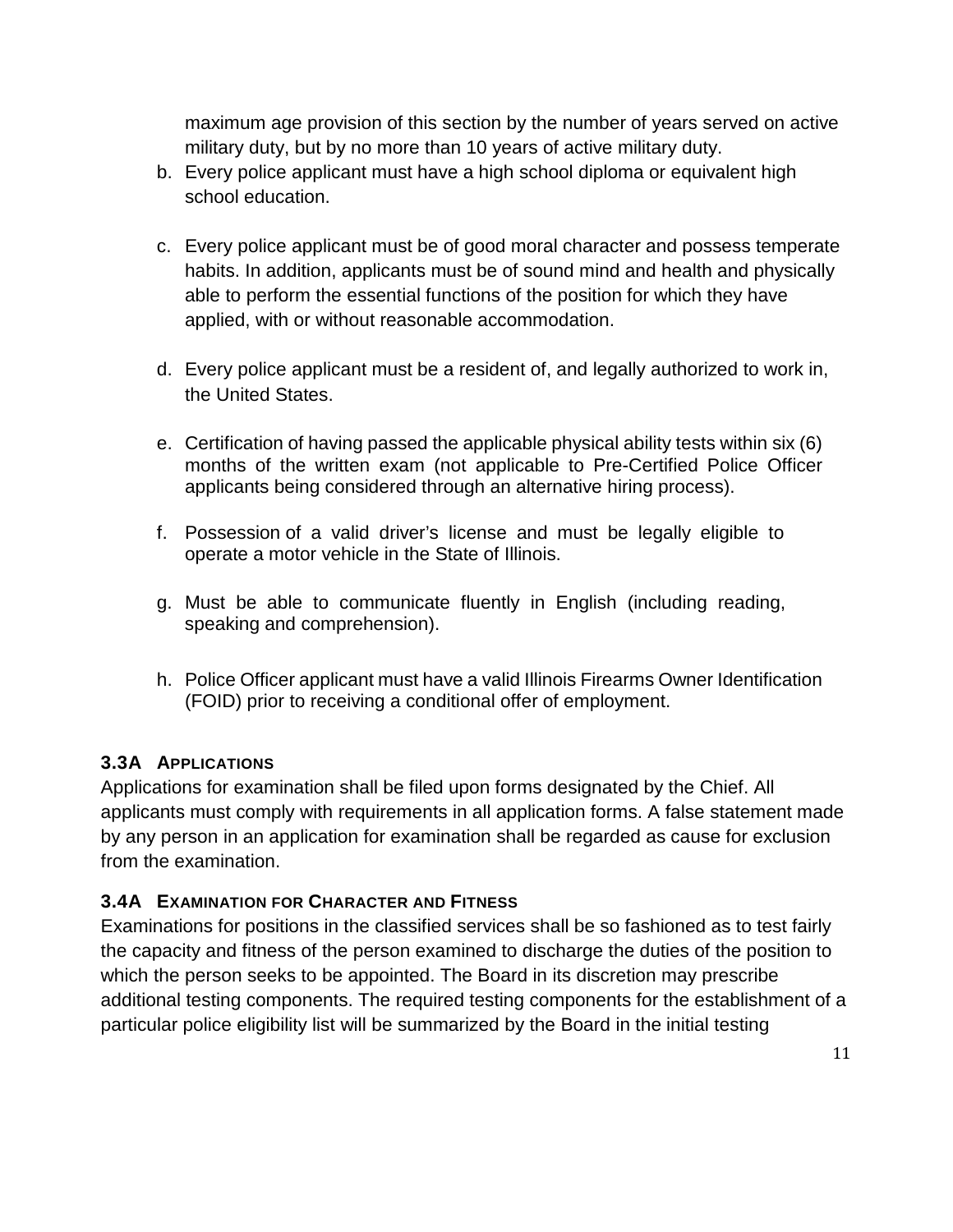announcement. A failure to pass any one examination division will disqualify the applicant from further consideration.

The examinations shall consist of any or all of the following divisions as the Board shall prescribe after consulting with the Chief.

- a. Applicants must show proof of their successful completion of the "Peace Officer Wellness Evaluation Report" (POWER Test) by the time the written examination is taken.
- b. Written tests to determine intelligence, judgment, and knowledge.
- c. Tests of practical abilities that measure the applicant's ability to perform the tasks associated with police service, including but not limited to a written situational based judgement test.
- d. Independent investigation of the applicant's moral character, personality, temperament, and other factors that may bear upon the applicant's fitness for the position.
- e. Independent investigation of work experience which includes determining merit in past performance of similar work.
- f. After the establishment of a final eligibility list, candidates are subject to a polygraph examination.
- g. Oral interviews by the Board and the Chief designed to measure personal qualities of the applicant.

An applicant may be rejected by the Board before examination if the applicant fails to evidence the qualifications for the position. Examinations may be held in any order and may be administered to applicants in assembled groups or individually.

### <span id="page-12-0"></span>**3.5A MEDICAL AND PSYCHOLOGICAL EXAMINATIONS**

All applicants shall undergo a physical and psychological examination in order to determine whether they can perform the essential functions of a police officer, with or without reasonable accommodation. Such examinations shall be administered after a conditional offer has been made to the candidate.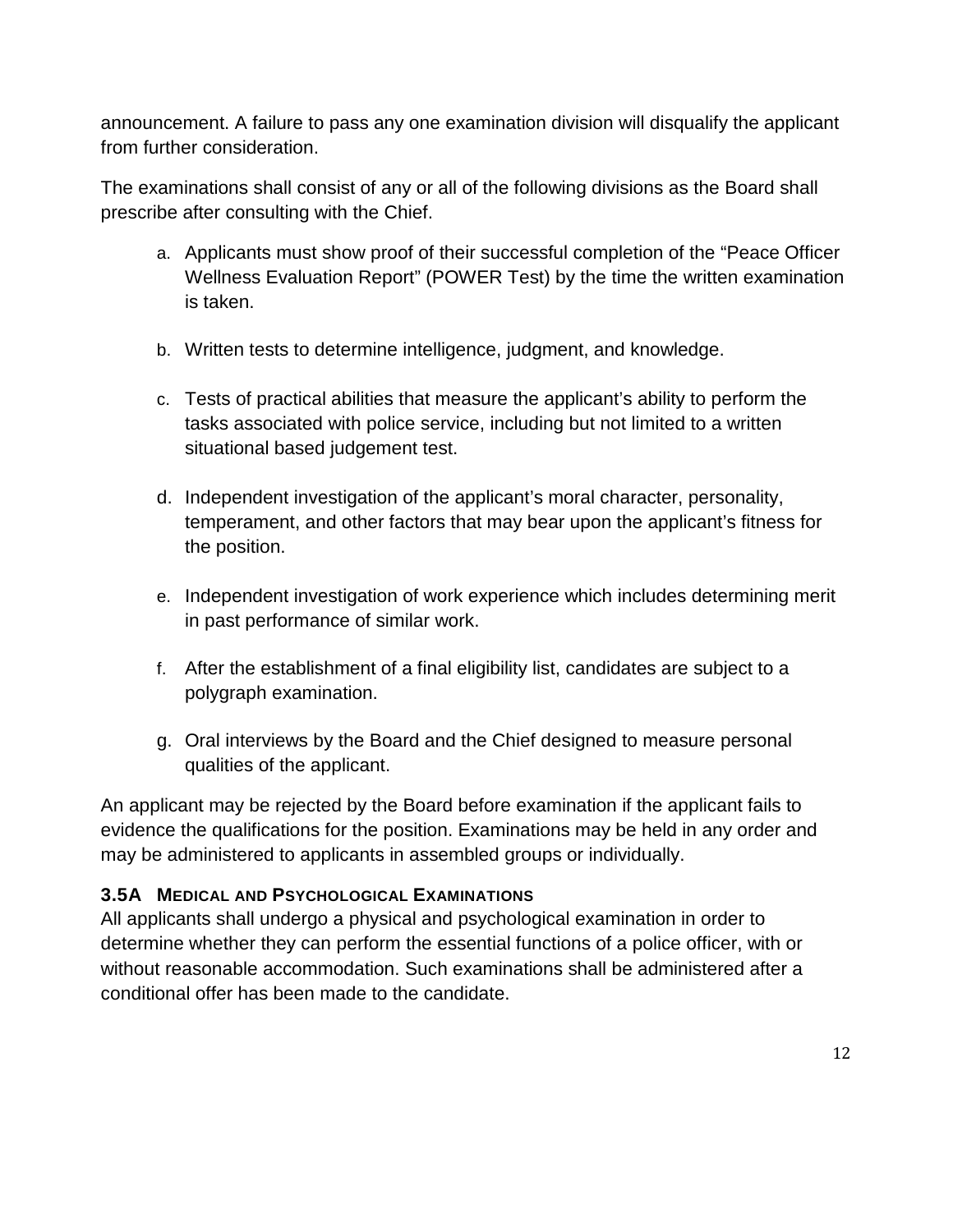All members shall be required to have a physical examination every fourth year of their employment.

### <span id="page-13-0"></span>**3.6A RATING OF COMPETITIVE EXAMINATIONS**

After consultation with the Chief, the Board shall establish minimum standards for each division of the examination and also provide that any applicant who fails to meet each minimum standard shall fail the examination and not be permitted to take any further divisions in the examination process. Each division of the examination shall be given such weight as the Chief and the Board determine and each applicant's standing in all divisions of the examination shall be averaged. The final standing of applicants shall be expressed on the scale of 100.

### <span id="page-13-1"></span>**3.7A FRAUD IN EXAMINATION**

The Board may strike a person's name from any eligible list and the person shall be excluded from an examination or discharged or removed from any position to which that person may have been appointed under these Rules, where that person submitted any document that contained false information; or permitted anyone else to impersonate that person at any examination; or, during or in preparation for an examination, that person, alone or in concert with another, used or aided someone else in using prohibited material by which an unfair advantage could be or was obtained over competitors at such examination. If requested, the Board shall provide an opportunity for the person to be heard in defense.

### <span id="page-13-2"></span>**3.8A NOTICE OF RESULTS**

Each applicant will be notified within 14 calendar days of the completion of each division of that applicant's result. If the applicant has failed the division, the notice shall read to that effect. If the applicant has fulfilled all examination requirements, the applicant shall receive notice that the applicant's name has been placed on the eligibility list.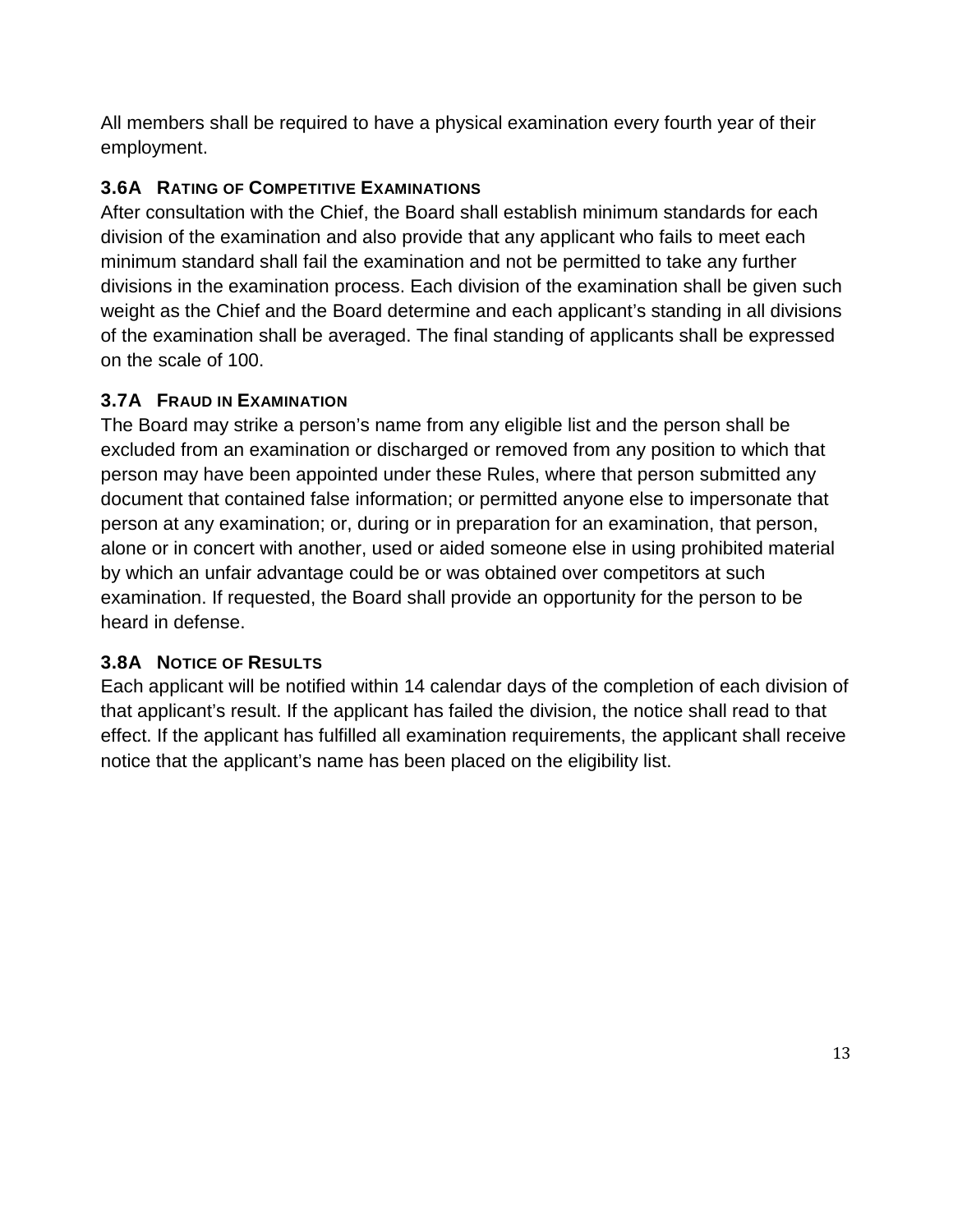# <span id="page-14-0"></span>SUBSECTION B – EXAMINATIONS, REQUIREMENTS AND QUALIFICATIONS OF FIREFIGHTER APPLICANTS

#### <span id="page-14-1"></span>**3.1B EXAMINATION OF APPLICANTS**

All applicants for a firefighter position shall be subject to examination which shall be public, competitive, and subject to limitations contained in these Rules.

#### <span id="page-14-2"></span>**3.2B MINIMUM QUALIFICATIONS**

In accordance with the Illinois Municipal Code, the Board shall publicly notice an examination for any rank or position under its jurisdiction. It shall fix such minimum qualifications for firefighter applicants as may be appropriate for proper and competent performance of the duties and responsibilities involved. No person shall be admitted to the examination who does not meet the minimum qualifications so fixed, but the fact that a person is admitted to any examination shall not be considered as evidence that the person is qualified or is eligible for said position. The following minimum qualifications shall be part of the requirements for admission to all firefighter examinations given by the Board. The burden of establishing proof of these qualifications shall rest upon each applicant. Applicants are subject to additional grounds for disqualification as provided by law.

- a. Every firefighter applicant must have reached the age of 21, and must be under the age of 35. However, the foregoing age-35 limitation shall not apply in the case of any firefighter applicant having previous employment as a full-time firefighter in a regularly constituted fire department of a municipality or fire protection district, or as otherwise permitted by law. Also, the foregoing age-35 limitation shall not apply to any person who turned 35 while serving as a member of the active or reserve components of any of the branches of the Armed Forces of the United States or the National Guard of any state, and whose service was characterized as honorable or under honorable conditions, if separated from the military and is currently under the age of 40.
- b. Every firefighter applicant must have a high school diploma or equivalent high school education.
- c. Every firefighter applicant must be of good moral character and possess temperate habits. In addition, applicants must be of sound mind and health and physically able to perform the essential functions of the position for which they have applied, with or without reasonable accommodation.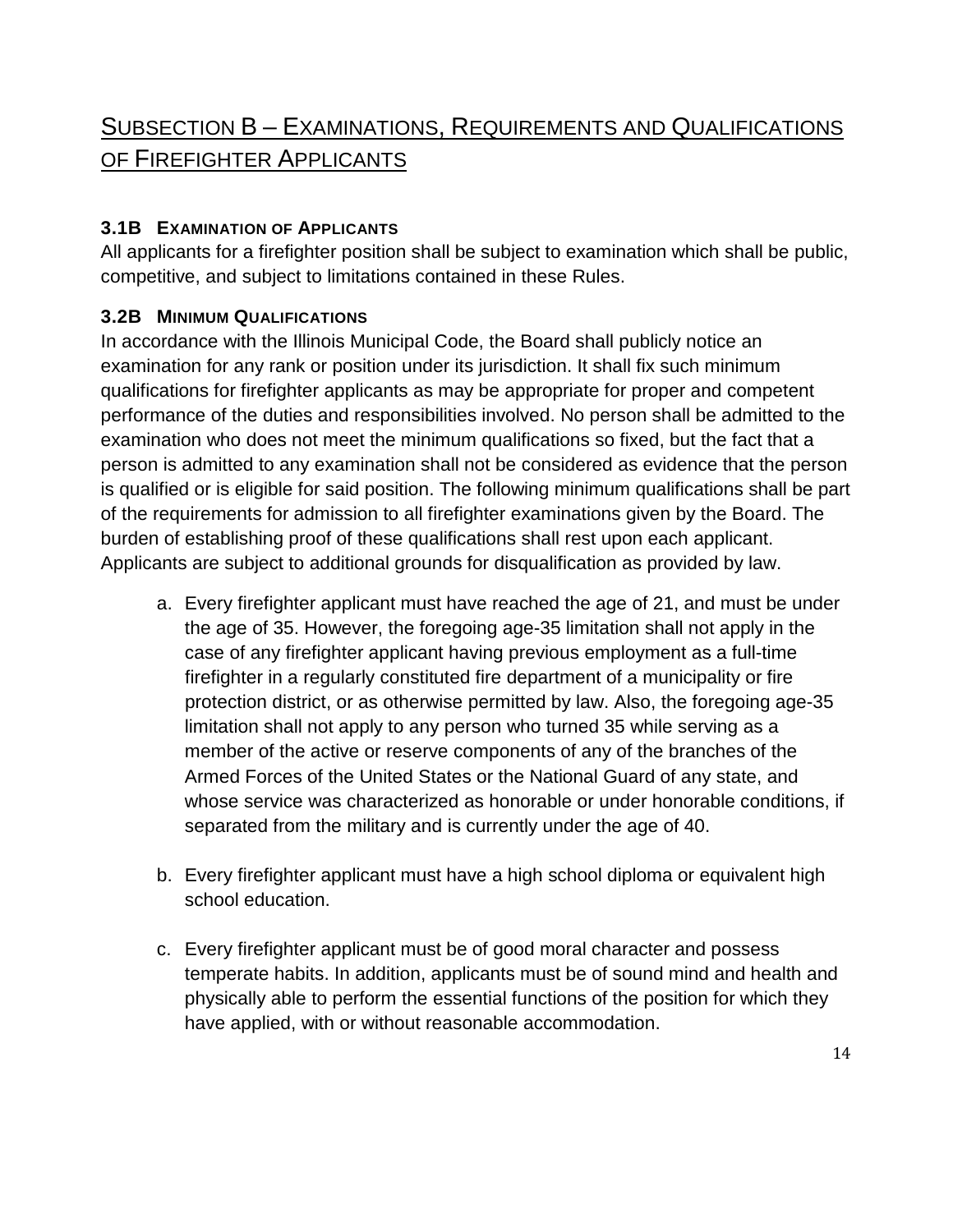d. Every firefighter applicant must be a resident of, and legally authorized to work in, the United States.

# <span id="page-15-0"></span>**3.3B APPLICATIONS**

Applications for examination shall be filed upon forms designated by the Chief. All applicants must comply with requirements in all application forms. A false statement made by any person in an application for examination shall be regarded as cause for exclusion from the examination.

# <span id="page-15-1"></span>**3.4B EXAMINATION FOR CHARACTER AND FITNESS**

Examinations for positions in the classified services shall be so fashioned as to test fairly the capacity and fitness of the person examined to discharge the duties of the position to which the person seeks to be appointed. The examinations shall consist of the following divisions in this sequence:

- a. Applicants must show proof of their successful completion of the "Candidate Physical Ability Test" (CPAT) by the time the written examination is taken.
- b. A written examination shall be conducted that shall be practical and relate to those matters that fairly test the capacity of the persons examined to discharge the duties performed by members of the Glenview Fire Department. Written examinations shall be administered in a manner that ensures the security and accuracy of the scores achieved. The written examination shall be based on a 100-point scale. The passing score for the written examination shall be set by the Board so as to demonstrate a candidate's ability to perform the essential functions of a firefighter. The minimum score set by the Board shall be supported by appropriate validation evidence and shall comply with all applicable state and federal laws.
- c. When the written examination is taken, each candidate shall also take a written situational judgment test, which is designed to evaluate how the candidate would respond to various situations and measure conflict resolution skills, service orientation, initiative, integrity, team orientation and other traits. The test shall be considered a subjective evaluation component of the firefighter testing process.
- d. After the establishment of a final eligibility list, candidates are subject to a background investigation, which includes, among other things, a review of the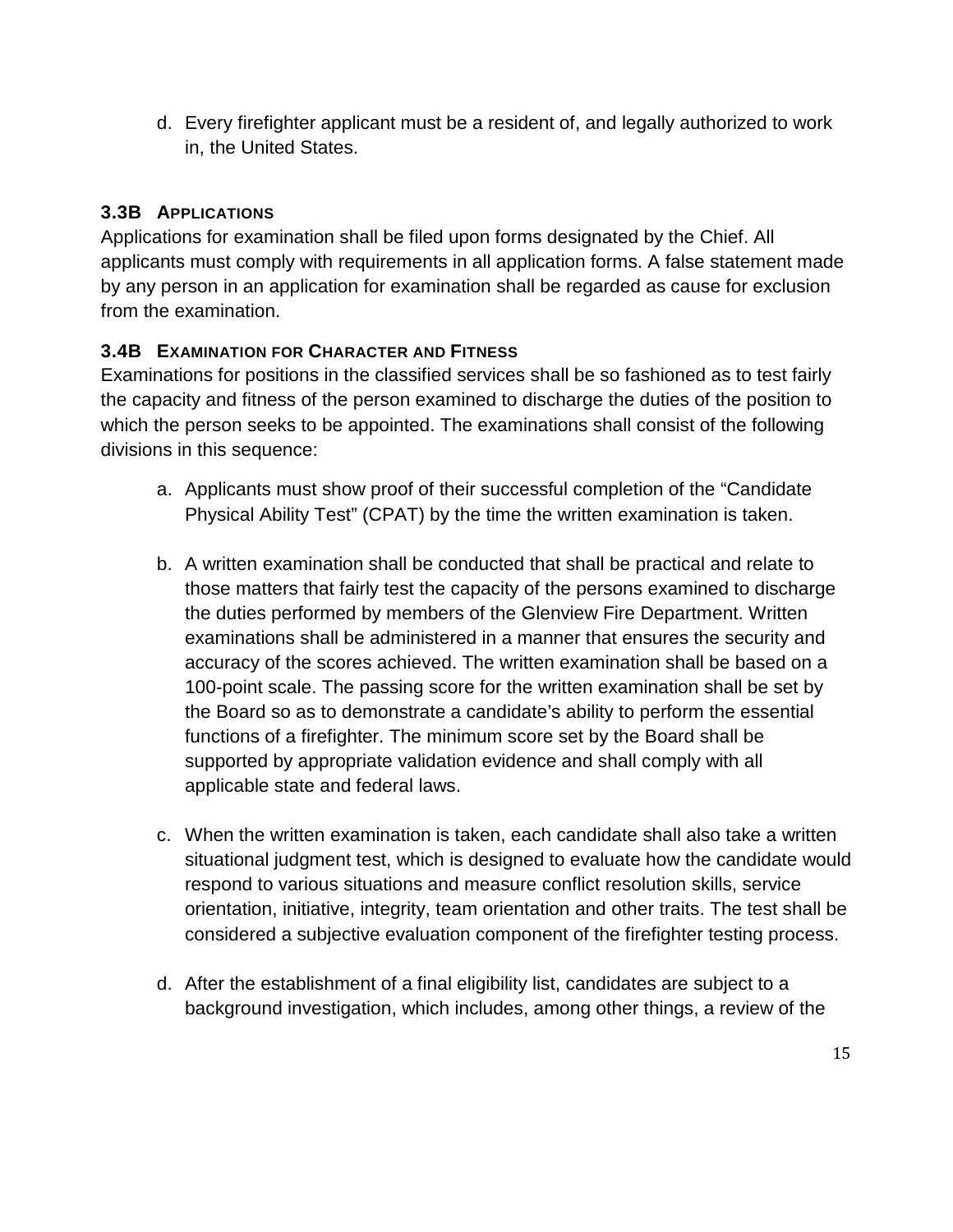applicant's moral character, criminal background history and employment history. As part of this background investigation, candidates may be subject to oral interviews before the Board. Background investigations will be graded on a pass-fail basis.

e. After the establishment of a final eligibility list, candidates are subject to a polygraph examination.

# <span id="page-16-0"></span>**3.5B MEDICAL AND PSYCHOLOGICAL EXAMINATIONS**

All applicants shall undergo a physical and psychological examination in order to determine whether they can perform the essential functions of a firefighter, with or without reasonable accommodation. Such examinations shall be administered after a conditional offer has been made to the candidate.

All members shall be required to have an annual physical examination.

# <span id="page-16-1"></span>**3.6B RATING OF COMPETITIVE EXAMINATIONS**

The passing score for the written examination shall be set by the Board for the purpose of demonstrating a candidate's ability to perform the essential functions of the job. There is no passing score for the written situational judgment test, although the score from the written situational judgment test will affect a candidate's ranking on the initial firefighter eligibility list, as described in Rule 6.1B(b). The relative weights of the various testing components are described in Rule 6.1B(b).

### <span id="page-16-2"></span>**3.7B FRAUD IN EXAMINATION**

The Board may strike a person's name from any eligible list and the person shall be excluded from an examination or discharged or removed from any position to which that person may have been appointed under these Rules, where that person submitted any document that contained false information; or permitted anyone else to impersonate that person at any examination; or, during or in preparation for an examination, that person, alone or in concert with another, used or aided someone else in using prohibited material by which an unfair advantage could be or was obtained over competitors at such examination. If requested, the Board shall provide an opportunity for the person to be heard in defense.

# <span id="page-16-3"></span>**3.8B NOTICE OF RESULTS**

Each applicant will be notified within 14 calendar days of the completion of each division of that applicant's result. If the applicant has failed the division, that applicant's notice shall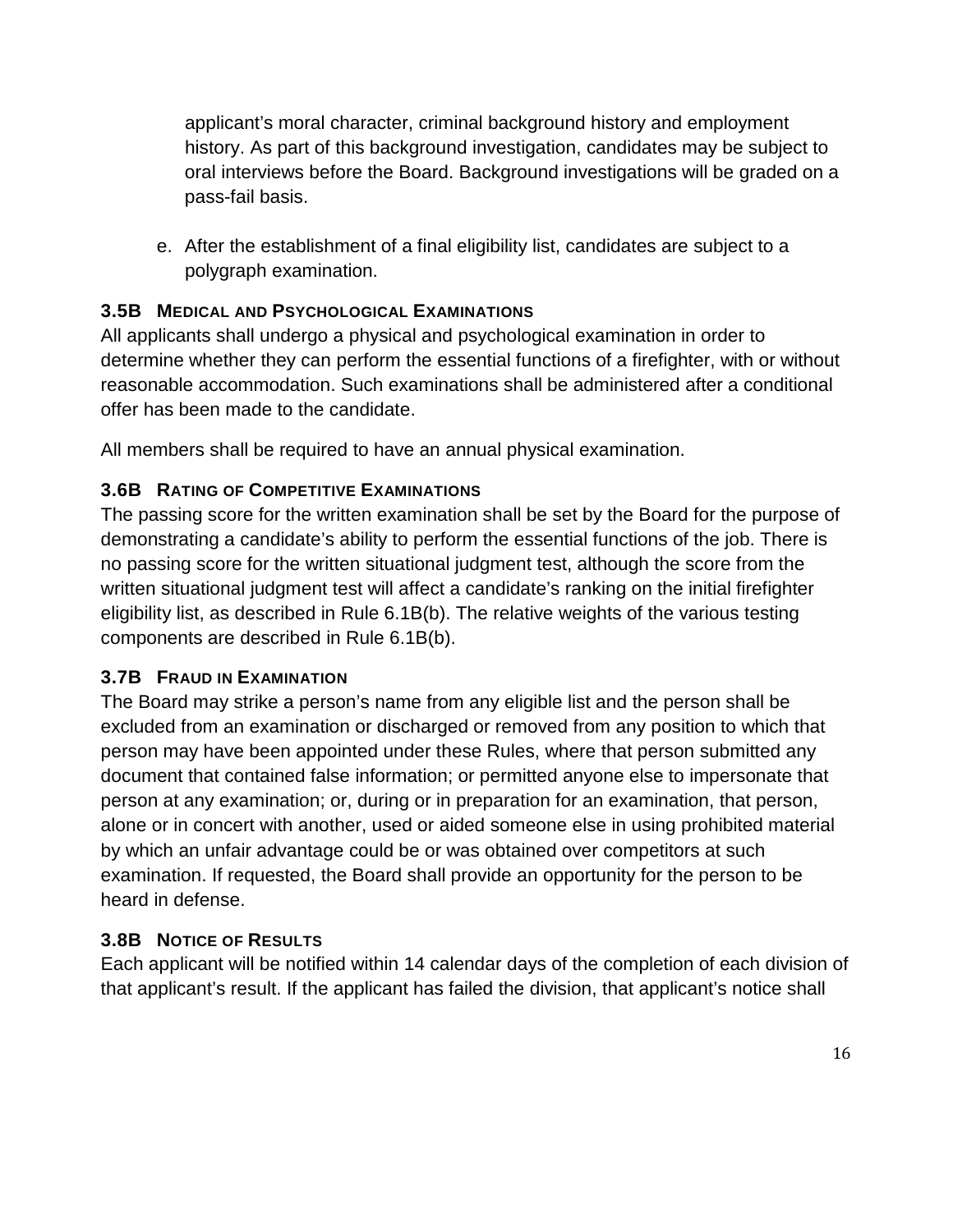read to that effect. If the applicant has fulfilled all examination requirements, the applicant shall receive notice that the applicant's name has been placed on the eligibility list.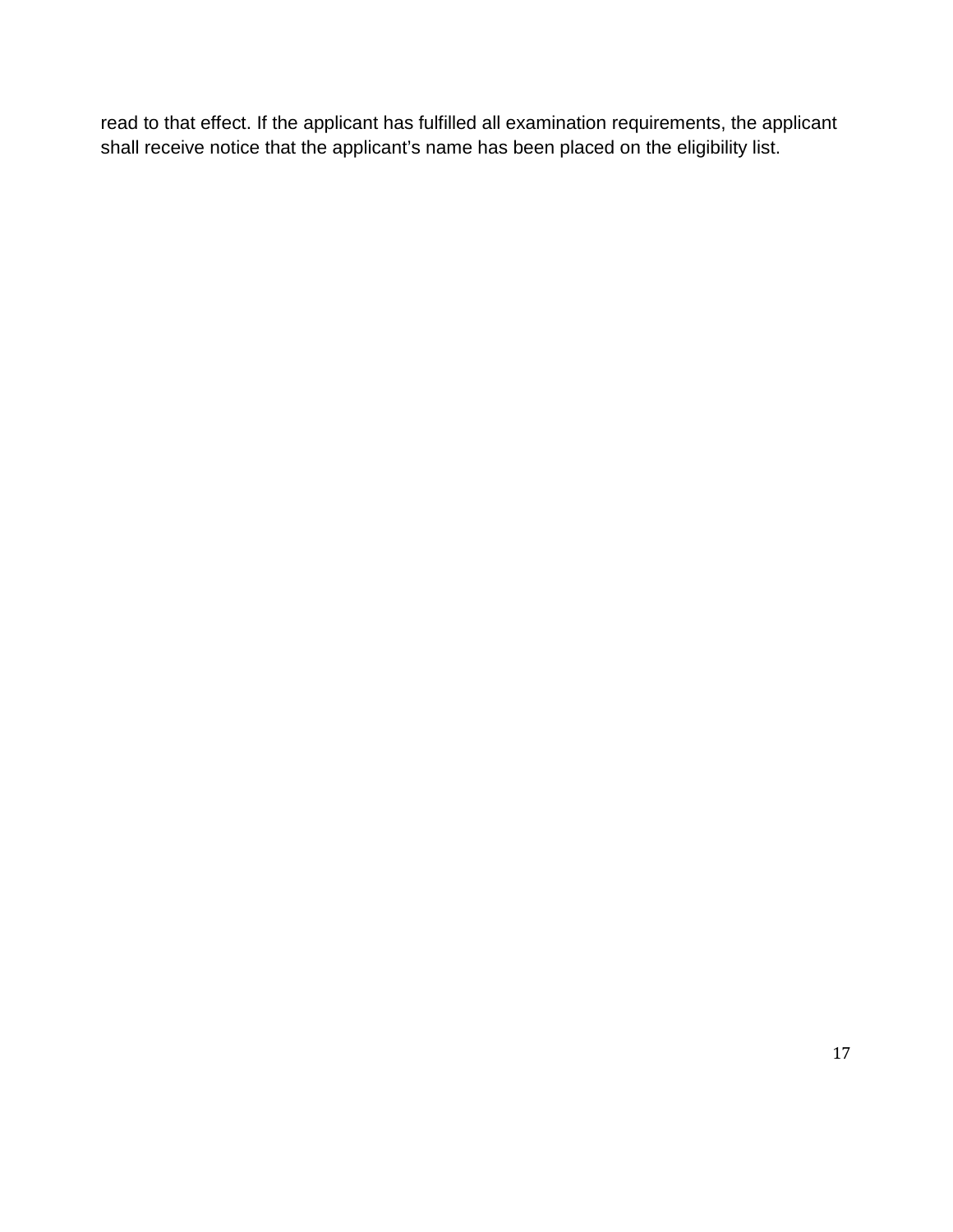# <span id="page-18-0"></span>SUBSECTION C – EXAMINATIONS, REQUIREMENTS AND QUALIFICATIONS OF PRE-CERTIFIED POLICE OFFICER APPLICANTS

# <span id="page-18-1"></span>**3.1C EXAMINATION OF APPLICANTS**

The Board may use the following alternative hiring procedure when it identifies a need for certified police experience among the candidates. The Board will announce its intentions to use the procedures under this Subsection C prior to the start of the pre-certified entry hiring process. The Board may use this procedure either before or during the pendency of an existing eligible list, and may in its discretion offer an appointment to a candidate from an eligible list or a pre-certified candidate selected pursuant to this procedure.

# <span id="page-18-2"></span>**3.2C MINIMUM QUALIFICATIONS**

All applicants must meet the minimum qualifications described in Rule 3.2A. Additionally, Pre-Certified candidates must meet the following minimum requirements:

- Must have a valid certification as a full-time police officer from the Illinois Law Enforcement Training and Standards Board. Out of state certifications shall not be accepted.
- Must be currently employed as a Full-Time Certified Police Officer. Prior law enforcement experience must include job duties and responsibilities the Board deems similar to those of a Glenview Police Officer.
- Must provide official documentation of passing their Field Training Program with their most recent law enforcement employer. If a law enforcement employer does not have a formal Field Training Program, an official and verifiable letter from the highest ranking member of the department (most commonly the Chief), stating the applicant has met the department's training requirements may be accepted as alternative documentation. Additionally, this requirement may be waived by the Board in circumstances where the verified years of service with a law enforcement employer support the completion of the Field Training Program.

# <span id="page-18-3"></span>**3.3C APPLICATIONS**

All applicants applying pursuant to this Subsection C shall file an application pursuant to Rule 3.3A (along with any other materials requested by the Board) within the deadline set by the Board.

# <span id="page-18-4"></span>**3.4C EXAMINATION FOR CHARACTER AND FITNESS**

Examinations for positions in the classified service shall be so fashioned as to test fairly the capacity and fitness of persons examined to discharge the duties of the position to which they seek to be appointed. The Board may in its discretion prescribe additional testing components and/or divisions prior to the start of the pre-certified entry process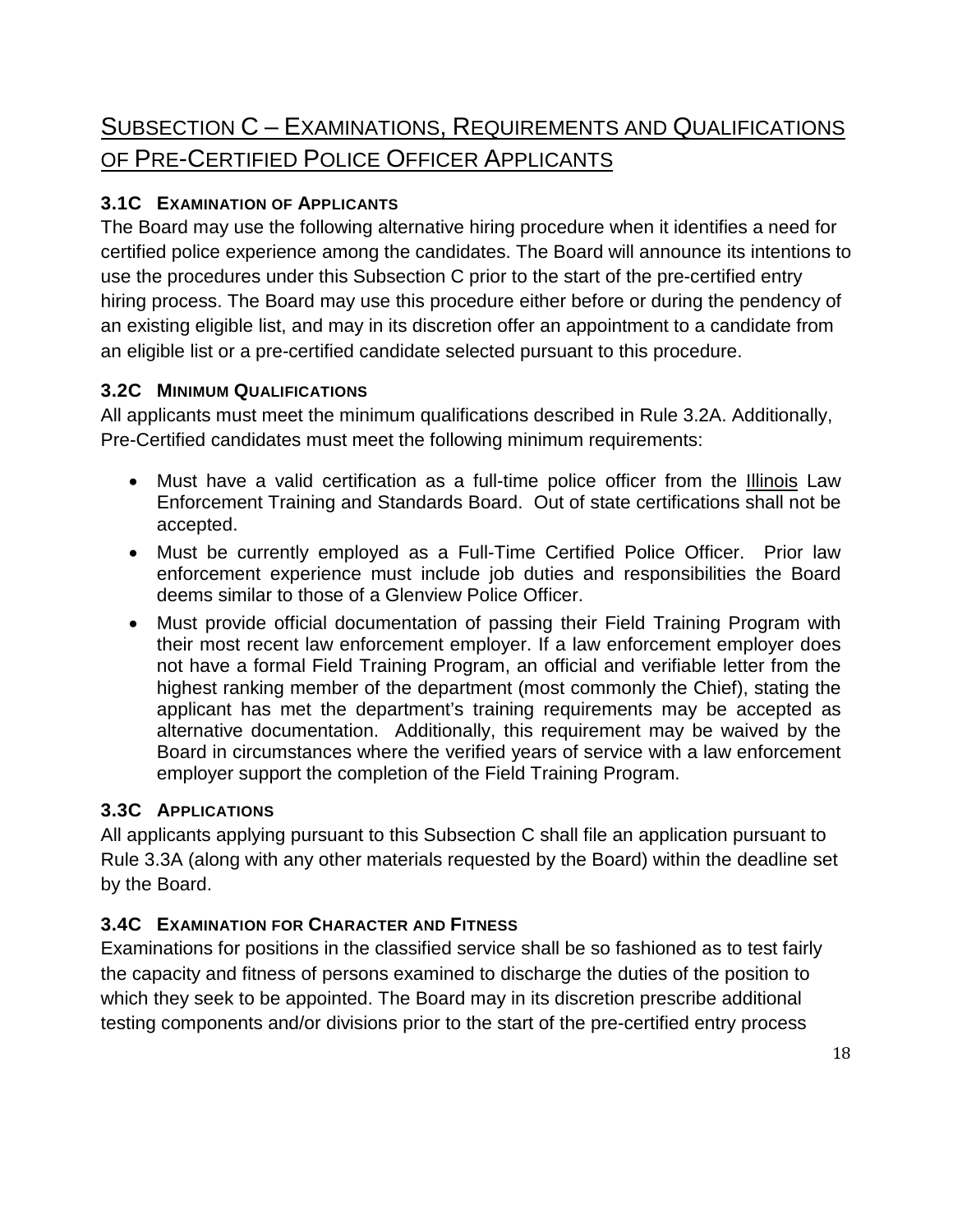described in this Subsection C. A failure to pass any one examination division will disqualify the applicant from further consideration. Applicants may be rejected by the Board before examination if their application shows failure to meet the qualifications for the position. Examinations may be held in any order and may be administered to applicants in assembled groups or individually. Nothing shall prevent the Board from requesting further investigation of any applicant.

The examinations shall consist of any or all of the following divisions as the Board shall prescribe after consulting with the Police Chief.

- a. Tests of practical abilities measuring the applicant's ability to perform the tasks associated with Department service.
- b. Independent investigation of the applicant's moral character, personality, temperament, and other factors which may bear upon the applicant's fitness for the position.
- c. Independent investigation of work experience and merit in past performance of similar work.
- d. Candidates are subject to a polygraph examination
- e. Oral interviews by members of the Board and the Chief designed to measure personal qualities of the applicant.

#### <span id="page-19-0"></span>**3.5C MEDICAL AND PSYCHOLOGICAL EXAMINATIONS**

All applicants shall undergo a physical and psychological examination in order to determine whether they can perform the essential functions of a police officer, with or without reasonable accommodation. Such examinations, shall be administered after a conditional offer has been made to the candidate.

All members shall be required to have a physical examination every fourth year of their employment.

### <span id="page-19-1"></span>**3.6C METHOD OF SELECTION**

The Board retains the discretion to select from among multiple applicants who have passed all examination divisions.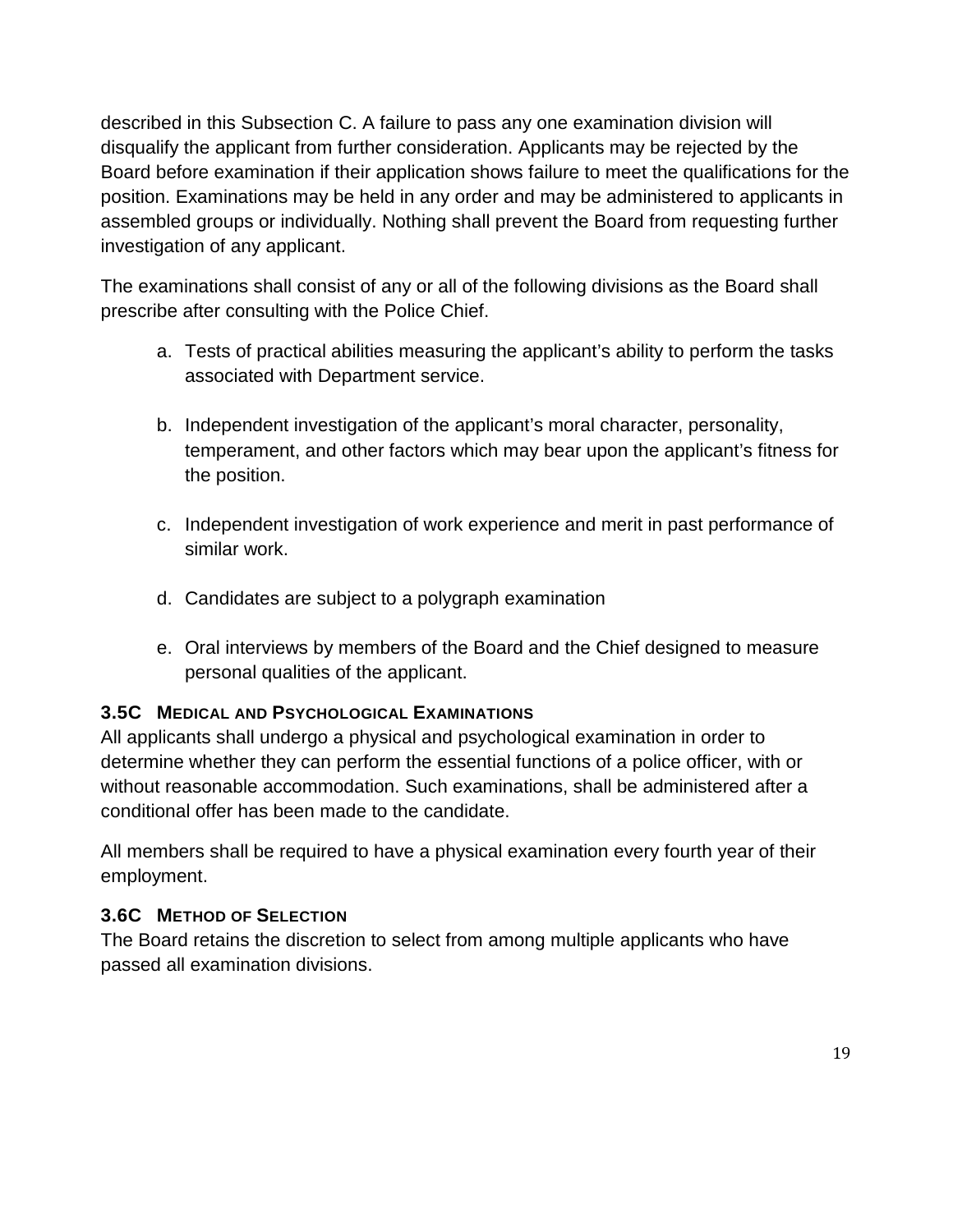#### <span id="page-20-0"></span>**3.7C FRAUD IN EXAMINATION**

The Board may exclude a person from an examination or discharge or remove from any position to which that person may have been appointed under these Rules, where that person submitted any document that contained false information; or permitted anyone else to impersonate that person at any examination; or, during or in preparation for an examination, that person, alone or in concert with another, used or aided someone else in using prohibited material by which an unfair advantage could be or was obtained over competitors at such examination. If requested, the Board shall provide an opportunity for the person to be heard in defense.

#### <span id="page-20-1"></span>**3.8C NOTICE OF RESULTS**

Each applicant will be notified within 14 calendar days of the completion of each division of that applicant's result. If the applicant has failed the division, that applicant's notice shall read to that effect. If the applicant has fulfilled all examination requirements, the applicant shall receive notice that the applicant's name has been placed on the eligibility list.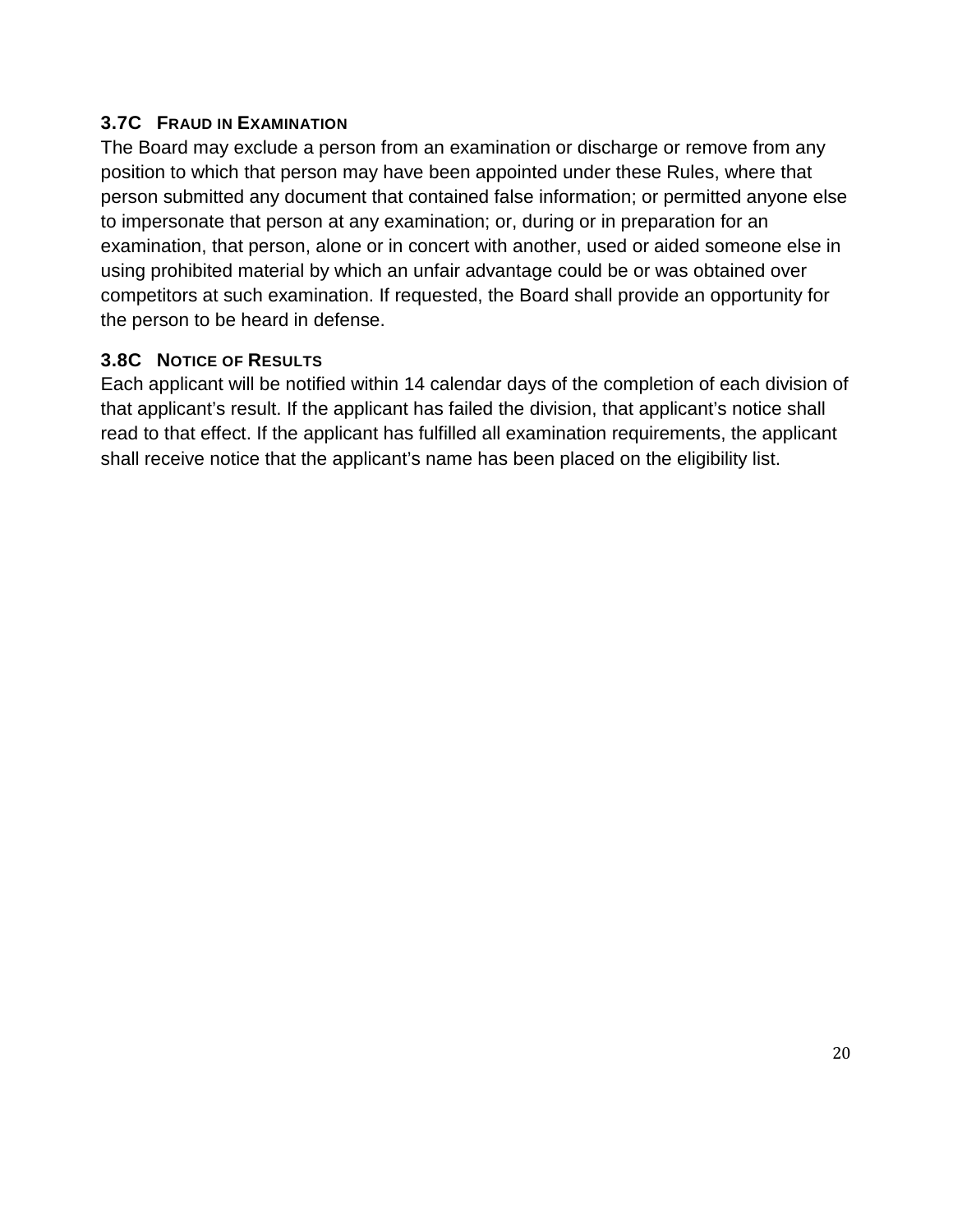# <span id="page-21-0"></span>RULE 4: APPOINTMENT OF POLICE OFFICERS OR FIREFIGHTERS

#### <span id="page-21-1"></span>**4.1 ORDER OF APPOINTMENT**

Appointments of police officers or firefighters shall be made from the candidates on the eligible list for police officers or firefighters with the highest standing on said list. That candidate shall be tendered the appointment, provided that at the time of such tender the eligible candidate meets the minimum requirements prescribed in Rule 3.2A or 3.2B. Notwithstanding the foregoing, if the Board believes that the highest ranking firefighter or police officer candidate on the eligible list fails to meet the minimum standards for the position, or an alternate candidate would better serve the needs of the Department, the Board may pass over the highest ranked candidate and appoint either: (a) any person who has a ranking in the top 5% of the eligible list; or (b) any person who is among the top 5 highest ranked persons on the eligible list if the number of persons who have a ranking in the top 5% of the eligible list is less than 5.

#### <span id="page-21-2"></span>**4.2 DISCHARGE DURING PROBATIONARY PERIOD**

If any appointee during the appointee's probationary period (except for an extended probationary period for a firefighter) shall be found incompetent or not qualified for the performance of the duties of police officer or firefighter, the Chief of the Department may summarily discharge said probationer after informing the Board. A firefighter whose probationary period has been extended may be summarily discharged without recourse solely for failing to meet the requirements for paramedic licensure.

#### <span id="page-21-3"></span>**4.3 TEMPORARY APPOINTMENT**

In order to prevent a stoppage of public business, to meet extraordinary exigencies, or to prevent material impairment in the functioning of the Department, the Board may make temporary appointments, not to exceed 60 days. However, no temporary appointment of any one person shall be made more than twice in any calendar year.

#### <span id="page-21-4"></span>**4.4 PARAMEDIC LICENSE**

Firefighter/Paramedic applicants will be required to obtain IDPH EMT-P License with entry into the Village's assigned EMS System as a condition of continued employment.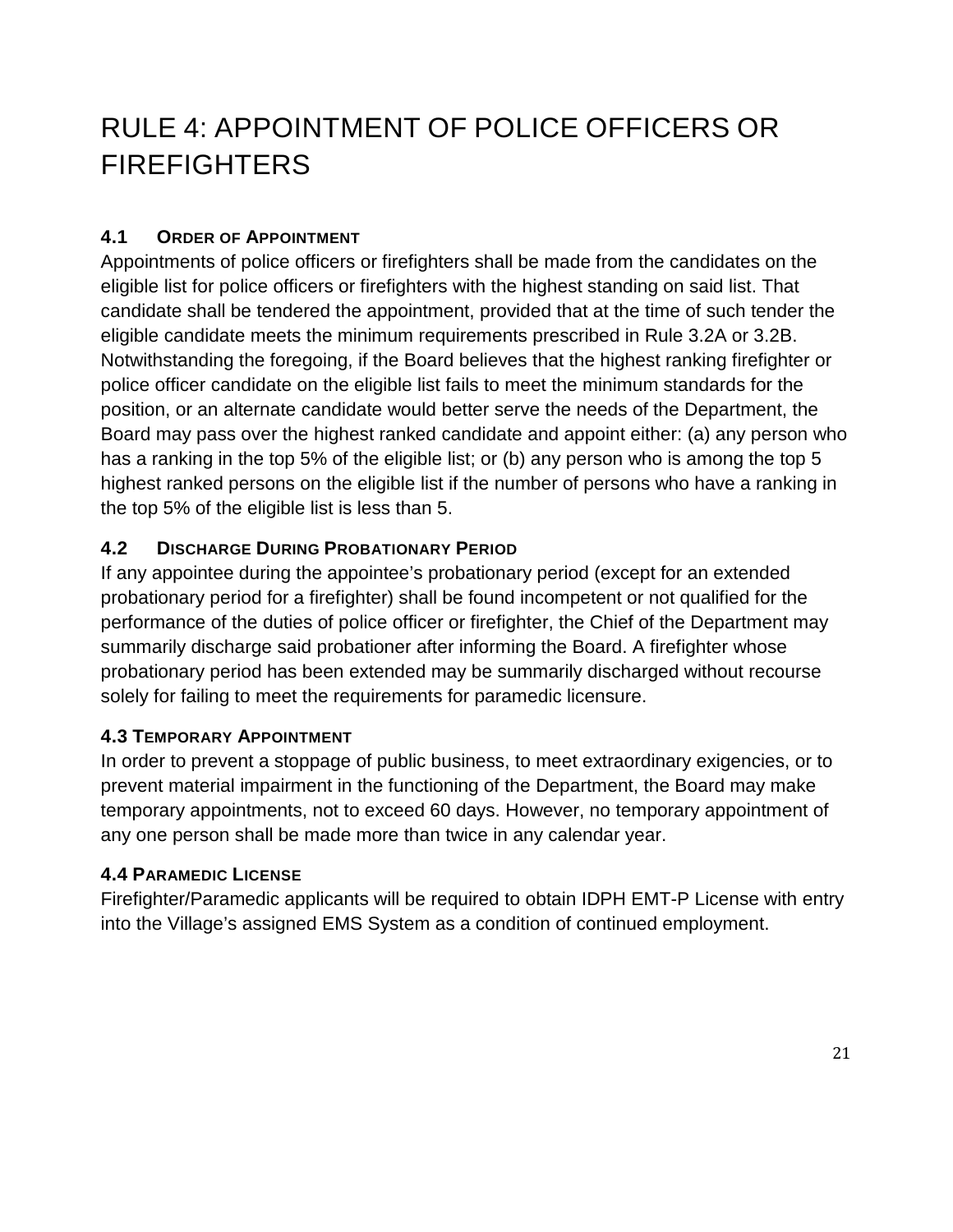# <span id="page-22-0"></span>RULE 5: PROMOTION EXAMINATION AND QUALIFICATIONS

### <span id="page-22-1"></span>**5.1 QUALIFICATIONS**

Promotion in the Police Department or Fire Department shall be made on the basis of ascertained merit, seniority in service, and examination. Only when authorized by the Village Manager to fill a Police Department vacancy in a rank above Patrol Officer, and over which the Board has appointing authority, the Board shall fill that vacancy. All examinations for promotion to non-exempt positions shall be competitive among such members of the next lower rank who desire to submit themselves to examination. Notwithstanding the foregoing and any contrary provision found in this Rule 5, promotions to the rank of fire lieutenant and fire captain will be administered in accordance with any procedure that has been negotiated by the Village and the exclusive bargaining representative of the Village's firefighters and as provided in the Fire Department Promotion Act (50 ILCS 742/1 *et seq*.).

### <span id="page-22-2"></span>**5.2 ELIGIBILITY**

Except in extraordinary cases, no member of the Police Department shall be eligible to take any examination for promotion in the classified service unless the member has served at least one year of active duty in the rank from which promotion is sought immediately prior to taking the promotional examination. Probation periods shall not be credited as time service required for promotional examination.

### <span id="page-22-3"></span>**5.3 METHOD OF PROMOTION**

Promotions in the Departments shall be made on the basis of merit, seniority and examination. All promotional examinations shall be competitive among the qualified members of the next lower rank who desire to submit to the examination. In exceptional situations, the Board may utilize other methods of promotion. The Board may authorize promotions without competition if only one member is eligible or desires to be promoted. Authorization for such promotion shall be based solely on the recommendation of the Department Chief. If no member receives the Department Chief's recommendation, the Board shall authorize an open, competitive, promotional examination. In all cases, promotions shall involve a definite change in duties, an increase in responsibilities, and shall not be made merely for the purpose of affecting an increase in compensation or granting a higher title of honor. The minimum passing scores shall be included in the promotional announcement and shall not be less than 70 for each scored examination. A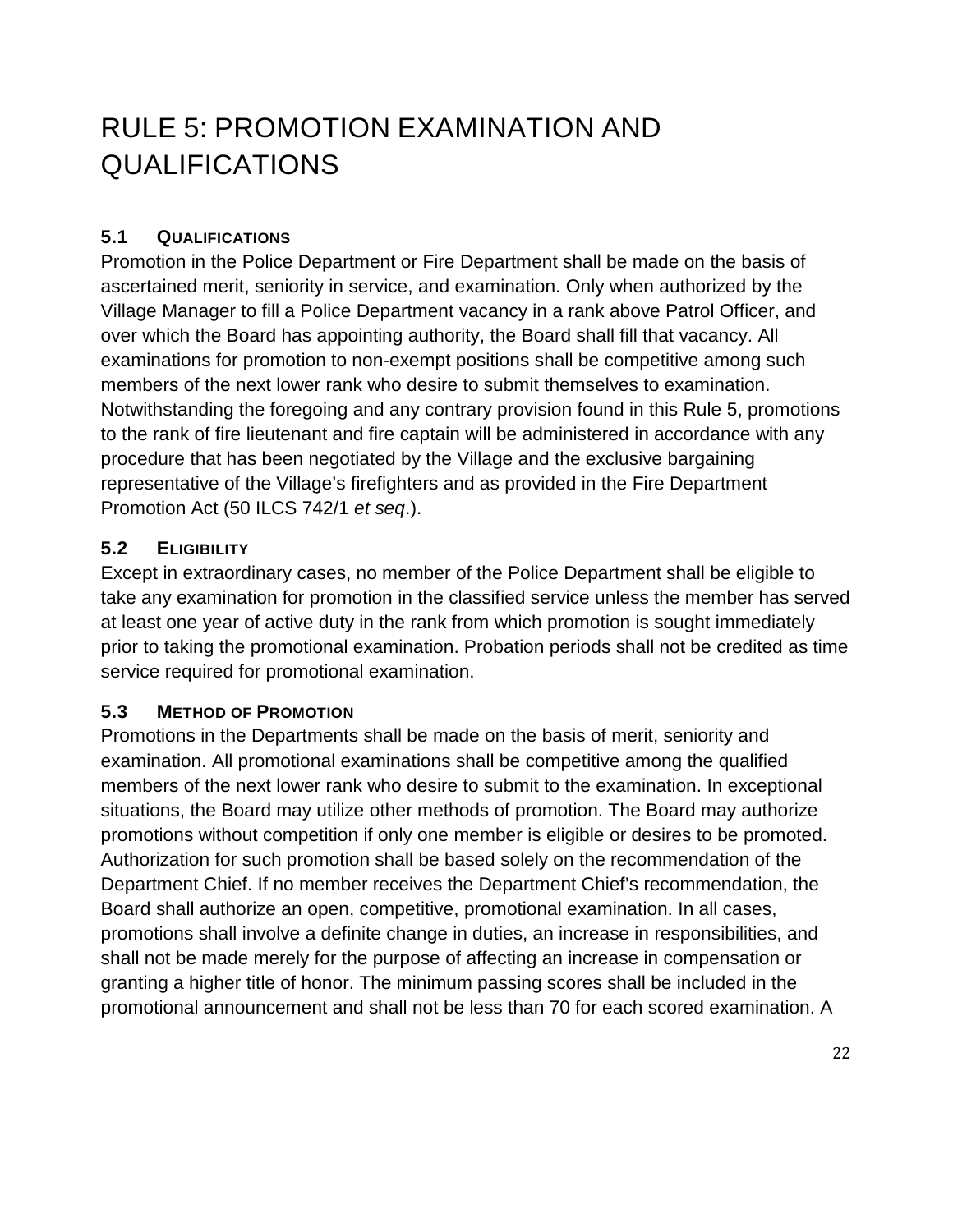failure to pass any one examination division will disqualify the candidate from further consideration. Promotional examinations shall be graded on the scale of 90.

### <span id="page-23-0"></span>**5.4 SENIORITY**

In the Police Department, credit for seniority shall be given for actual service in the rank or position from which promotion is sought, and shall be computed as of the date of examination. To the scores so obtained shall be added a seniority credit of .5 point for each full year of service, computed from the date of the written examination up to a maximum of 10 points.

# <span id="page-23-1"></span>**5.5 FRAUD IN EXAMINATION**

The Board may strike a person's name from any eligible list and the person shall be excluded from an examination or discharged or removed from any position to which that person may have been appointed under these Rules, where that person submitted any document that contained false information; or permitted anyone else to impersonate that person at any examination; or, during or in preparation for an examination, that person, alone or in concert with another, used or aided someone else in using prohibited material by which an unfair advantage could be or was obtained over competitors at such examination. If requested, the Board shall provide an opportunity for the person to be heard in defense.

# <span id="page-23-2"></span>**5.6 NOTICE OF RESULTS**

Each applicant will be notified within 14 calendar days of the completion of each division of that applicant's result. If the applicant has failed the division, that applicant's notice shall read to that effect. If the applicant has fulfilled all examination requirements, the applicant shall receive notice that the applicant's name has been placed on the promotional list.

### <span id="page-23-3"></span>**5.7 PROMOTIONAL APPOINTMENTS**

All promotional appointments shall be made from the promotional list pertaining to the rank or position to which the appointment is to be made. Such appointment shall be made from the first three names appearing on the promotional list. In selecting the appointee, the Board shall consult the Department Chief in order to determine which eligible will best fill the requirements of the position and serve the best interests of the Department and community. When there are less than three names on the promotional list, as originally posted, or remaining after appointments have been made therefrom, appointments to fill existing vacancies shall be made from those names or name remaining on the promotional list. Any person promoted under these procedures shall serve a probation period of one year (unless otherwise provided for by an applicable collective bargaining agreement). The Final Promotional List shall reflect the preliminary scores with the application of military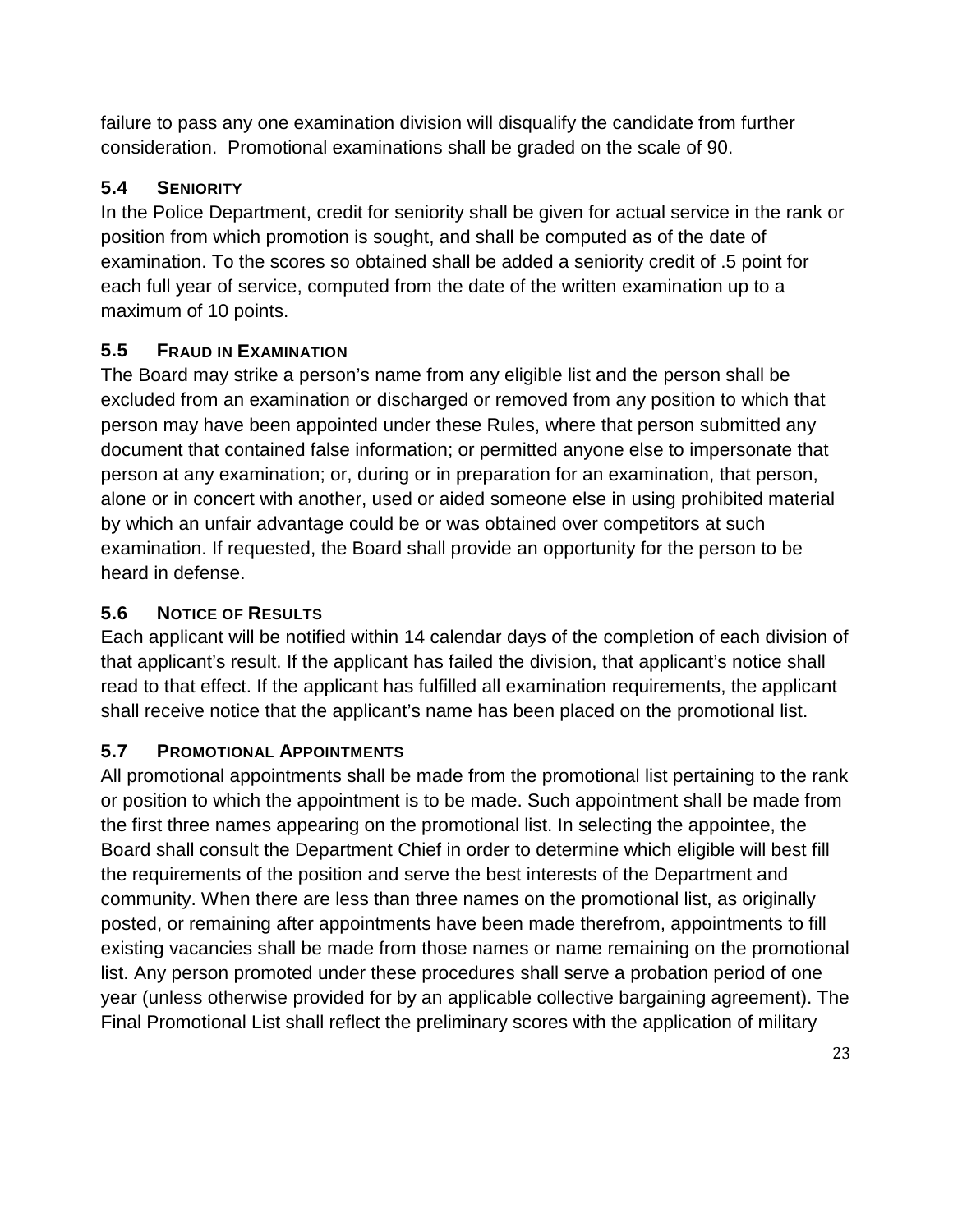preference points and shall be valid for three (3) years. The Board Chairperson shall certify each Final Promotional List.

# <span id="page-24-0"></span>**5.8 REFUSAL OR FAILURE TO ACCEPT PROMOTION**

A person eligible for promotion may, when designated for promotion, decline such appointment upon stating their reasoning. In such event the eligible shall retain prior position on the promotion list. No second waiver by any eligible shall be accepted without having their name stricken from the Final Promotional List.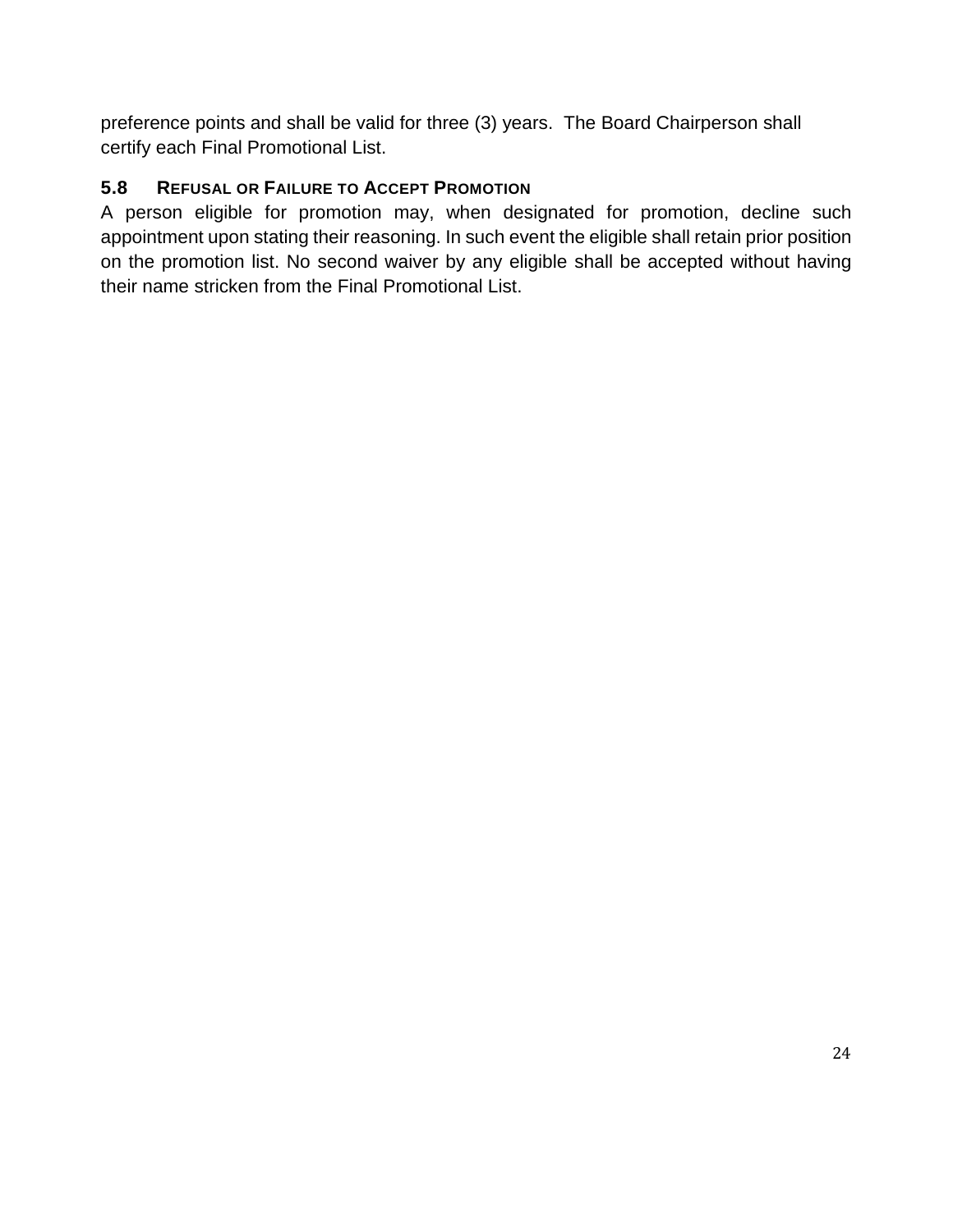# <span id="page-25-0"></span>RULE 6: ELIGIBLE LISTS

# <span id="page-25-1"></span>SUBSECTION A – POLICE ELIGIBLE LISTS

#### <span id="page-25-2"></span>**6.1A POLICE ELIGIBLE LISTS**

Except for when the Board utilizes the pre-certified entry hiring procedures for police candidates provided for in Subsection C of Rule 3, the Board shall establish eligible lists for each non-exempt rank or position within the Police Department. The Board will prepare an "Initial Eligibility List" of the applicants who successfully complete the components as specified in the job posting and shall place candidates on the "Initial Eligibility List" in order of their relative excellence.

The Board will prepare, post, and maintain a Final Eligibility List of applicants for appointment for Police Officer. The names of applicants from the Initial Eligibility List shall be placed upon the Final Eligibility List in rank order, highest first, duly adjusted with preference points awarded and added to the Initial Eligibility List score for each applicant.

In the event of a tie score, the placement of the applicants' names on the Final Eligibility List shall be determined by lot. Veterans receive higher ranking when like scores exist.

The Final Eligibility List shall remain in force for one (1) year for Police Officer from the date of posting. No applicant shall be appointed from an expired Final Eligibility List. Testing cycles shall be coordinated in order to anticipate the expiration of Final Eligibility List. There shall be no integration of Final Eligibility Lists.

No eligible lists will be generated or otherwise maintained for pre-certified candidates when the Board utilizes the pre-certified entry hiring procedures found in Subsection C of Rule 3.

#### <span id="page-25-3"></span>**6.2A ORDER OF STANDING**

Except for when the Board utilizes the pre-certified entry hiring procedures for pre-certified police candidates found in Subsection C of Rule 3, persons eligible for appointment shall be placed on the police eligible lists in the order of their relative excellence as determined by these Rules and by examination.

If a candidate has been placed on the final original appointment police eligible list and becomes over age before the candidate is appointed to the Police Department, the candidate remains eligible for appointment until the list expires, or until the candidate has remained on the list for two years.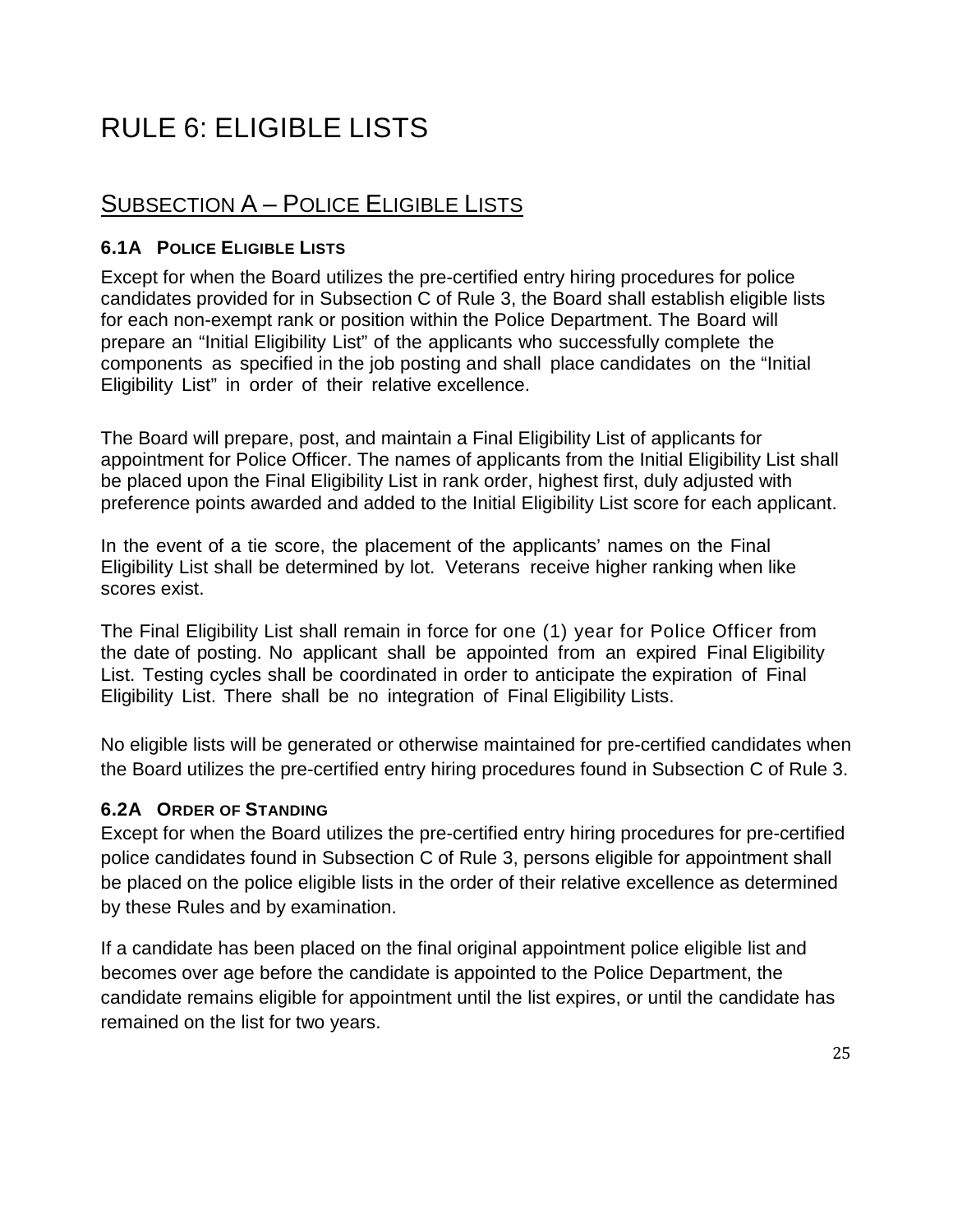#### <span id="page-26-0"></span>**6.3A PREFERENCE POINTS**

In determining the standing of eligibles on the final original appointment eligible and promotional police lists, the Board shall take into consideration the veterans' preferences provided by statute (65 ILCS 5/10-2.1-8).

#### <span id="page-26-1"></span>**6.4A STRIKING NAMES FROM ELIGIBLE LISTS**

The Board shall strike off the names of candidates seeking original appointment after such names have been on a Final Eligible List after one year from the posting date of the Final Eligible List (see Section 6.1A(c) above).

### <span id="page-26-2"></span>**6.5A REMOVAL FROM LIST FOR CAUSE**

Regardless of the length of time a name has remained on an eligible list, the Board may remove an eligible from the list in the event that the eligible cannot perform the essential functions of the job, with or without reasonable accommodation, or has been convicted of a felony, or has been guilty of fraud in obtaining standing on the eligible list, or for such cause as found by the Board to warrant removal for the good of the Department. If requested within 10 days of the date that notice of removal was mailed to the candidate via certified mail, the Board shall afford such eligible an opportunity to be heard and to demonstrate that such alleged cause for removal does not in fact exist

### <span id="page-26-3"></span>**6.6A REFUSAL OR FAILURE TO ACCEPT APPOINTMENT**

Police eligibles may pass on an original appointment once without losing their position on the final eligible list. A police eligible who refuses or fails to accept a second original appointment within ten days after the same is tendered by written notice mailed to that eligible's listed address, shall be removed from the eligible list. If within 30 days from the date of said notice the eligible so removed furnishes the Board with good and sufficient reason for having refused or failed to report acceptance of appointment, the Board may, in its discretion, restore the eligible to the eligible's former standing on the police eligible list, subject to any appointments made in the interim.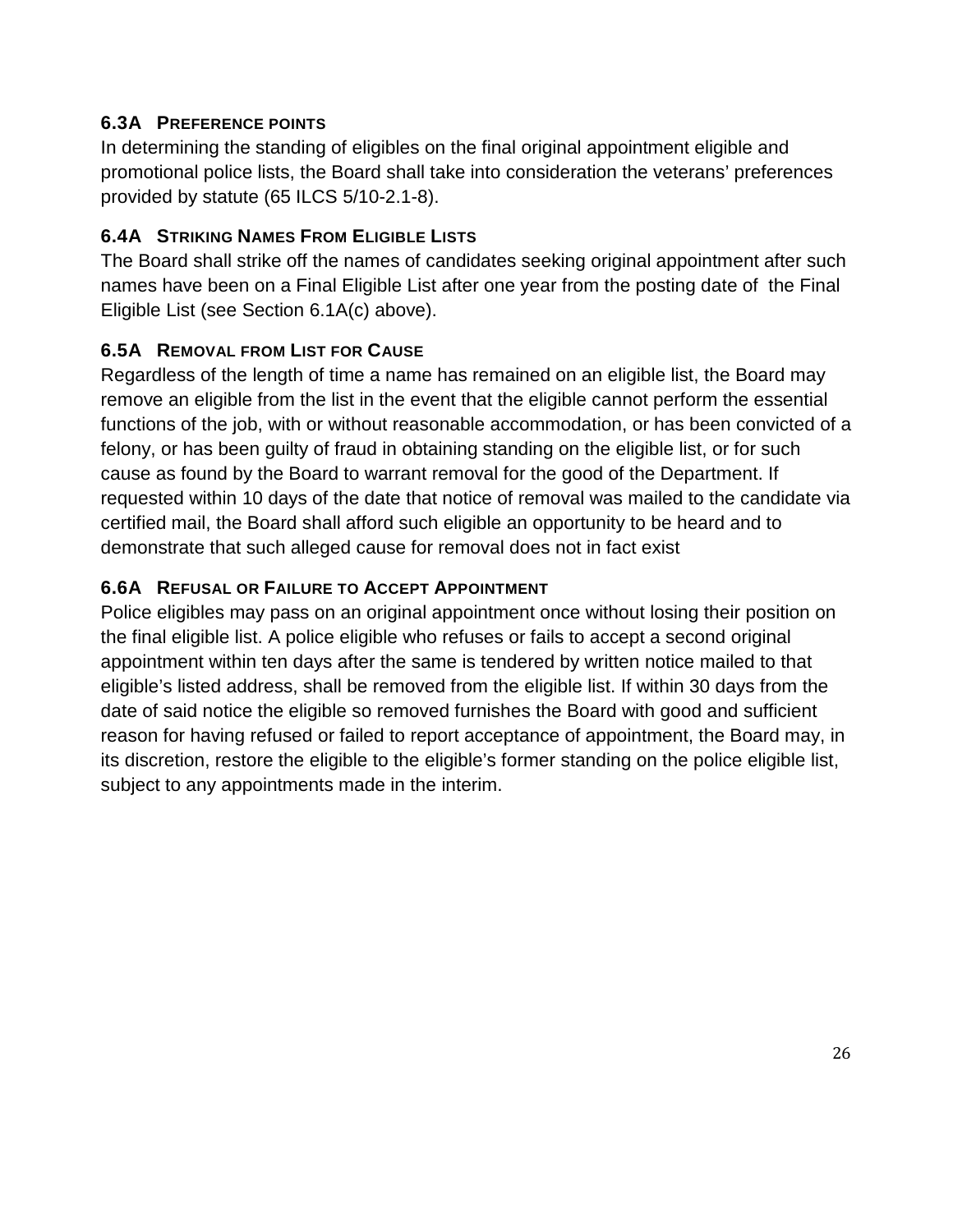# <span id="page-27-0"></span>SUBSECTION B – FIREFIGHTER ELIGIBLE LISTS

# <span id="page-27-1"></span>**6.1B FIREFIGHTER ELIGIBLE LISTS**

The Board shall establish an eligibility list for each non-exempt rank or position within the Fire Department. The lists shall include those persons whose general average examination standing is not less than the minimum fixed by the law and the Rules of the Board, who have successfully passed all the examinations required by the Rules and who are otherwise qualified.

- a. Firefighter Preliminary Eligibility List: After the completion of the written examination, the Board shall develop a Preliminary Eligibility List, consisting of the names of those candidates who passed the written examination and who showed proof of the successful completion of the Candidate Physical Ability Test (CPAT), in order from highest-to-lowest.
- b. Firefighter Initial Eligibility List: The Board shall publish an Initial Eligibility List no more than 60 days after the completion of the written and situational judgment tests. The Initial Eligibility List shall consist of the names of those candidates from the Preliminary Eligibility List, ranked in order from highest-to-lowest based on their combined scores on the written examination and situational judgment tests, in the following proportions:
	- i. Written Examination 60%
	- ii. Situational Judgment Test 40%

Scores on each component shall be "standardized." For each candidate, the standardized score for each component will be multiplied by the component's relative percentage weighting. The resulting scores for the components will be added to determine the candidate's final score on a 100-point scale.

c. Firefighter Final Eligibility List: After the establishment of the Initial Eligibility List, the Board will allow candidates to claim preference points as described in Rule 6.3B below. Once all preference points have been awarded, the Board will compile and publish a Final Eligibility List.

# <span id="page-27-2"></span>**6.2B ORDER OF STANDING**

Persons eligible for appointment shall be placed on the Final Eligibility List in the order of their relative excellence as determined by these Rules and by examination.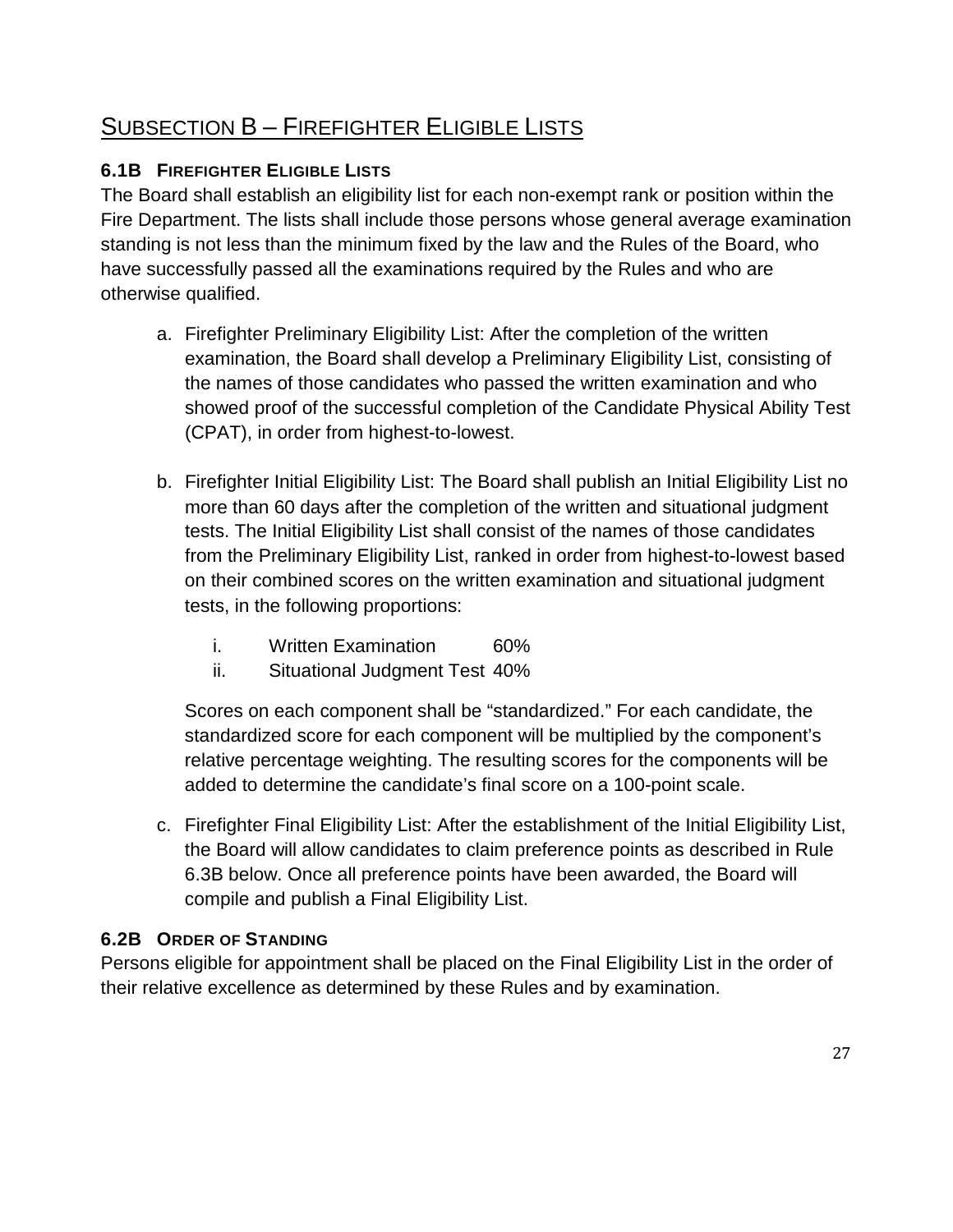#### <span id="page-28-0"></span>**6.3B PREFERENCE POINTS**

Any candidate who wishes to claim preference points, as delineated below, must submit proof of preference eligibility in writing to the Board within 10 days of the posting of the Initial Eligibility List. If submission is made after 10 days, the claim shall be deemed waived. For firefighter eligibles, up to fifteen (15) preference points are available, as described below:

- a. Veterans Preference: A candidate who was engaged in the military service of the United States for a period of at least one year of active duty and who was honorably discharged therefrom, or who is or has been a member on inactive or reserve duty in such military or naval service may receive five (5) preference points.
- b. Educational Preference: A candidate who has successfully obtained an associate's degree in the field of fire service or emergency medical services may receive two preference points, and a candidate who has successfully obtained a bachelor's degree from an accredited college or university may receive four (4) preference points. However, a candidate cannot receive preference points for both an associate's degree and a bachelor's degree.
- c. Paramedic Preference: A candidate, who has obtained certification as an Emergency Medical Technician-Paramedic (EMT-P), may receive four (4) preference points.

Experience Preference: A candidate employed by a municipality who has been a paid-on-call or part-time certified Firefighter II or Basic Operation Firefighter, may receive 0.5 points for each year of successful service, up to a maximum of two preference points. A candidate employed by a municipality who has been a Certified Firefighter III or Advanced Technician Firefighter may receive one preference point for each full year served in that capacity, up to a maximum of two points. Candidates cannot receive experience preference points for both Firefighter II or Basic Operation Firefighter and Firefighter III or Advanced Technician Firefighter certifications. Regardless of how preference points are obtained, they cannot exceed two points. A candidate cannot receive the full amount of experience preference points under this subsection if the amount of points awarded would place the candidate before a veteran on the final eligibility list. If more than one candidate receiving experience preference points is prevented from receiving all of their preference points due to not being allowed to pass a veteran, those candidates shall be placed on the list below the veteran in rank order based on the totals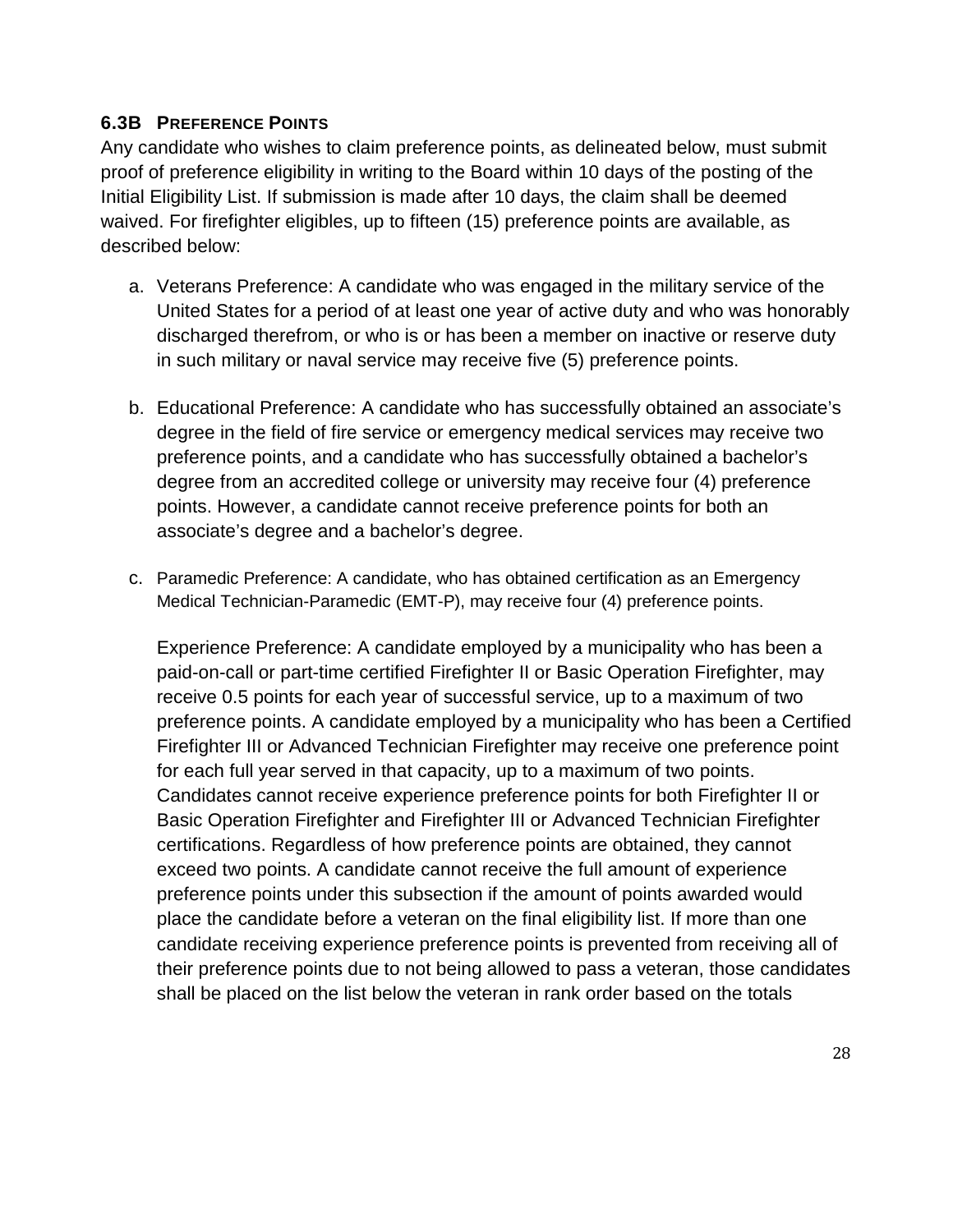received if all preference points under this subsection were to be awarded. Any remaining ties on the list shall be determined by lot.

#### <span id="page-29-0"></span>**6.4B STRIKING NAMES FROM ELIGIBLE LISTS**

The Board shall strike from the eligible list the names of candidates seeking original appointment after such names have been on the original eligible list for two years. Likewise, the Board shall strike from the promotional list names of candidates for promotional appointment after they have remained on the promotional list for three years, providing there is no vacancy existing that can be filled from the promotional list. A firefighter candidate on a final eligibility list who exceeds the 35-year age requirement before being appointed shall remain eligible for appointment until the eligibility list expires, or that candidate's name has been on the list for a period of two years.

### <span id="page-29-1"></span>**6.5B REMOVAL FROM LIST FOR CAUSE**

Regardless of the length of time an eligible has remained on an eligible list, the Board may remove from the list an eligible who cannot perform the essential functions of the job, with or without reasonable accommodation, or has been convicted of a felony, or has been guilty of fraud in obtaining standing on the eligibility list, or for such cause as is found by the Board to warrant removal for the good of the Department. If requested within 10 days of the date that notice of removal was mailed to the candidate via certified mail, the Board shall afford such eligible an opportunity to be heard and to demonstrate that such alleged cause for removal does not in fact exist.

### <span id="page-29-2"></span>**6.6B REFUSAL OR FAILURE TO ACCEPT APPOINTMENT**

Firefighter eligibles may pass on an original appointment once without losing their position on the final eligible list. A firefighter eligible who refuses or fails to accept a second original appointment within 10 days after the same is tendered by written notice mailed to that eligible's listed address, shall be removed from the eligible list. If within 30 days from the date of said notice the eligible so removed furnishes the Board with good and sufficient reason for having refused or failed to report acceptance of appointment, the Board may, in its discretion, restore the eligible to the eligible's former standing on the firefighter eligible list, subject to any appointments made in the interim.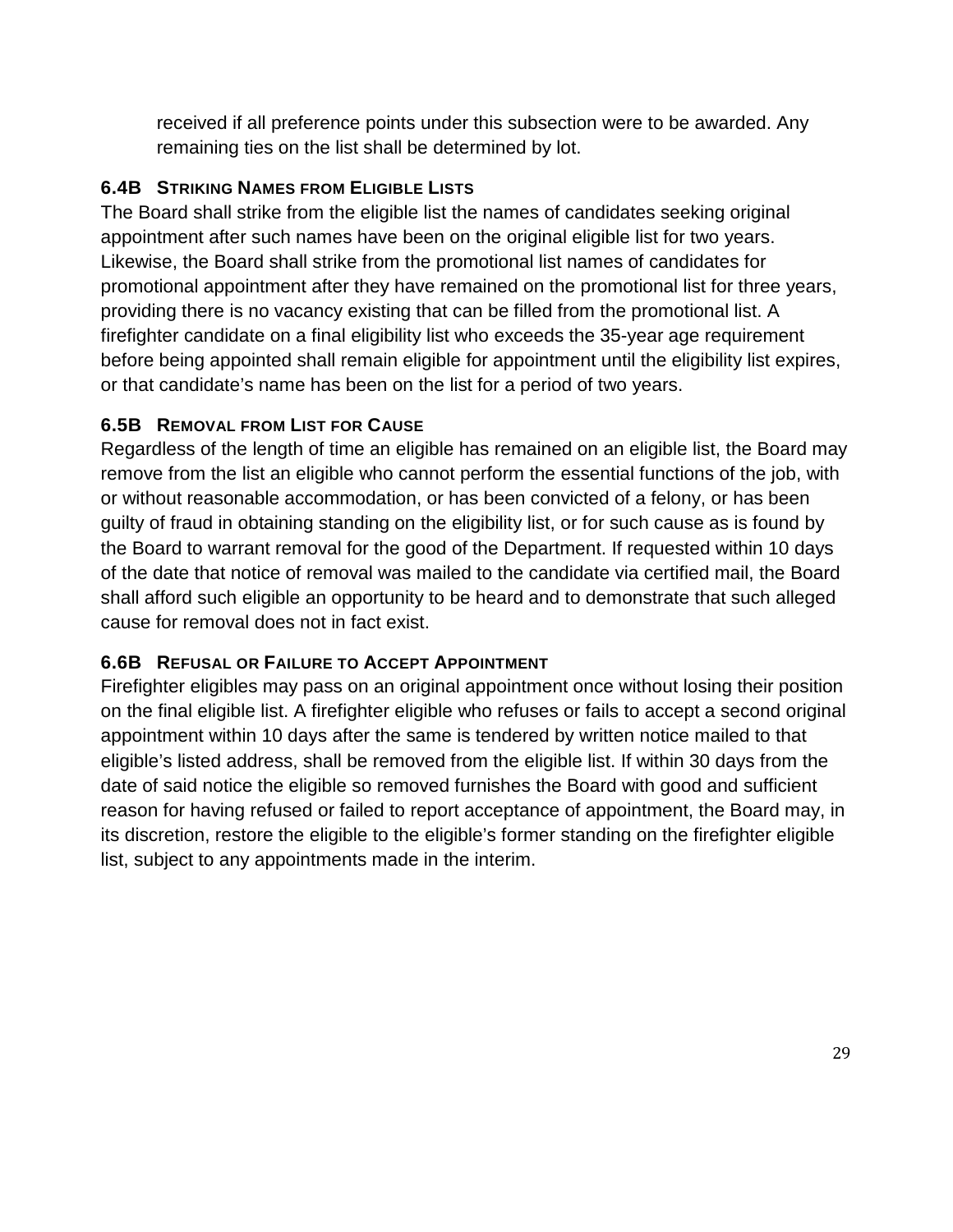# <span id="page-30-0"></span>RULE 7: REMOVAL FOR CAUSE – HEARING AND REVIEW

### <span id="page-30-1"></span>**7.1 SUSPENSION POWER OF CHIEF**

Nothing in this section shall be construed to deny the Chiefs of either Department the power to suspend without pay a member of the Chief's Department for a period of not more than five calendar days, but the Chief shall notify the Board of such suspension. Any member so suspended may appeal to the Board for review of the suspension within 24 hours of such suspension, and upon such appeal, the Board may sustain the action of the Department Chief, may review it with instructions that the member receive pay for the period involved, or may suspend the member for an additional period of not more than 30 days, or discharge the member depending on the facts presented.

#### <span id="page-30-2"></span>**7.2 UNIFORM DURING SUSPENSION**

During the period of suspension, and upon an order given by the Department Chief, a member of the Department shall not wear that Department's official uniform.

#### <span id="page-30-3"></span>**7.3 DEPARTMENT PROPERTY**

Upon suspension, and upon an order given by the Department Chief, a member shall promptly surrender to the Chief all Department-issued equipment and identification in that member's possession.

#### <span id="page-30-4"></span>**7.4 WHO MAY PREFER CHARGES**

Written charges against a member may be made by (a) a superior officer of the accused, (b) any Village officer or employee, other than a member of the Board, or (c) any other person.

### <span id="page-30-5"></span>**7.5 CHARGES**

Charges made by Department personnel shall be filed with the respective Department Chief, who shall submit them to the Board, if the Chief deems necessary. Charges made by Village officials or employees shall be filed with the respective Department Chiefs, as well as the Board. Charges filed by any other person shall first be submitted to the respective Department Chiefs, who may conduct an investigation and/or submit the charges to the Board as they deem appropriate. After 30 calendar days from the date the charge was first submitted to the respective Department Chief, any other person may file the charge directly with the Board if the Department Chief has not already done so.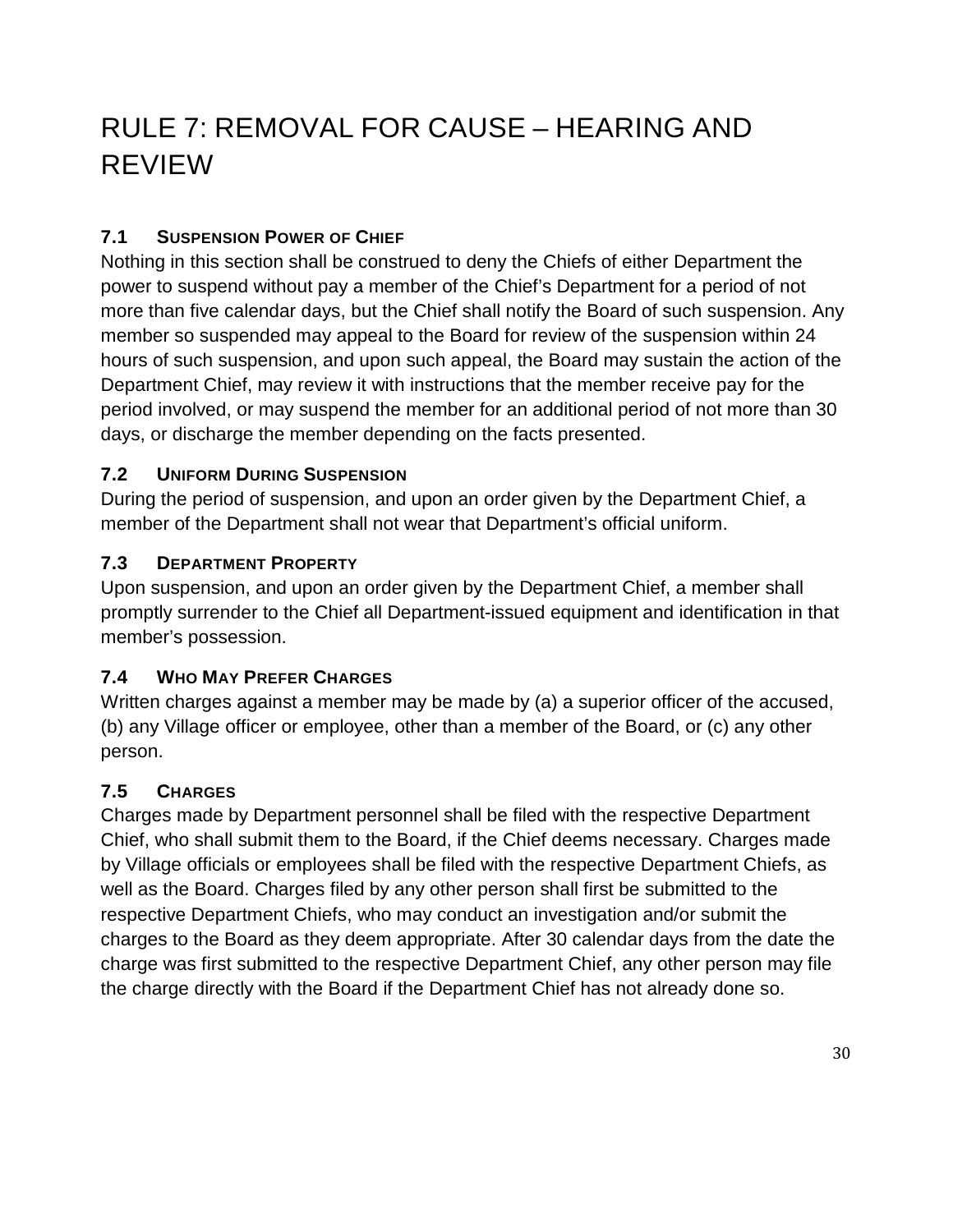# <span id="page-31-0"></span>**7.6 NOTICE TO ACCUSED AND TEMPORARY SUSPENSION**

An accused member shall be notified of the nature of the charges. Pursuant to Section 2- 497 of the Glenview Municipal Code, in the absence of a mutual agreement stating otherwise, the Board may suspend a member pending a hearing with or without pay, but not to exceed 180 days at any one time.

# <span id="page-31-1"></span>**7.7 HEARING PROCEDURE**

Upon proper presentation of charges to the Board, the Board shall conduct a fair and impartial hearing of said charges, to be commenced within 30 days of filing with the Board, unless the accused member and charging party agree to delay the start of the hearing. In the conduct of the hearing, each member of the Board shall have the power to administer oaths and affirmations and the Board shall have power to secure by subpoena both the attendance and testimony of witnesses and the production of books and documents relevant to the hearing.

# <span id="page-31-2"></span>**7.8 CONTINUANCES**

The Board, at its discretion, may grant continuances of the hearing.

### <span id="page-31-3"></span>**7.9 LEGAL REPRESENTATION**

The Board may allow any duly licensed attorney at law to appear before it at hearings as the prosecuting attorney. The accused member is entitled to be represented by counsel.

### <span id="page-31-4"></span>**7.10 DECISION**

The decision of the Board following the hearing shall be made in writing and shall become part of the official records of the Board. The decision shall contain a finding of fact and a pronouncement of guilt or innocence of the defendant. The Board may take any action authorized by Section 2-496 through 2-502 of the Glenview Municipal Code. If, after a hearing, the Board determines that a member is guilty of the charges which were the subject of the hearing, the Board may add an additional unpaid suspension of up to 180 days, or may terminate said member. If the Board determines that the charges are not sustained, the member shall be reimbursed for all wages withheld.

With regard to police personnel, specific rules and regulations that may lead to removal or other sanctions are provided by Rule 8 herein. With regard to fire personnel, specific rules and regulations that may lead to removal or other sanctions are provided by Rule 9 herein.

### <span id="page-31-5"></span>**7.11 REMOVAL**

No member of the Department shall be removed or discharged except for cause, upon written charges and after an opportunity to be heard, provided that this Rule and the Rules contained in this subdivision shall not apply to probationary appointees serving during their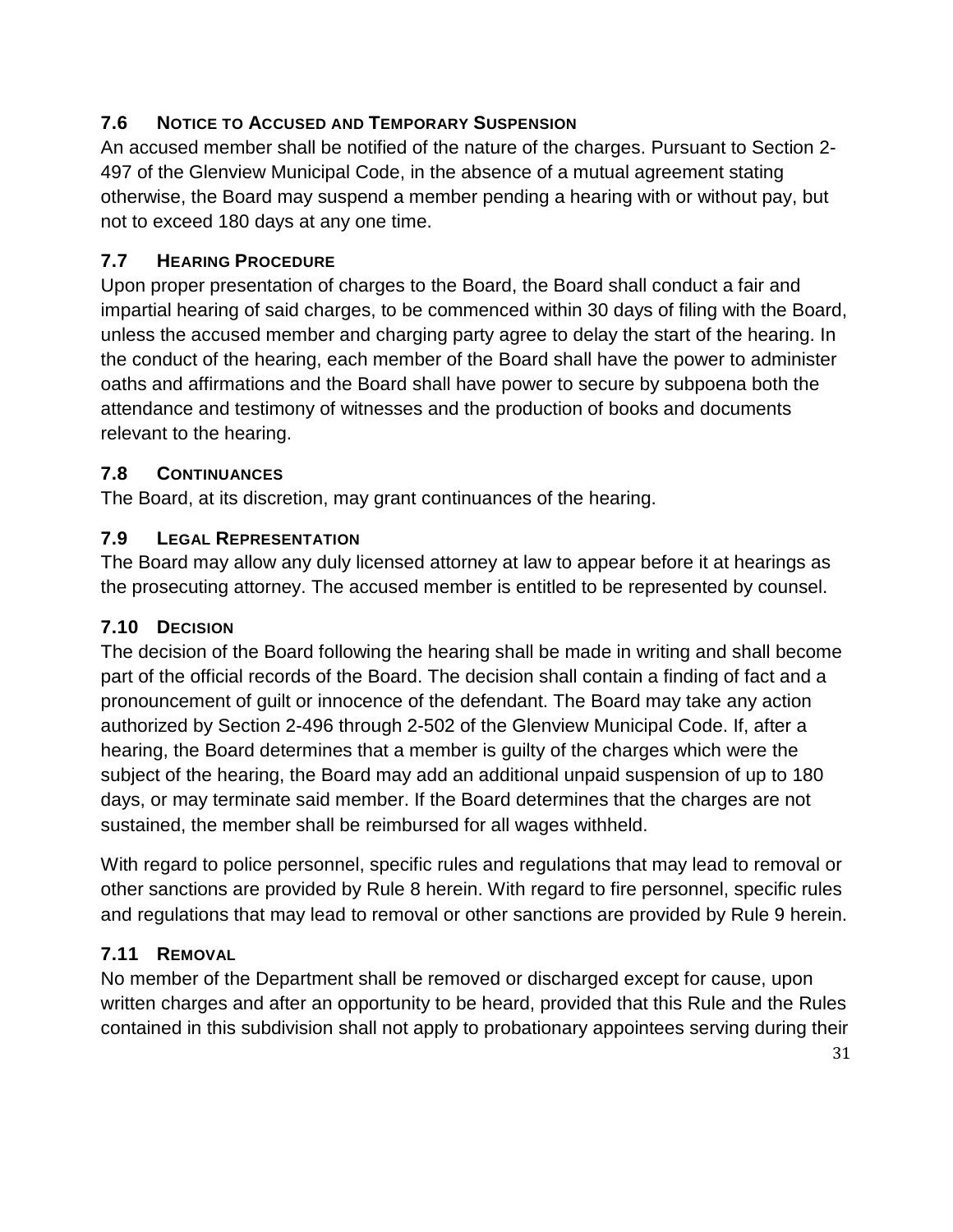probationary period as established and defined in Rule 4.3 of these Rules. The Chiefs have the authority to summarily discharge a probationary firefighter or police officer after informing the Board.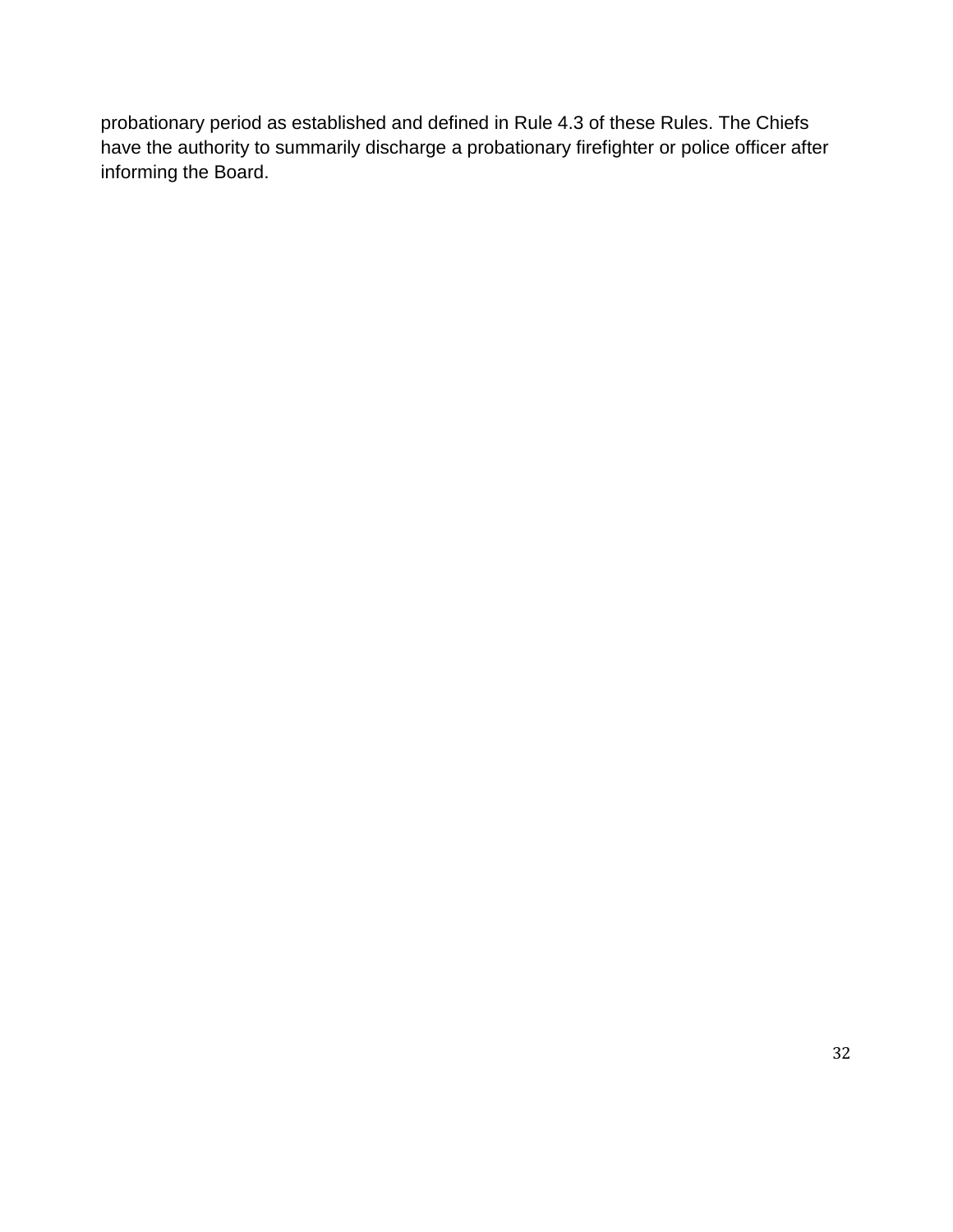# <span id="page-33-0"></span>RULE 8: POLICE DEPARTMENT RULES AND REGULATIONS

#### <span id="page-33-1"></span>**8.1 IMPORTANCE OF RULES AND REGULATIONS**

To achieve success, the Police Department must attain and maintain the confidence and respect of the community it serves. This goal can be accomplished only by constant and earnest endeavor on the part of all its members to perform their duties in an efficient, honest, and professional manner. The exemplary conduct of each member must foster the fullest public realization that the Police Department of the Village of Glenview is a reliable and necessary agency in providing for the well-being and security of the community.

In order to perform their duties properly, it is essential that the members of the Department familiarize themselves with the following Rules and Regulations pertaining to them as members of the Glenview Police Department.

#### <span id="page-33-2"></span>**8.2 IN GENERAL**

Pursuant to the laws of the United States of America, the State of Illinois and the Village of Glenview, the Rules and Regulations hereinafter set forth are established for the guidance and governance of the Glenview Police Department, its members, and employees.

The right is reserved to the Board to amend or revoke any of the Rules and Regulations and to make additional rules and regulations from time to time as the circumstances for the good of the Department may require.

Disciplinary action for a violation of these Rules and Regulations, either attempted or achieved, shall be exclusively limited to reprimand and or suspension by the Chief, or suspension or dismissal by the Board.

A violation of law, rules and regulations, general or special orders, policies or procedures, or written or verbal orders, shall be a basis for departmental discipline. All previous Rules and Regulations set forth in these Rules and Regulations of the Board are superseded as of the date and time of approval of these Rules and Regulations by the Board. Any cause of action which arose or may arise during a period when these Rules and Regulations were not in effect shall be governed by the Rules and Regulations in effect at the time of the occurrence of the event which created the cause of action.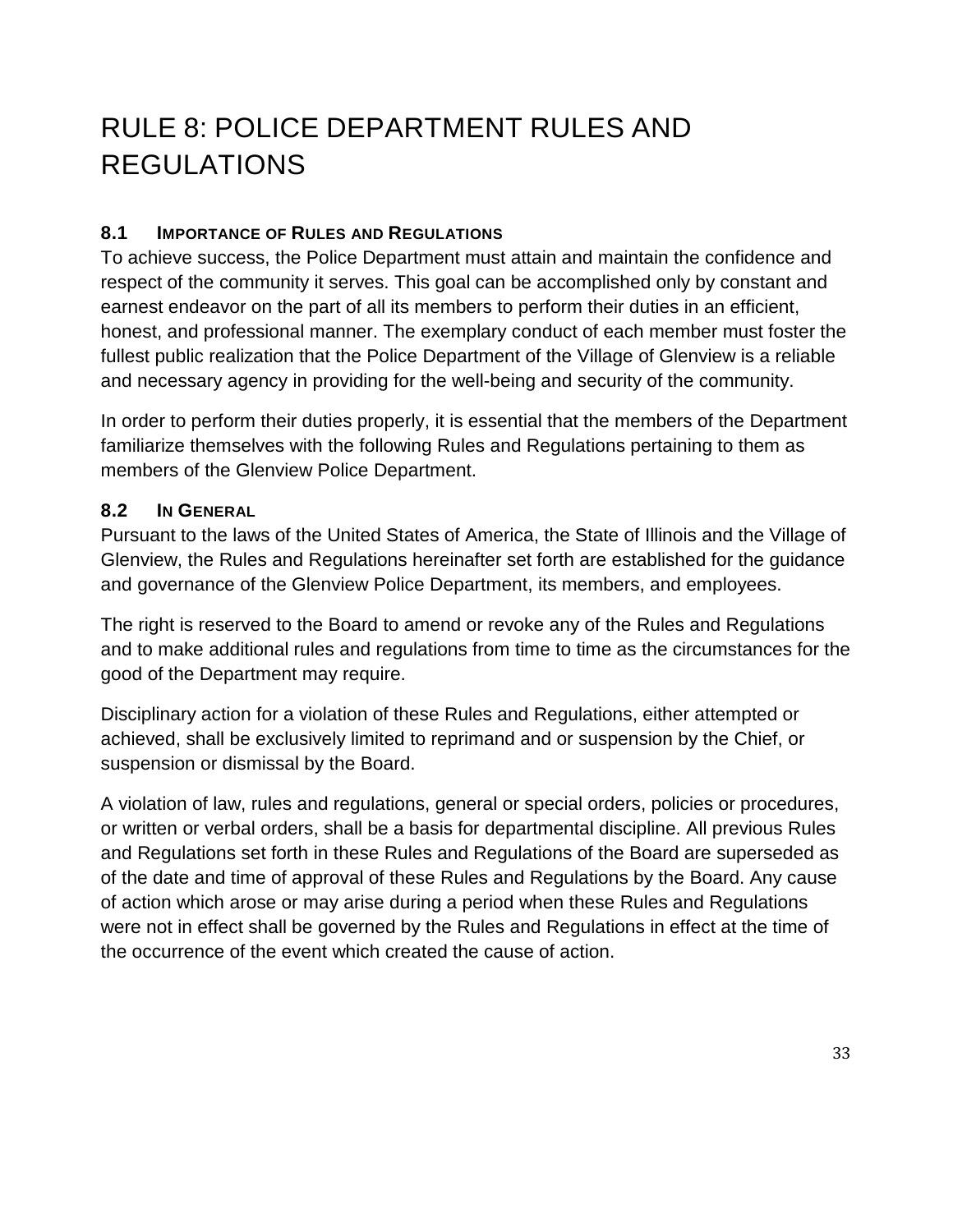#### <span id="page-34-0"></span>**8.3 PROHIBITED ACTS**

The following prohibited acts shall apply to all members of the Department and may serve as a basis for disciplinary action:

- 1. Violation or attempted violations of any Federal, State, County or Municipal law.
- 2. Failure to obey, fully comply with or promptly perform any lawful order, written or oral, given by a supervisory officer or supervising employee. (The term "lawful order" shall be construed as any order in keeping with the performance of any duty prescribed by law, all general and special orders, policies, and procedures of the Department, which are not in conflict with these Rules and Regulations.)
- 3. Possession or use of alcohol while on duty. In addition, no member of the Department shall be in violation of the negotiated drug and alcohol prohibitions found in the collective bargaining agreement.
- 4. Possession or use of controlled substances at any time, except when prescribed by a physician licensed by the State of Illinois and with the knowledge of a supervisor.
- 5. Failure to pay all legal debts and legal liabilities.
- 6. Withholding information on criminal activity, or assisting others in doing so.
- 7. Undertaking a self-assigned police action except in emergency circumstances. (For purposes of this subsection, "self-assigned" means action initiated by any member of the Department without the request, direction or by the instruction of a supervisor.) All emergency self-assigned police action shall, no later than 24 hours after commencement, be reported in writing to the Chief. Should the matter involve the Chief, it shall be reported to the Village Manager.
- 8. Failure to fully cooperate with a police investigation.
- 9. Drawing or displaying of a firearm anywhere except for necessary inspection or lawful use. Members firing a gun either accidentally or intentionally, except on a target range, shall report promptly, in writing, to the Chief the reason for firing. Members shall not intentionally fire their guns except as authorized by law or at a target range.
- 10. Publicly criticizing the Department or any of the members thereof.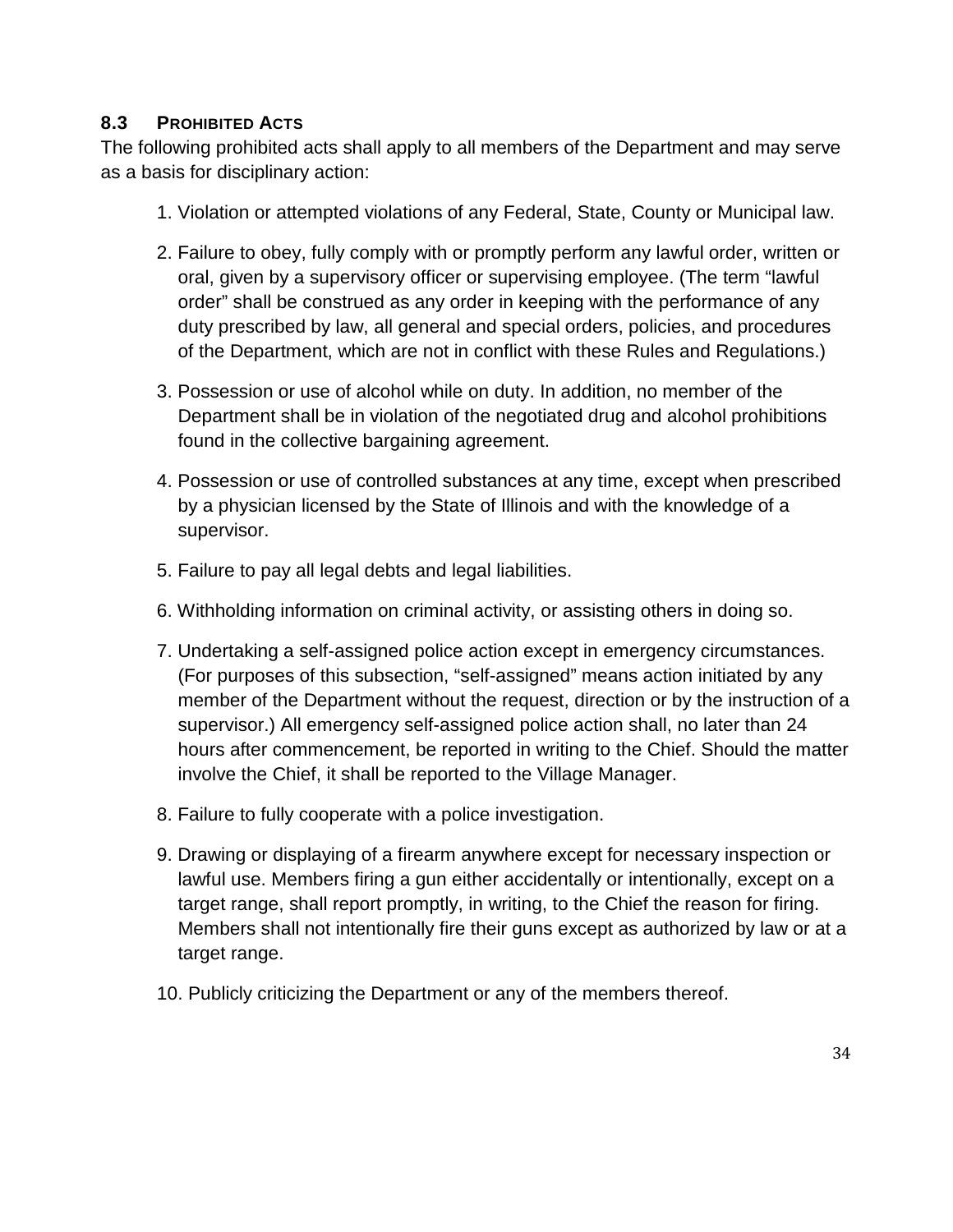- 11. Publicly discussing any confidential matter relating to official business of the Department without the written consent of a superior.
- 12. Communicating in writing or orally with reference to any official business of the Department, except with the approval of the Chief.
- 13. Utilizing one's official position with the Department for political purposes. Nothing in this subsection should be construed to prohibit a member of the Department from (a) casting a vote, (b) expressing political opinions privately, (c) being a delegate to a political caucus, or (d) taking part in a political canvass.
- 14. Destroying or defacing any official written notice relating to police business.
- 15. Failure to maintain a neat and clean personal appearance.
- 16. Failure to wear a prescribed uniform, to carry all necessary police equipment, or to maintain the uniform or equipment in good condition and order.
- 17. Failure to act in a professional manner, including but not necessarily limited to:
	- a. Sleeping while on duty. Officers unable to remain awake shall report to their superior officer who will determine the proper course of action.
	- b. Failure to be courteous in writing, on the telephone, or in person.
	- c. Conducting personal business while on duty.
	- d. Gambling while on duty unless to further a legitimate police purpose.
	- e. Unnecessary shouting or using abusive or obscene language.
	- f. Taking breaks for meals or refreshments longer than prescribed in the Procedural Manual of the Department.
	- g. Taking a meal or refreshment break in a public place with another on-duty member of the Department without the approval of a superior.
	- h. Smoking or chewing gum when in direct contact with the public.
- 18. Failure to report to work on time.
- 19. Failure to respond promptly to a request for police service or to return promptly to service after completing a call.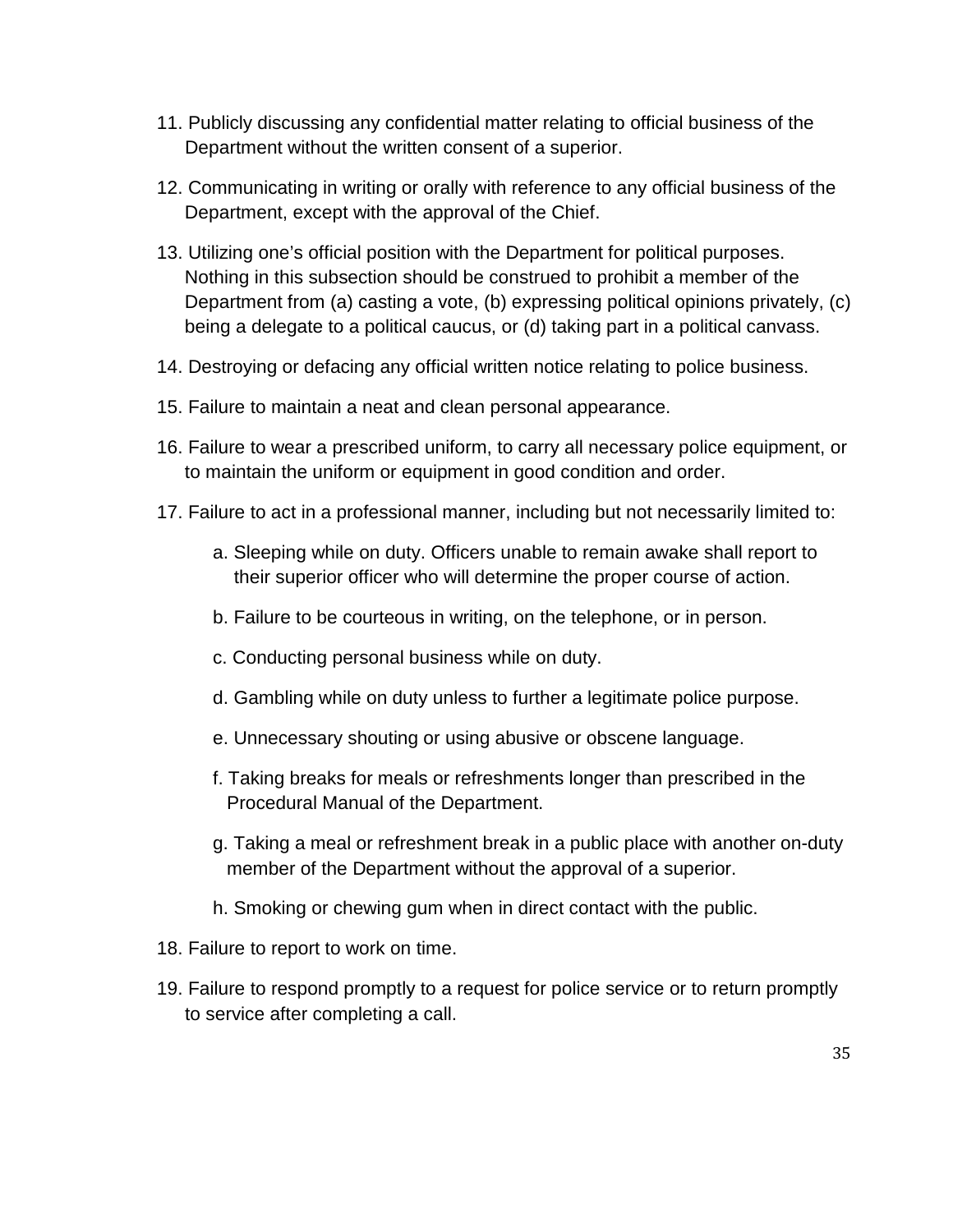- 20. Use of force which exceeds that which is reasonably necessary under the circumstances.
- 21. Violation of the rights of persons in custody.
- 22. Referral of Department matters to a specific attorney, law firm, bail bondsman or bonding company. This subsection does not apply to reference to the Public Defender, Legal Aid Society or Lawyer's Referral Service.
- 23. Failure to carry the departmental approved firearm and identification while on duty. This rule shall not apply when an officer is off-duty or working undercover with approval.
- 24. Carrying a firearm while off-duty is prohibited unless the member is carrying a departmental approved gun which has been registered and the member has successfully qualified with same. The carrying or possession of any firearm where alcoholic beverages are consumed is strictly prohibited. This subsection shall not apply where the carrying of a firearm is necessitated by police business and with the approval of a superior officer.
- 25. Failure to immediately report, in writing, theft, loss or any damage to police vehicles or Department or Village property. Such report shall contain all known facts surrounding the nature of the theft, loss or damage and the circumstances under which it occurred.
- 26. Failure to return all equipment owned by the Department upon direction from the Chief or upon suspension, retirement, resignation, or other departure from the Department.
- 27. Allowing unauthorized persons to ride in Department or Village vehicles.
- 28. Failure to read, become familiar with, or comply with all Rules and Regulations, general and special orders, and policies and procedures of the Department.
- 29. Frequently receiving personal mail or visitors at the Police Department and utilizing departmental telecommunications and electronic equipment for non-duty related purposes.
- 30. Failure to be punctual, properly dressed and prepared for trial or hearing. Members of the Department shall maintain a respectful attitude towards the court and all attorneys. Upon a request or subpoena to testify against the Village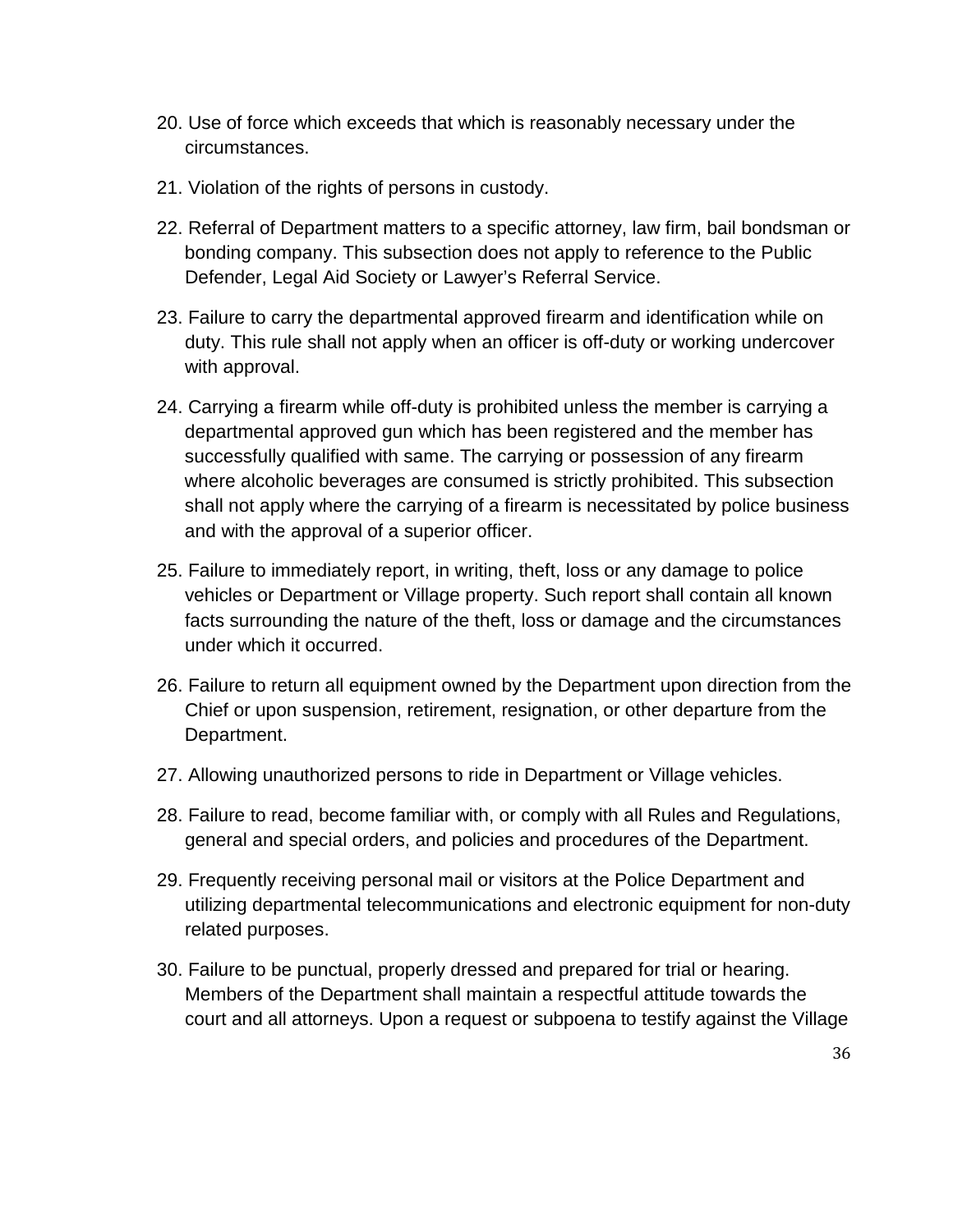or the Department in any hearing or trial, the member shall notify the Chief upon receipt of such request or subpoena.

- 31. Testifying, making reports or conducting Department business in other than a truthful and cooperative manner; the theft, unauthorized removal, altering, forging or tampering with any kind of police record, report or citation; using Department files, sources, or reports other than for proper Department purposes.
- 32. Failure to notify a superior officer when ill and unable to report for work. Using sick leave without just cause or furnishing any false information with reference to illness or injury.
- 33. Absence from work without permission, or evading wholly or in part the full performance of one's duties. Members claiming physical or mental incapacity relating to their employment shall comply with the request of the Chief, to be periodically interviewed as to the nature and extent of a claimed injury or illness and/or submit to an examination of the claimed physical or mental incapacity by an individual chosen by the Chief.
- 34. Failure to maintain a telephone at one's residence or a mobile phone, or to immediately notify the Chief in writing of any change of address or telephone number.
- 35. Off-duty employment without the knowledge or approval of the Chief. All approved outside employment activity as a law enforcement officer will be considered as regular law enforcement work and the conduct and performance of duty will be carried out in conformance with these Rules and Regulations, and the general and special orders of the Department.
- 36. The receipt of any gift or gratuity for acts performed in the performance of the duties of a member without the written permission of the Chief.
- 37. Engaging in conduct on or off-duty that adversely affects the image, reputation, morale or the efficiency of the Department.
- 38. Failure to give necessary attention to the performance of departmental duty, or engaging in activities or personal business which would cause a neglect of or inattention to duty.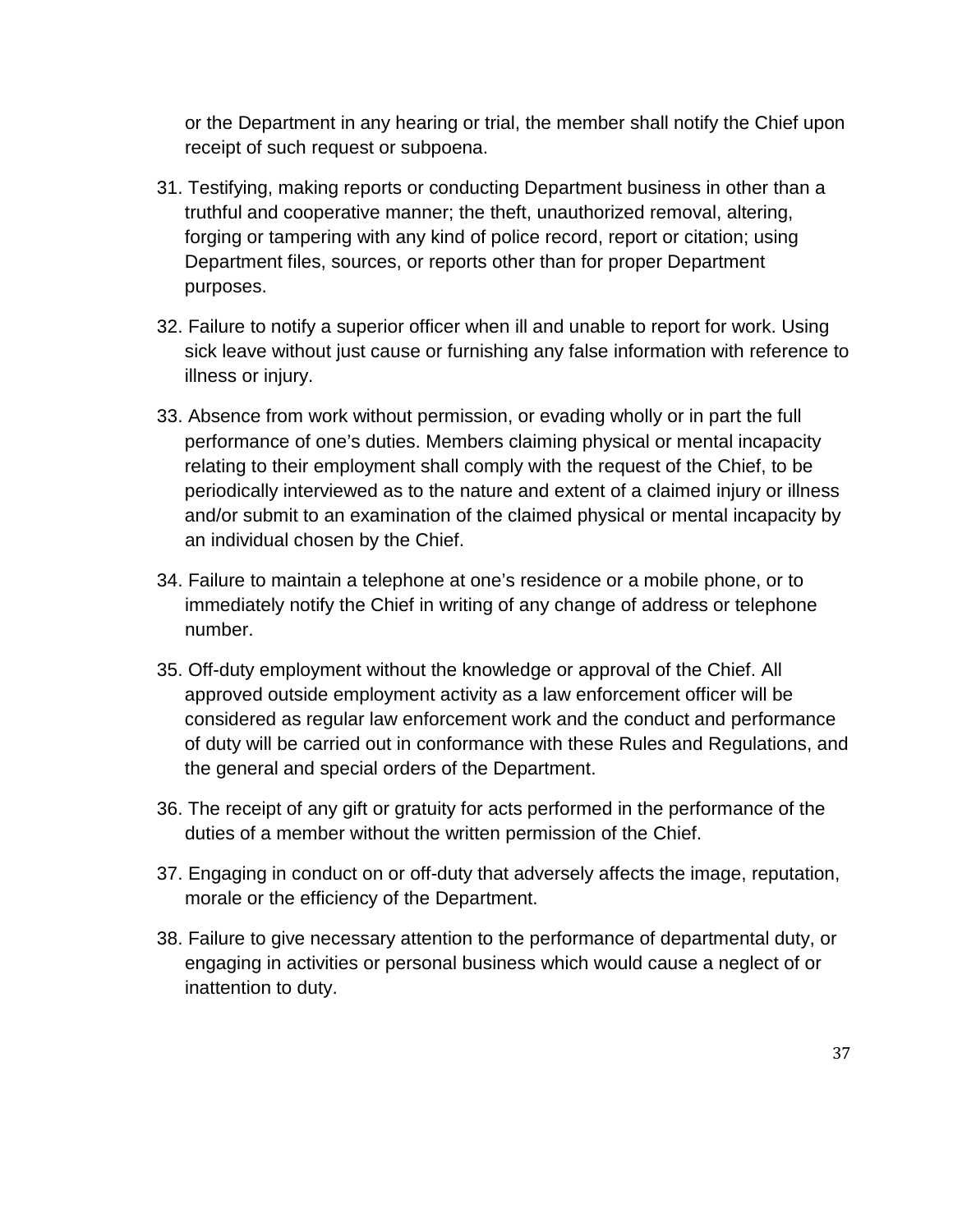- 39. Failure or deliberate refusal to obey a lawful order given by a superior; using disrespectful, insolent, or abusive language or action towards a superior whether in or out of the presence of the superior.
- 40. Buying or selling anything of value from or to any complainant, suspect, witness, defendant, prisoner, or other person involved in any case which has come to the member's attention or which arose out of the member's departmental employment, except as may be authorized by the Chief.
- 41. Failure to maintain the good physical and mental health necessary for the proper handling of the physical contacts and requirements of a law enforcement officer. Members shall submit themselves for a medical examination when so ordered by the Chief or the Board.
- 42. Possession of keys, fobs, codes, or passwords pertaining to Department business without the approval of the Chief or appropriate supervisor.
- 43. Failure to answer questions, respond to lawful orders, render material and relevant statements in an internal Department investigation when such orders, questions, and statements are directly related to departmental responsibilities.
- 44. Giving a deposition, affidavit or appearing as a witness in a civil matter stemming from the member's official duties without the knowledge of the Chief.
- 45. Going beyond the Village limits while on duty unless in the performance of actual police duty, or upon the approval of a superior.
- 46. Failure to furnish one's name and badge number in a respectful manner when requested to do so.
- 47. Failure to turn over to the designated member of the Department all lost, stolen, recovered or abandoned property, or any evidentiary material which comes into the possession of a member in the performance of the member's duties prior to the completion of the tour of duty during which time the material came into possession of the member.
- 48. Loss or damage to Department or Village property due to negligence or inattention to duty.
- 49. Allowing a suspect or prisoner to escape from custody due to negligence or inattention to duty.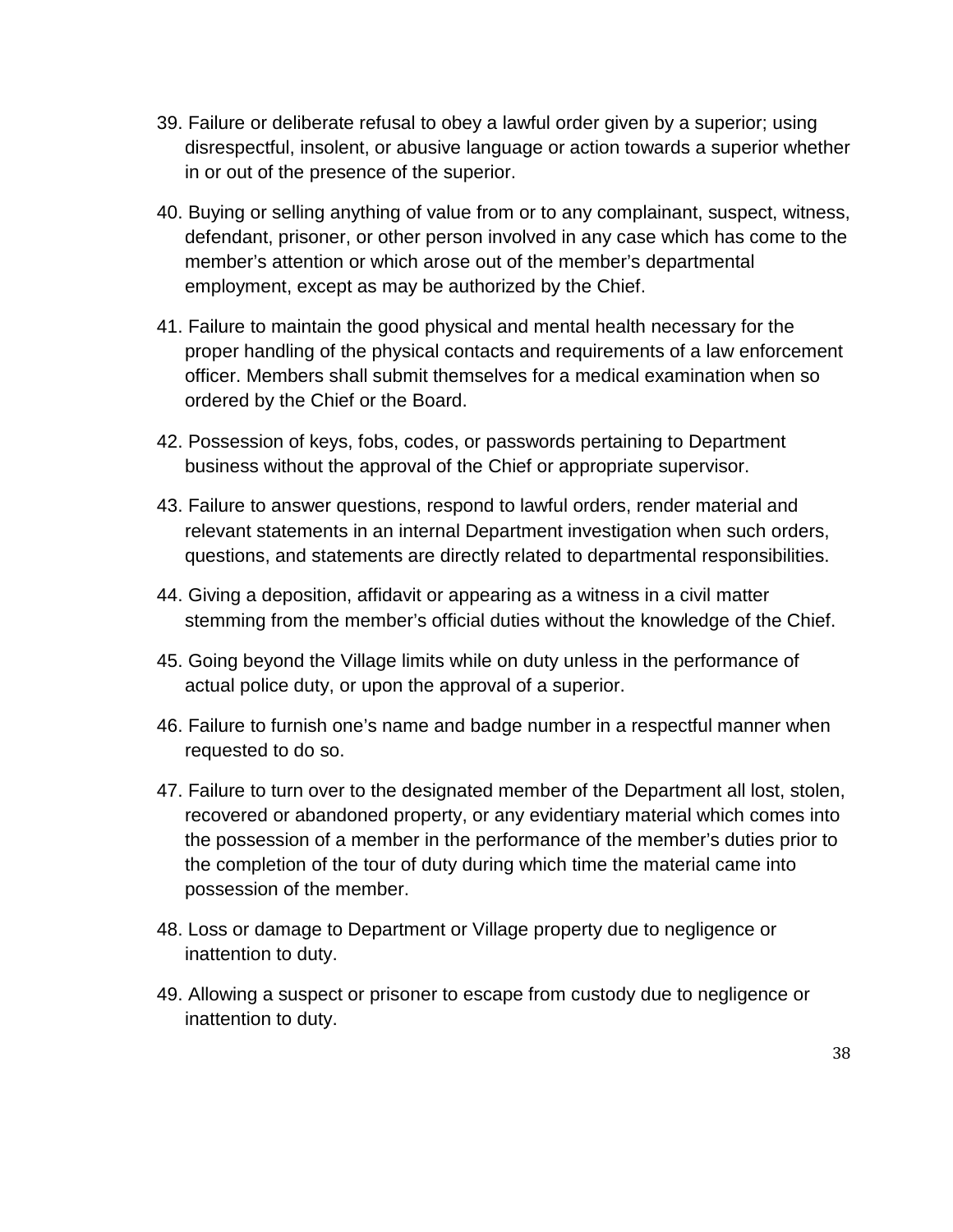- 50. Failure to thoroughly search for, collect, retain and identify evidence pertaining to persons, property and locations in any arrest or investigation.
- 51. Giving testimony as a character witness for any defendant in a criminal trial without the knowledge of the Chief.
- 52. Acceptance of money or any other compensation for any damages sustained or expenses incurred in the line of duty from any source without first informing the Chief in writing.
- 53. Duplicating, trading or exchanging police identification without the knowledge and consent of the Chief.
- 54. Using the prestige or influence of a member's official position, or the use of time, facilities, equipment or supplies of the Department for the private gain or advantage of the member or other person or persons.
- 55. Failure to act impartially in dealing with persons or organizations involved in labor disputes.
- 56. Failure to operate official vehicles in a careful and prudent manner, or to obey all laws and departmental orders pertaining to such operations.
- 57. Failure to immediately report the loss or suspension of any member's driving license to the Chief.
- 58. Failure to meet the requirements necessary to obtain a Firearm Owners Identification Card (FOID).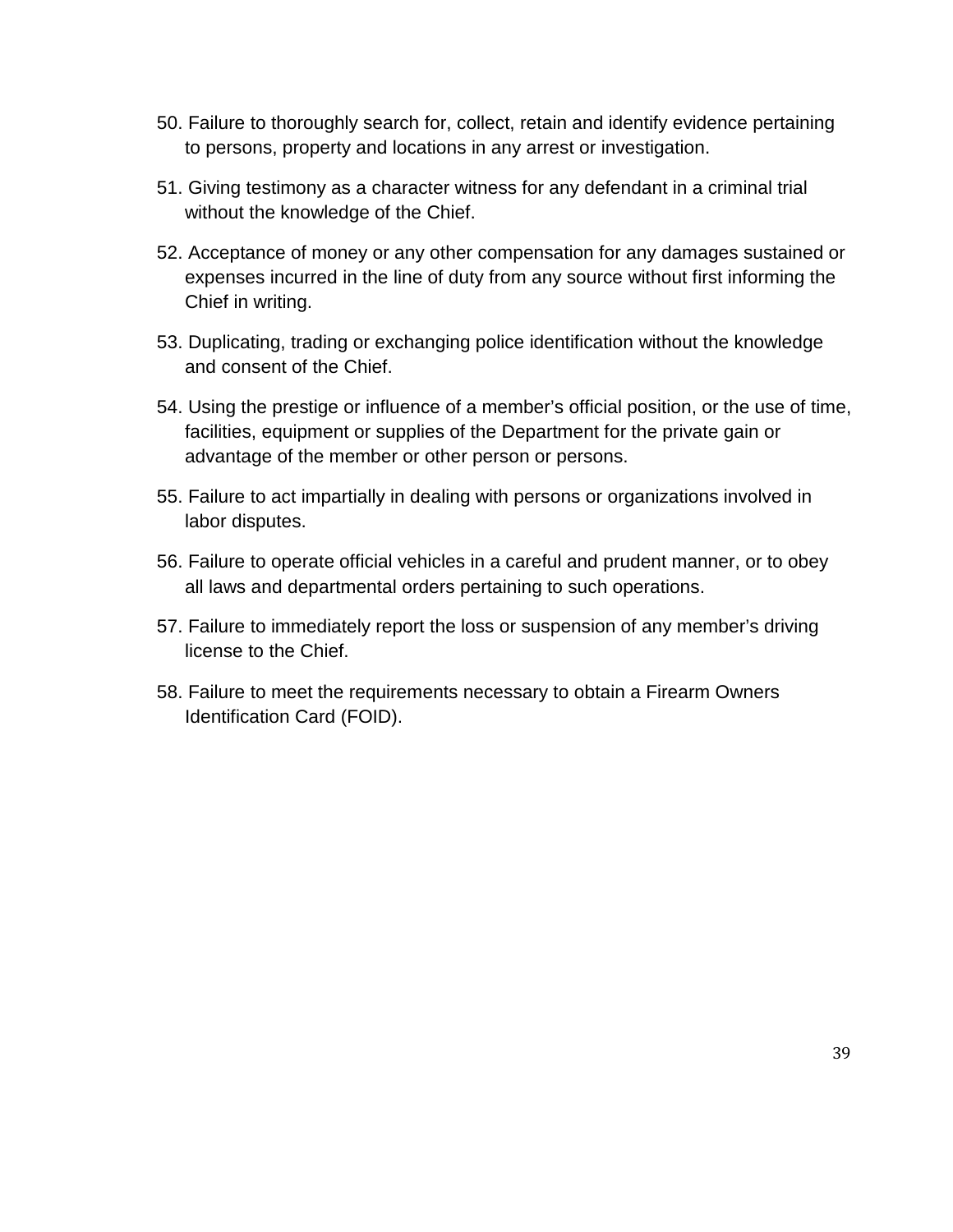# <span id="page-40-0"></span>RULE 9: FIRE DEPARTMENT RULES AND REGULATIONS

#### <span id="page-40-1"></span>**9.1 IMPORTANCE OF RULES AND REGULATIONS**

To achieve success, the Fire Department must attain and maintain the confidence and respect of the community it serves. This goal can be accomplished only by constant and earnest endeavor on the part of all its members to perform their duties in an efficient, honest, and professional manner. The exemplary conduct of each member must foster the fullest public realization that the Fire Department of the Village of Glenview is a reliable and necessary agency in providing for the well-being and security of the community.

In order to perform their duties properly, it is essential that members of the Department familiarize themselves with the following Rules and Regulations pertaining to them as members of the Glenview Fire Department.

#### <span id="page-40-2"></span>**9.2 IN GENERAL**

Pursuant to the laws of the United States of America, the State of Illinois and the Village of Glenview, the Rules and Regulations hereinafter set forth are established for the guidance and governance of the Glenview Fire Department, its members, and employees.

The right is reserved to the Board to amend or revoke any of the Rules and Regulations and to make additional rules and regulations from time to time as the circumstances for the good of the Department may require.

Disciplinary action for a violation of these Rules and Regulations, either attempted or achieved, shall be exclusively limited to reprimand and or suspension by the Chief, or suspension or dismissal by the Board.

A violation of law, rules and regulations, general or special orders, policies or procedures, or written or verbal orders, shall be a basis for departmental discipline. All previous Rules and Regulations set forth in the Rules and Regulations of the Board are superseded as of the date and time of approval of these Rules and Regulations by the Board. Any cause of action which arose or may arise during a period when these Rules and Regulations were not in effect shall be governed by the Rules and Regulations in effect at the time of the occurrence of the event which created the cause of action.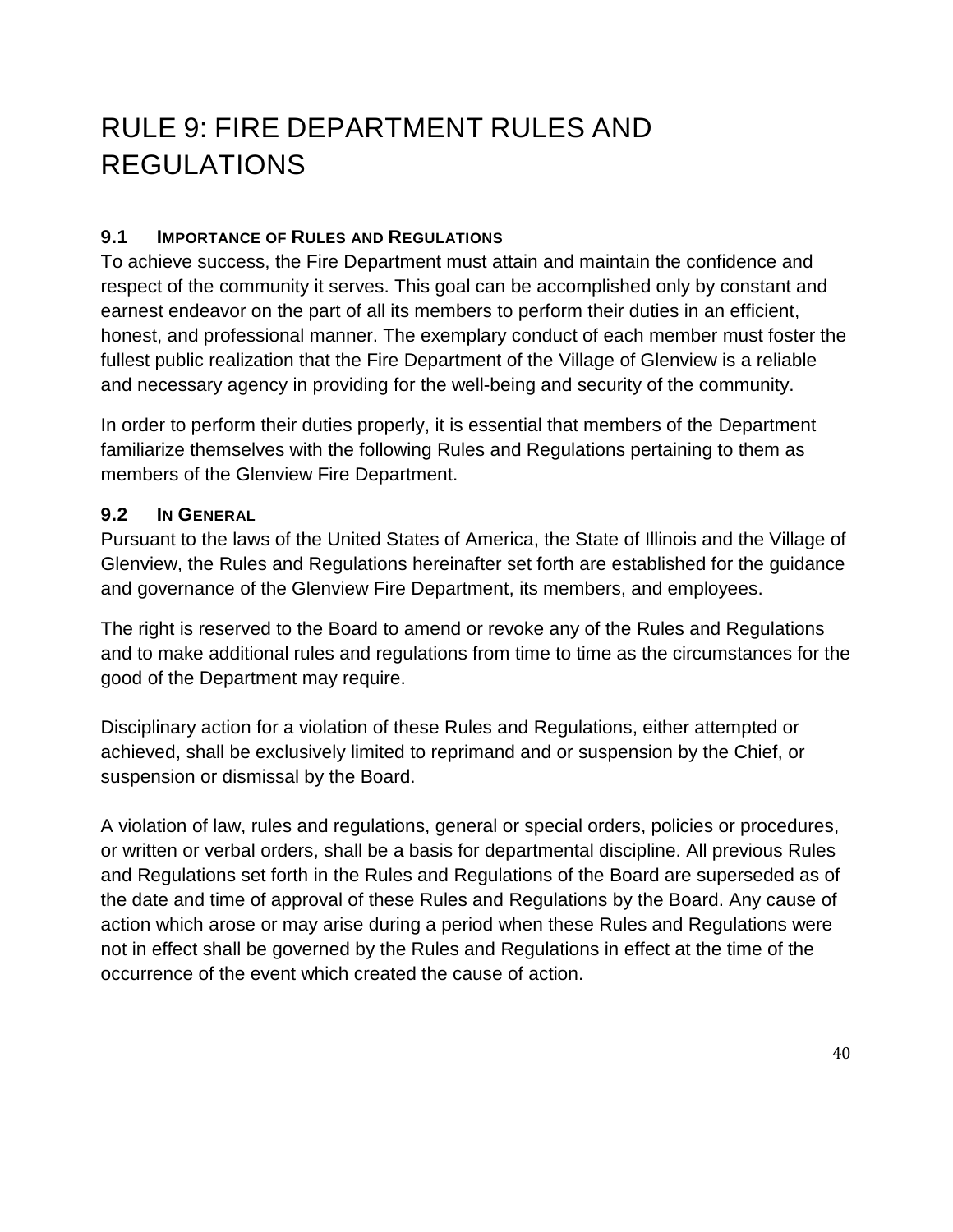#### <span id="page-41-0"></span>**9.3 PROHIBITED ACTS**

The following prohibited acts shall apply to all members of the Department and may serve as a basis for disciplinary action:

- 1. Violation or attempted violations of any Federal, State, County or Municipal law.
- 2. Failure to obey, and fully comply with, or promptly perform any lawful order, written or oral, given by a supervisory officer or supervising employee. (The term "lawful order" shall be construed as any order in keeping with the performance of any duty prescribed by law, all general and special orders, policies, and procedures of the Department, which are not in conflict with these Rules and Regulations.)
- 3. Possession or use of alcohol while on duty. In addition, no member of the Department shall be in violation of the negotiated drug and alcohol prohibitions found in the collective bargaining agreement.
- 4. Possession or use of controlled substances at any time except when prescribed by a physician licensed by the State of Illinois and with the knowledge of a supervisor.
- 5. Failure to pay all legal debts and legal liabilities.
- 6. Withholding information on criminal activity or assisting others in doing so.
- 7. Failure to fully cooperate with a police investigation.
- 8. Publicly criticizing the Department or any of the members thereof.
- 9. Publicly discussing any confidential matter relating to official business of the Department without the written consent of a superior.
- 10. Communicating in writing or orally with reference to any official business of the Department, except with the approval of the Chief.
- 11. Utilizing one's official position with the Department for political purposes. Nothing in this subsection should be construed to prohibit a member of the Department from: (a) casting a vote, (b) expressing political opinions privately, (c) being a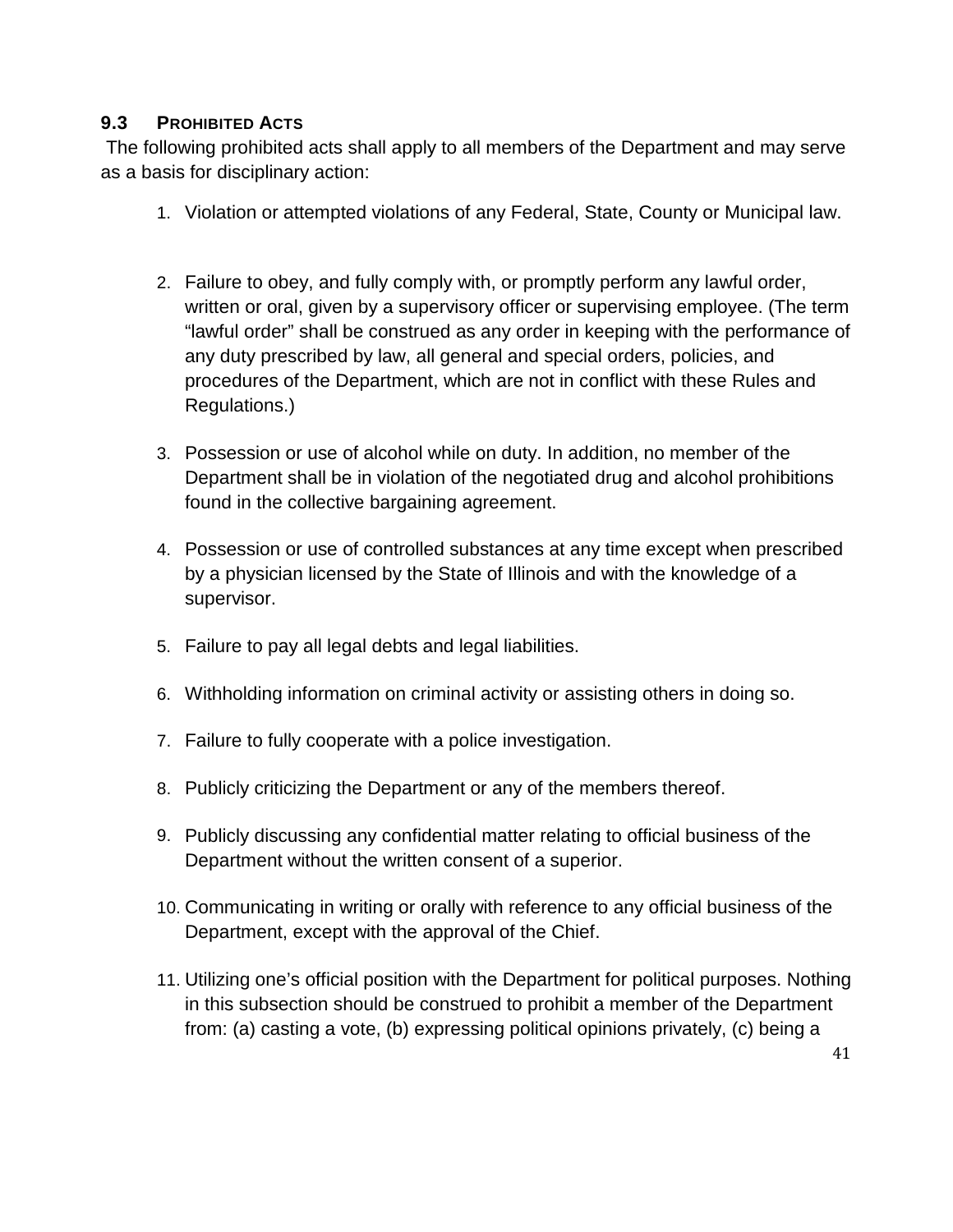delegate to a political caucus, or (d) taking part in a political canvass.

- 12. Failure to maintain a neat and clean personal appearance.
- 13. Failure to wear a prescribed uniform, to carry all necessary fire equipment, or to maintain the uniform or equipment in good condition and order.
- 14. Failure to act in a professional manner, including but not necessarily limited to:
	- a. Failure to be courteous in writing, on the telephone, or in person.
	- b. Conducting personal business while on duty.
	- c. Gambling while on duty.
	- d. Unnecessary shouting or using abusive or obscene language.
- 15. Failure to report to work on time.
- 16. Failure to respond promptly to a request for service or to return promptly to service after completing a call.
- 17. Failure to immediately report, in writing, theft, or loss or any damage to fire vehicles or Department or Village property. Such report shall contain all known facts surrounding the nature of the damage and the circumstances under which such damage occurred.
- 18. Failure to return all equipment owned by the Department upon retirement, resignation, or other departure from the Department.
- 19. Allowing unauthorized persons to ride in Department or Village vehicles.
- 20. Failure to read, become familiar with, or comply with all Rules and Regulations, general and special orders, and policies and procedures of the Department.
- 21. Testifying, making reports or conducting Department business in other than a truthful and cooperative manner; the theft, unauthorized removal, altering, forging or tampering with any kind of Department record, report or citation; using Department files sources or reports other than for proper Department purposes.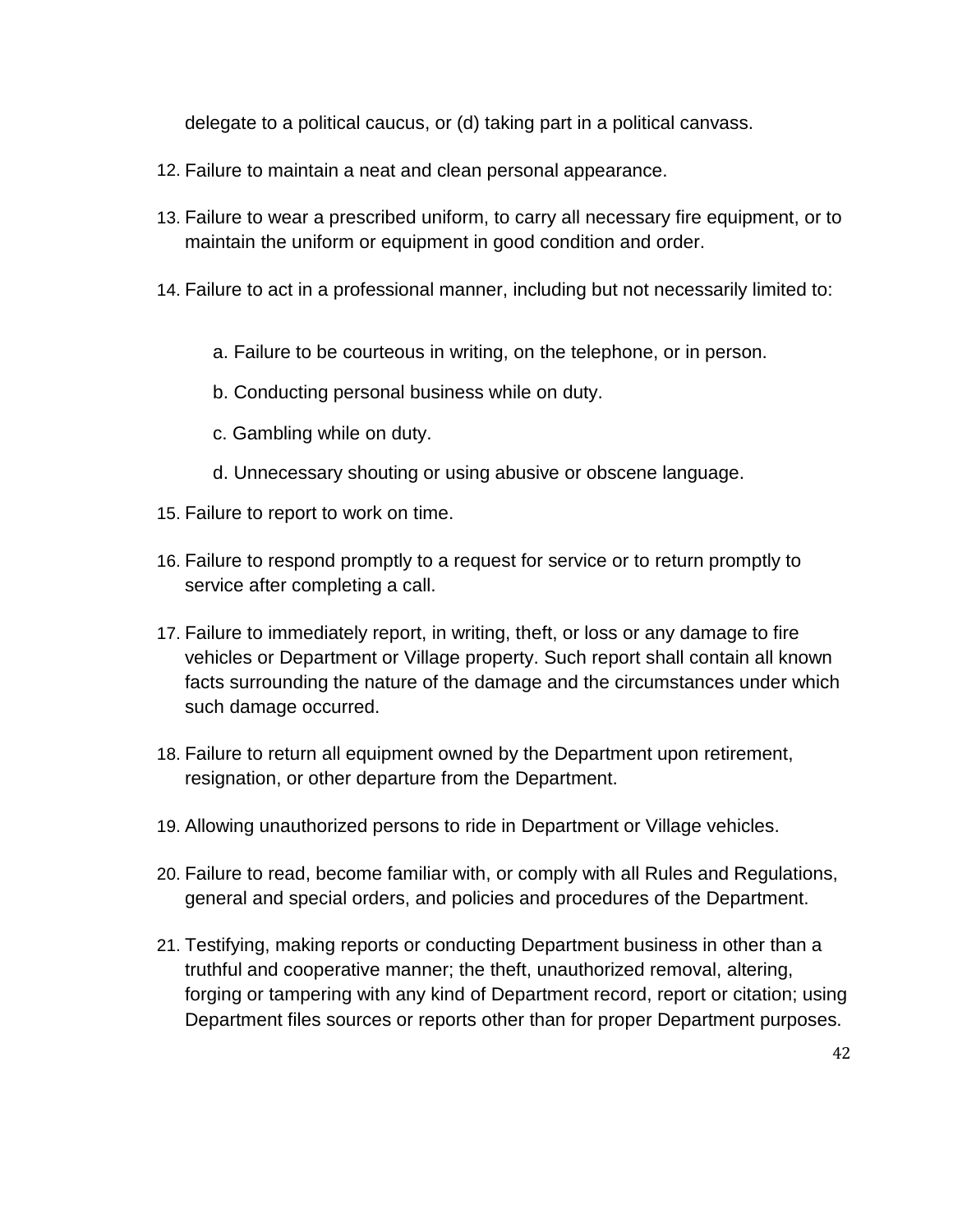- 22. Failure to notify a superior officer when ill and unable to report for work. Using sick leave without just cause or furnishing any false information with reference to illness or injury.
- 23. Absence from work without permission, or evading wholly or in part the full performance of one's duties. Members claiming physical or mental incapacity relating to their employment shall comply with the request of the Chief, to be periodically interviewed as to the nature and extent of a claimed injury or illness and/or submit to an examination of the claimed physical or mental incapacity by an individual chosen by the Chief.
- 24. Failure to maintain a telephone at one's residence or a mobile phone or to immediately notify the Chief in writing of any change of address or telephone number.
- 25. Off-duty employment without the knowledge or approval of the Chief.
- 26. The receipt of any gift or gratuity for acts performed in the performance of the duties of a member without the written permission of the Chief.
- 27. Engaging in conduct on or off duty that adversely affects the image, reputation, morale, or the efficiency of the Department.
- 28. Failure to give necessary attention to the performance of departmental duty, or engaging in activities or personal business which would cause a neglect of or inattention to duty.
- 29. Failure or deliberate refusal to obey a lawful order given by a superior; using disrespectful, insolent, or abusive language or action towards a superior whether in or out of the presence of the superior.
- 30. Frequently receiving personal mail or visitors at the Department and utilizing departmental telecommunications and electronic equipment for non-duty related purposes.
- 31. Failure to maintain the good physical and mental health necessary for proper handling of the physical contacts and requirements of a firefighter. Members shall submit themselves for a medical examination when so ordered by the Chief